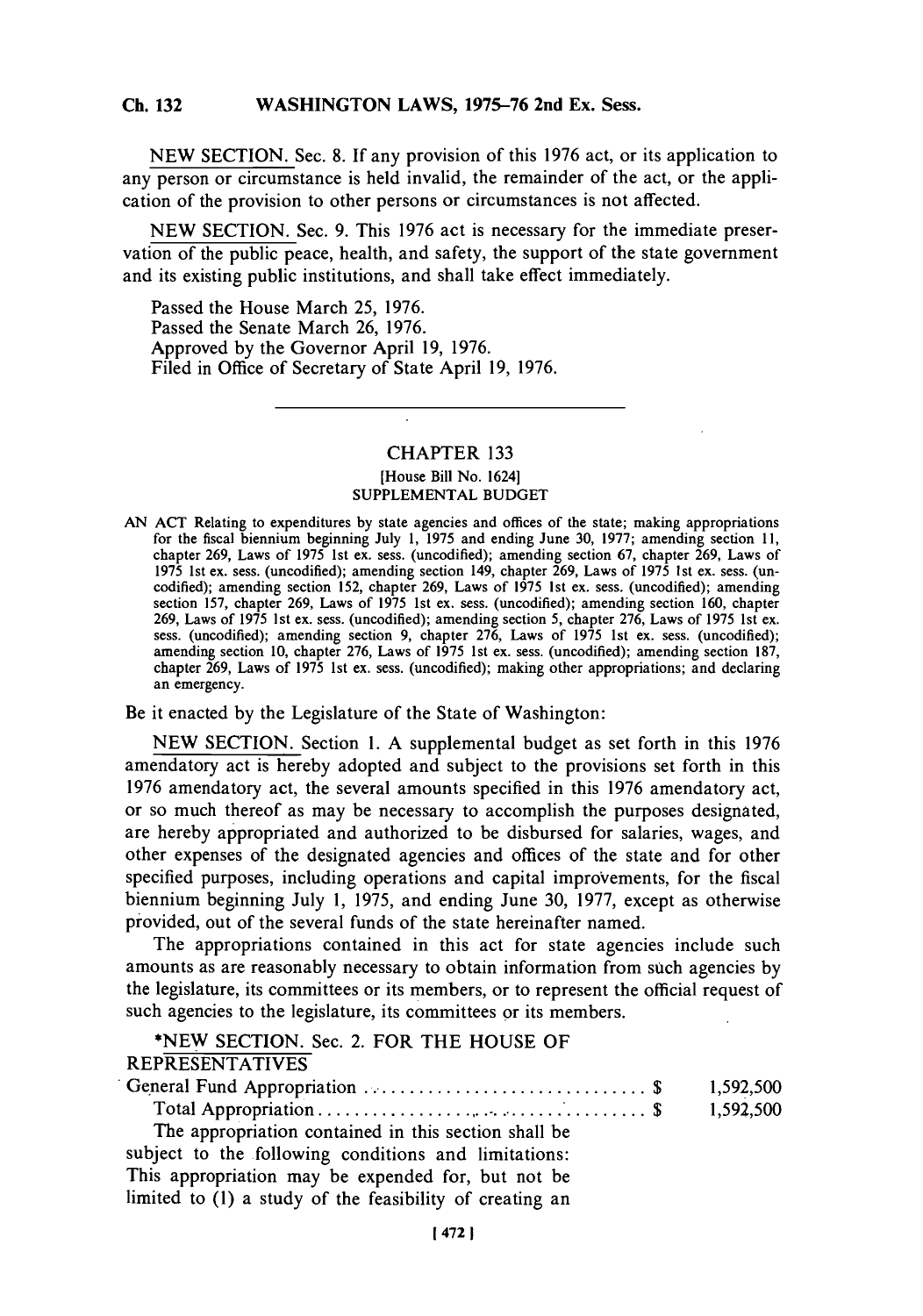inflation index for expenditure analysis; *(2) implementation of a state-wide property tax study;* (3) employment of counsel pursuant to Senate Resolution 122; (4) continuation of present Public Service Broadcasting television coverage; *(5)* for hiring attorneys and other additional staff people as may be necessary to defend the state of Washington relative to its position in regards to chapter **125,** Laws of *1975* 1st ex. sess. **(ESHB** *527),* in which the regulation of the size of tankers entering Puget Sound was passed; and **(6)** notwithstanding the provisions of chapter **82,** Laws of **1973** 1st ex. sess. the house of representatives shall pay expenses quarterly to the department of general administration, general administration facilities and revolving account, for services rendered **by** the department for operation, maintenance, and supplies relating to buildings, structures, and facilities utilized **by** the legislature for the biennium beginning July **1, 1975.**

### **\*Sec. 2. was partially vetoed, see miessage at end of chapter.**

| NEW SECTION. Sec. 3. FOR THE SENATE                   |         |
|-------------------------------------------------------|---------|
|                                                       | 589.647 |
|                                                       | 589,647 |
| The engrapsic tion contained in this contion shall be |         |

The appropriation contained in this section shall be subject to the following conditions and limitations:

**(1)** Notwithstanding the provisions of chapter **82,** Laws of **1973** 1st ex. sess. the senate shall pay expenses quarterly to the department of general administration, general administration facilities and revolving account, for services rendered **by** the department for operation, maintenance, and supplies relating to buildings, structures, and facilities utilized **by** the legislature for the biennium beginning July **1, 1975.** Not more than **\$287,147** shall be expended **by** the senate for the purposes of this section.

(2) Not more than **\$27,500** shall be expended for the continuation of present Public Service Broadcasting Television coverage of legislative activity and events.

**(3)** An amount, not to exceed **\$25,000** of this appropriation, may be utilized, but not be limited to, senate expenses for hiring attorneys and other additional staff people as may be necessary to defend the State of Washington relative to its position in regards to chapter **125,** Laws of **1975** 1st ex. sess. **(ESHB** *527),* in which the regulation of the size of tankers entering Puget Sound was passed.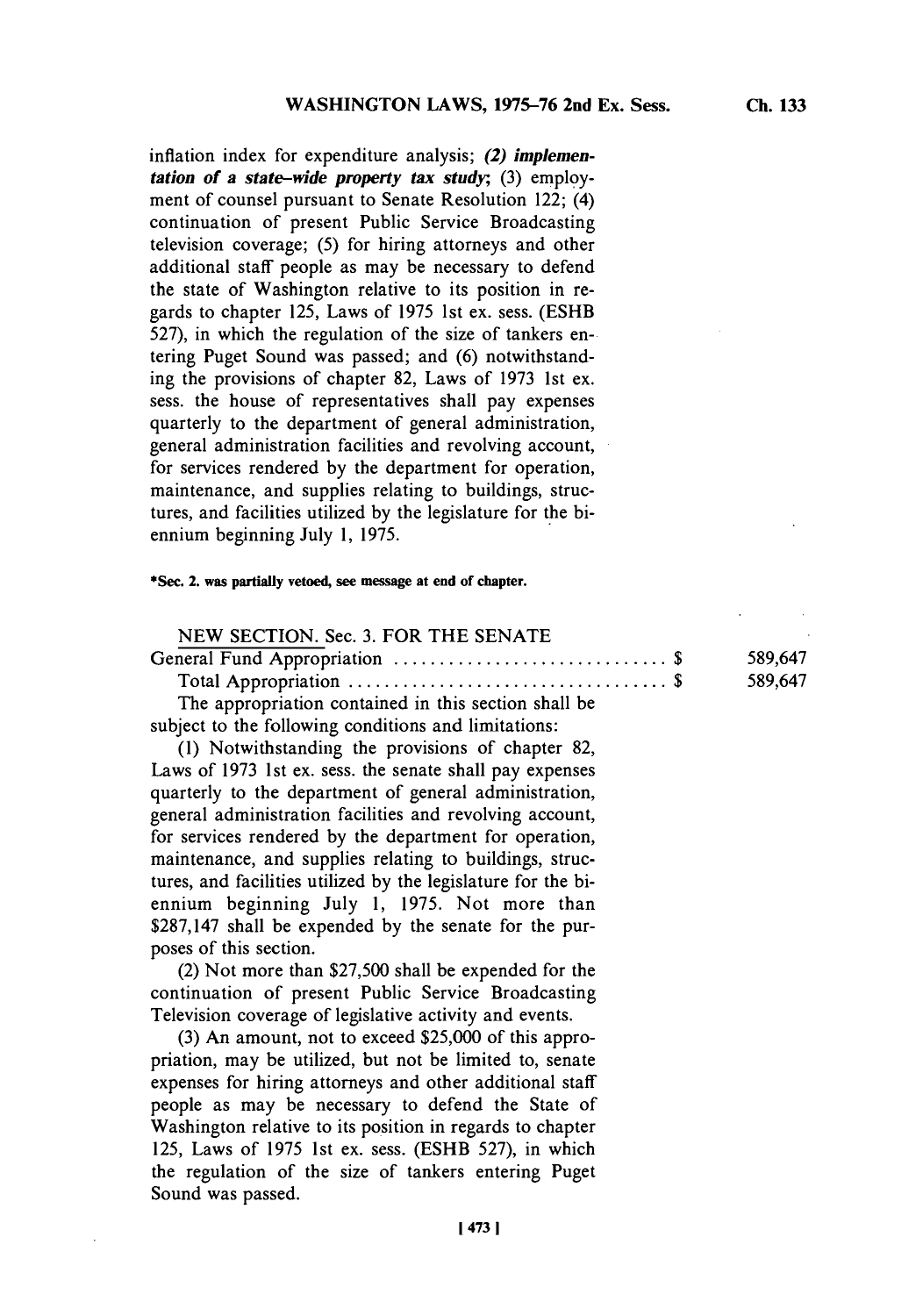(4) Not more than **\$250,000** of this appropriation may be expended for, but not be limited to, senate expenses related to actuarial and other expert staff and services directed toward resolution of problems relating to post retirement cost-of-living adjustments and the effect of proposed pension reform measures now before the legislature.

| NEW SECTION. Sec. 4. FOR THE SUPREME                      |            |
|-----------------------------------------------------------|------------|
| CO <sub>URT</sub>                                         |            |
|                                                           | 103,808    |
|                                                           | 103,808    |
| The appropriation contained in this section shall be      |            |
| expended solely for expenses incurred in perfecting ap-   |            |
| pellate review of indigent cases.                         |            |
| NEW SECTION. Sec. 5. FOR THE ADMINIS-                     |            |
| <b>TRATOR FOR THE COURTS</b>                              |            |
|                                                           | 38,771     |
|                                                           | 38,771     |
| The appropriation contained in this section, or so        |            |
| much thereof as may be necessary, shall be expended       |            |
| exclusively for the additional superior court judge in    |            |
| Whatcom county provided for in chapter 49, Laws of        |            |
| 1975 1st ex. sess.                                        |            |
| NEW SECTION. Sec. 6. FOR THE GOVER-                       |            |
| NOR-SPECIAL APPROPRIATIONS                                |            |
| General Fund Appropriation-State \$                       | 24,687,358 |
| General Fund Appropriation-Federal \$                     | 1,050,486  |
| Special Fund Salary Increase Revolving Fund Appro-        |            |
|                                                           | 9,058,466  |
|                                                           | 34,796,310 |
| The appropriations contained in this section, or so       |            |
| much thereof as may be necessary, shall be expended       |            |
| exclusively for the purposes designated herein and shall  |            |
| be subject to the following conditions and limitations:   |            |
| (1) Not more than \$11,830,552 of general fund            |            |
| moneys (including \$1,040,365 in federal funds) shall be  |            |
| expended to effect, beginning July 1, 1976, partial im-   |            |
| plementation of the 1975-76 salary survey findings, as-   |            |
| suming no reduction in current salaries, (using the       |            |
| indexing system which most directly relates pay for in-   |            |
| dividual state job classifications with prevailing rates  |            |
| determined in the salary survey) for state classified em- |            |
| ployees and for comparable salary increases for state     |            |
| employees exempt from the classified service.             |            |

(2) Not more than \$4,095,485 of general fund moneys shall be expended to effect, beginning July **1, 1976,**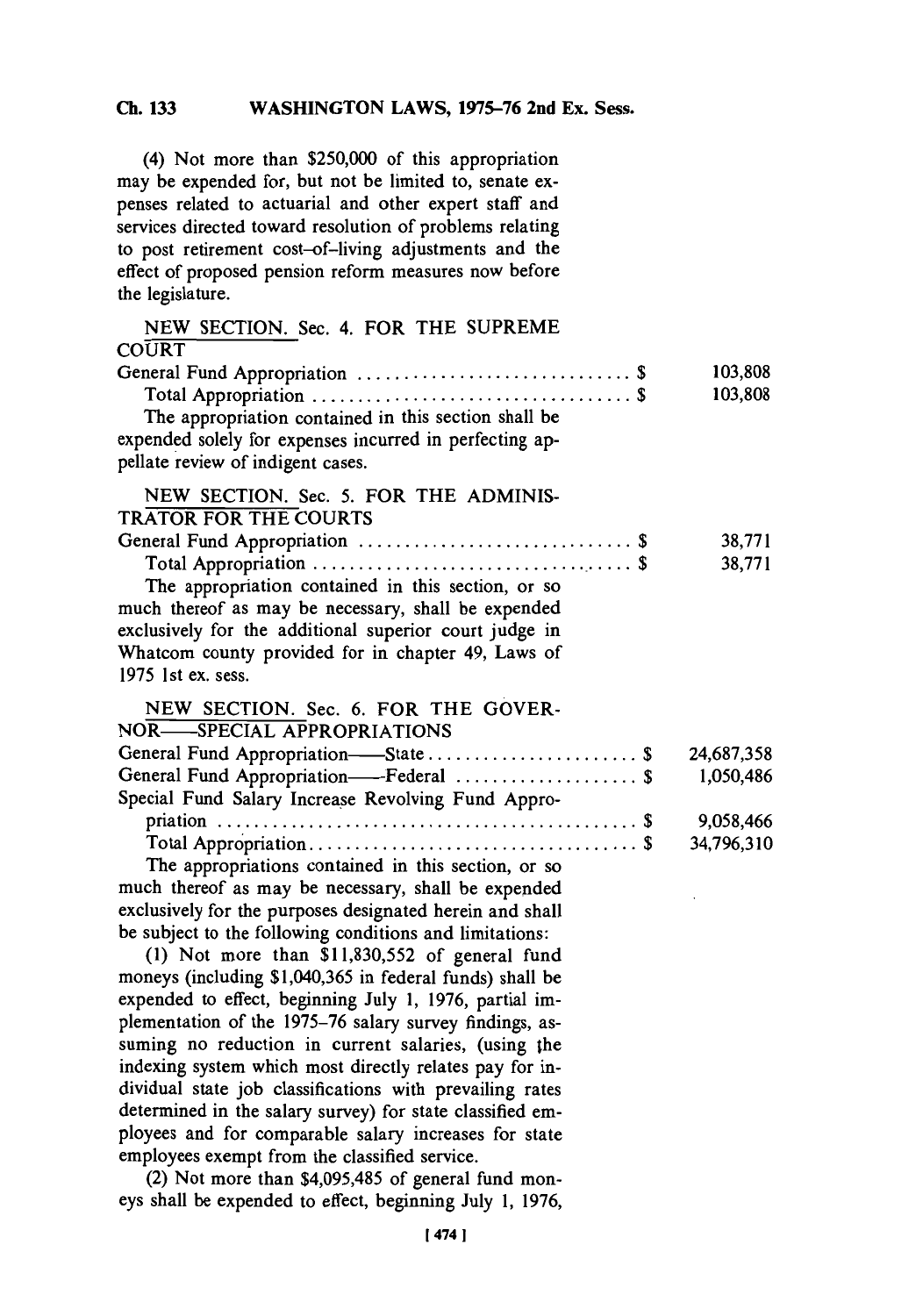partial implementation of the *1975-76* salary survey findings, assuming no reduction in current salaries, (using the indexing system which most directly relates pay for individual state **job** classifications with prevailing rates determined in the salary survey) for state higher. education classified employees.

**(3)** Not more than **\$9,777,624** of general fund moneys shall be expended to provide effective July **1, 1976,** an average *5%* salary increase for faculty and exempt employees of the four year units of higher education and the community college system: PROVIDED, That no community college district or four year unit of higher education may grant from any fund source any additional salary increase greater than that authorized in this **1976** amendatory act.

(4) Not more than **\$34,183** of general fund moneys (including \$10,121 in federal funds) shall be expended to provide, effective July **1, 1976,** an average *5%* salary increase for commissioned members of the Washington State Patrol.

*(5)* Not more than **\$9,058,466** of Special Fund Salary Increase Revolving Fund moneys shall be expended to provide an average *5%* salary increase effective July **1, 1976,** to faculty and exempt employees of the four year units of higher education and the community college system, and commissioned members of the Washington State Patrol and to effect, beginning July **1, 1976,** partial implementation of the **1975-76** salary survey findings, assuming no reduction in current salaries, (using the indexing system which most directly relates pay for individual state **job** classifications with prevailing rates determined in the salary survey) for state classified employees and comparable salary increases for state employees exempt from the classified service and for state higher education classified employees. To facilitate payment of such increases the state treasurer is hereby directed to transfer sufficient revenue from each special fund to the Special Fund Salary Increase Revolving Fund in accordance with schedules provided **by** the office of program planning and fiscal management.

| NEW SECTION. Sec. 7. FOR THE GOVER-                  |           |
|------------------------------------------------------|-----------|
| NOR—SPECIAL APPROPRIATIONS                           |           |
|                                                      | 1.030.220 |
|                                                      | 1,030,220 |
| The appropriation contained in this section shall be |           |
| expended exclusively to implement the provisions of  |           |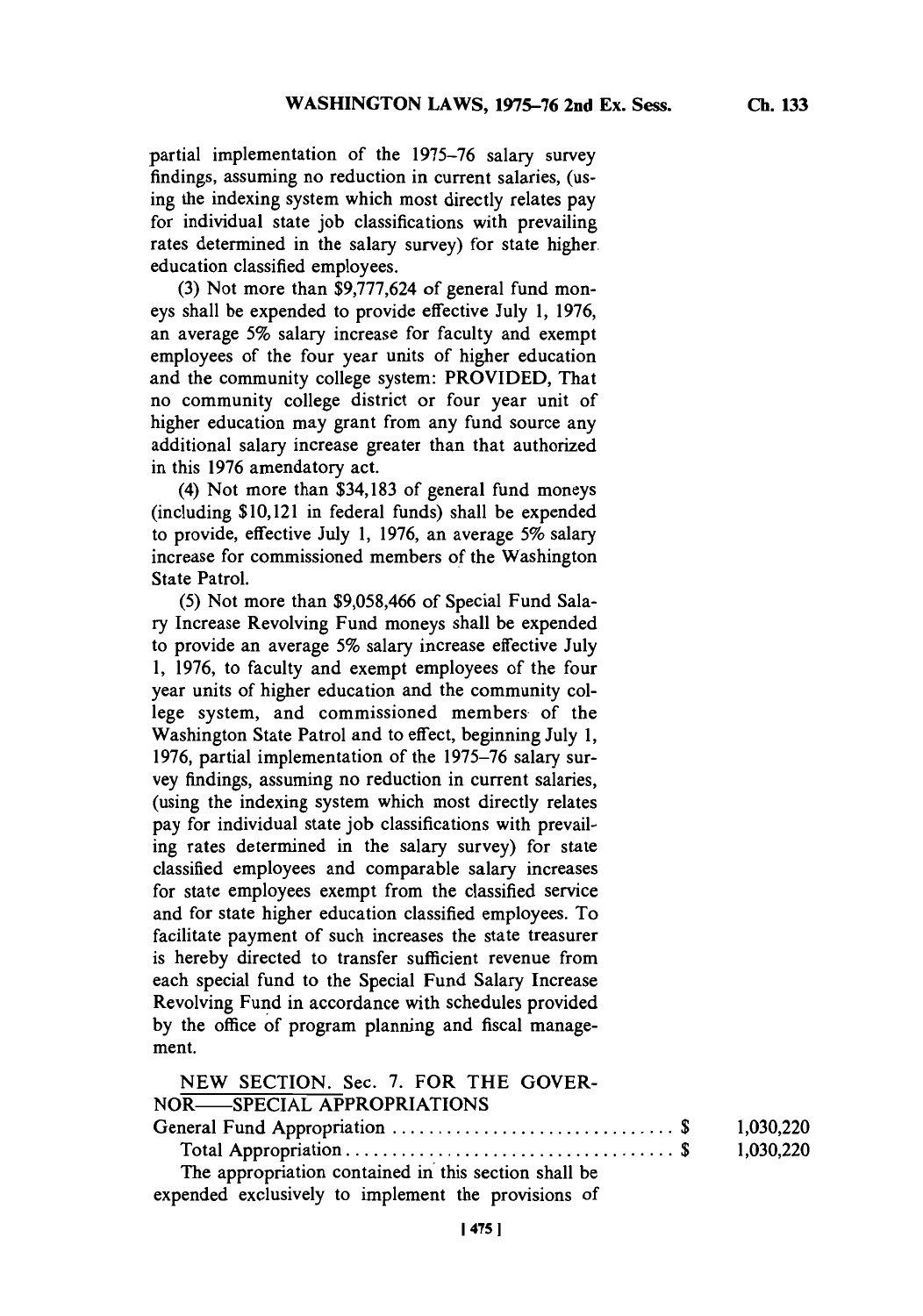sections 1 through 4 of chapter **263,** Laws of **1975** 1st ex. sess.

Sec. **8.** Section **11,** chapter.269, Laws of *1975* 1st ex. sess. (uncodified) is amended to read as follows:

|                       | FOR THE GOVERNOR-SPECIAL                              |  |             |
|-----------------------|-------------------------------------------------------|--|-------------|
| <b>APPROPRIATIONS</b> |                                                       |  |             |
|                       | General Fund Appropriation——State\$                   |  | 105,640,918 |
|                       | General Fund Appropriation——Federal \$ 12,962,742     |  |             |
|                       | Special Fund Salary Increase Revolving Fund Appro-    |  |             |
|                       |                                                       |  | 41,087,810  |
|                       |                                                       |  | 159,691,470 |
|                       | The appropriations contained in this section shall be |  |             |

subject to the following conditions and limitations:

**(1) \$630,000** for the, governor's emergency fund to be allocated for the purpose of carrying out the critically necessary work of any agency: PROVIDED, That not more than **\$150,000** shall be used as matching funds for individual and family grants qualifying under regulations established **by** the Federal Disaster Assistance Administration.

(2) Not more than **\$700,000** may be. allotted **by** the governor for survey and installation purposes.

**(3)** \$20,000 for the Interstate Nuclear Compact.

(4) \$2,000 for the Advisory Commission on Intergovernmental Relations.

*(5)* \$100,340 for the Council on State Governments.

**(6) \$60,000** for Governor's Transition.

**(7) \$75,000** for the National Guard Association Conference.

**(8)** Not more than **\$117,016,320** in general fund moneys (including **\$12,962,742** in federal funds) shall be expended for continuation during the **1975-77** biennium of the salary increases which were granted effective March **1, 1975** pursuant to section 2, chapter **9,** Laws of **1975** to state classified and higher education classified employees, state employees exempt from the classified service, faculty and exempt employees of the four year units of higher education and the community college system, excluding student employees not under the jurisdiction of the state personnel board or higher education personnel board classification systems, and commissioned members of the Washington state patrol. Such salary increase funds include increments, or their equivalent, that may be granted **by** the individual institutions of higher education.

**(9)** Not more than **\$41,087,810** in Special Fund Salary Increase Revolving Fund moneys shall be expended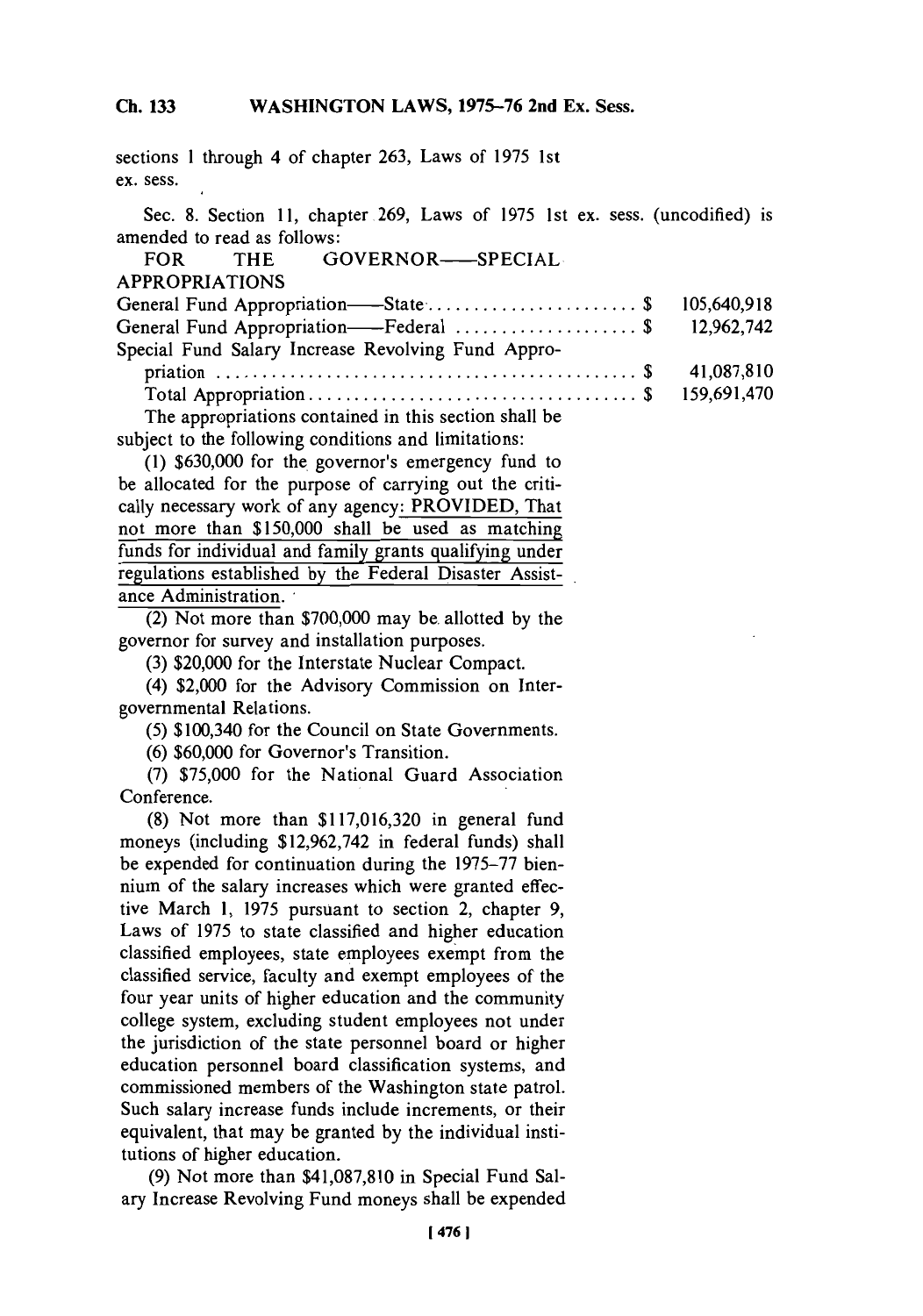**for** continuation during the **1975-77** biennium of the salary increases granted pursuant to section 2, chapter **9,** Laws of **1975,** and to facilitate payment of such increases the state treasurer is hereby directed to transfer sufficient revenue from each special fund to the Special Fund Salary Increase Revolving Fund, in accordance with schedules provided **by** the office of program planning and fiscal management.

| NEW SECTION. Sec. 9. FOR THE                             |         |
|----------------------------------------------------------|---------|
| <b>WASHINGTON STATE WOMEN'S COUNCIL</b>                  |         |
|                                                          | 11,988  |
|                                                          | 11,988  |
| NEW SECTION. Sec. 10. FOR THE OFFICE OF                  |         |
| PLANNING AND FISCAL<br>PROGRAM                           |         |
| <b>MANAGEMENT</b>                                        |         |
|                                                          | 400,000 |
|                                                          | 400,000 |
| The appropriation contained in this section shall be     |         |
| expended exclusively within the Supplies and Services    |         |
| Furnished in Previous Biennia program. Allocations       |         |
| shall be made to state agencies in accordance with in-   |         |
| structions from OPP&FM.                                  |         |
|                                                          |         |
| NEW SECTION. Sec. 11. FOR THE DEPART-                    |         |
| <b>MENT OF PERSONNEL</b>                                 |         |
| State Employees' Insurance Fund Appropriation  \$        | 295,892 |
|                                                          | 295,892 |
| NEW SECTION. Sec. 12. FOR THE DATA PRO-                  |         |
| <b>CESSING AUTHORITY</b>                                 |         |
|                                                          | 522,254 |
| General Fund-Resource Management Cost Ac-                |         |
|                                                          | 85,000  |
|                                                          | 607,254 |
| The appropriations contained in this section shall be    |         |
| subject to the following conditions and limitations:     |         |
| $(1)$ \$126,901 of the \$464,254 general fund appropri-  |         |
| ation contained in this section shall be expended to as- |         |
| sist agencies in transferring to a consolidated data     |         |
| processing environment.                                  |         |
| (2) The resource management cost account appro-          |         |

priation contained in this section shall be expended to assist the Department of Natural Resources in transferring to a consolidated data processing environment.

**(3) \$337,353** of the \$464,254 general fund appropriation contained in this section shall be expended for completion of the payroll/personnel project.

 $\ddot{\phantom{0}}$ 

**[ 477 1**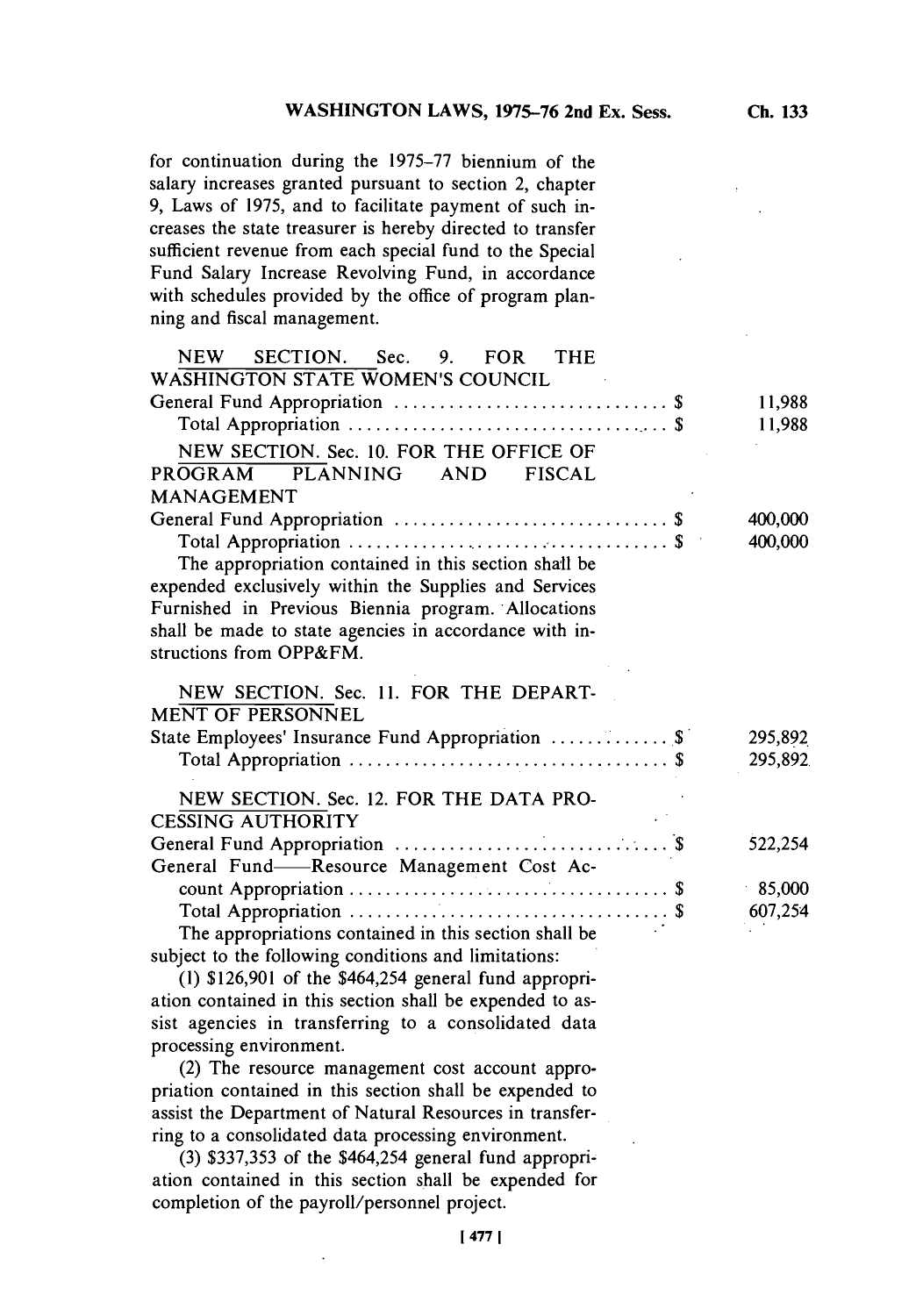(4) Not more than **\$18,000** of the general fund appropriation shall be expended for establishing a higher education common physical inventory system.

**(5)** Not more than \$40,000 of the general fund appropriation shall be expended for developing a common business identifier system.

| NEW SECTION. Sec. 13. FOR THE PUBLIC                     |         |
|----------------------------------------------------------|---------|
| <b>EMPLOYMENT RELATIONS COMMISSION</b>                   |         |
|                                                          | 228,262 |
|                                                          | 228,262 |
| NEW SECTION. Sec. 14. FOR THE PUBLIC                     |         |
| <b>EMPLOYEES' RETIREMENT SYSTEM</b>                      |         |
| Retirement System Expense Fund Appropriation  \$         | 90,209  |
|                                                          | 90,209  |
| The appropriation contained in this section shall be     |         |
| subject to the following conditions and limitations:     |         |
| (1) \$21,116 shall be expended for creating a new        |         |
| position of internal audit supervisor, including related |         |
| employee benefits, equipment and supplies.               |         |
| (2) \$45,085 shall be expended for the implementa-       |         |
| tion of the provisions of chapter 73, Laws of 1975 1st   |         |
| ex. sess. for all retired members of the system who      |         |
| apply.                                                   |         |
| (3) Not more than \$24,008 shall be expended for         |         |
| additional actuarial services on proposed legislation.   |         |
| NEW SECTION. Sec. 15. FOR THE TEACHERS'                  |         |
| <b>RETIREMENT SYSTEM</b>                                 |         |
| General Fund Appropriation-State  \$                     | 500,000 |
|                                                          | 500,000 |
| The appropriation contained in this section shall be     |         |
| expended exclusively for the purpose of granting an ad   |         |
| hoc increase for one year in the minimum pension pro-    |         |
| vided in RCW 41.32.497, to seven dollars and fifty       |         |
| cents per month for each year of creditable service to   |         |
| all members who retired prior to April 25, 1973. Such    |         |
| increase shall take effect July 1, 1976.                 |         |
| NEW SECTION. Sec. 16. FOR THE DEPART-                    |         |
| MENT OF GENERAL ADMINISTRATION                           |         |
|                                                          | 372,968 |
| General Fund-Motor Transport Account Appropri-           |         |
|                                                          | 271,477 |
|                                                          | 644,445 |
| The appropriations contained in this section shall be    |         |
| subject to the following conditions and limitations:     |         |
| $(1)$ \$210,000 of the \$372,968 general fund appropri-  |         |

ation contained in this section shall be expended for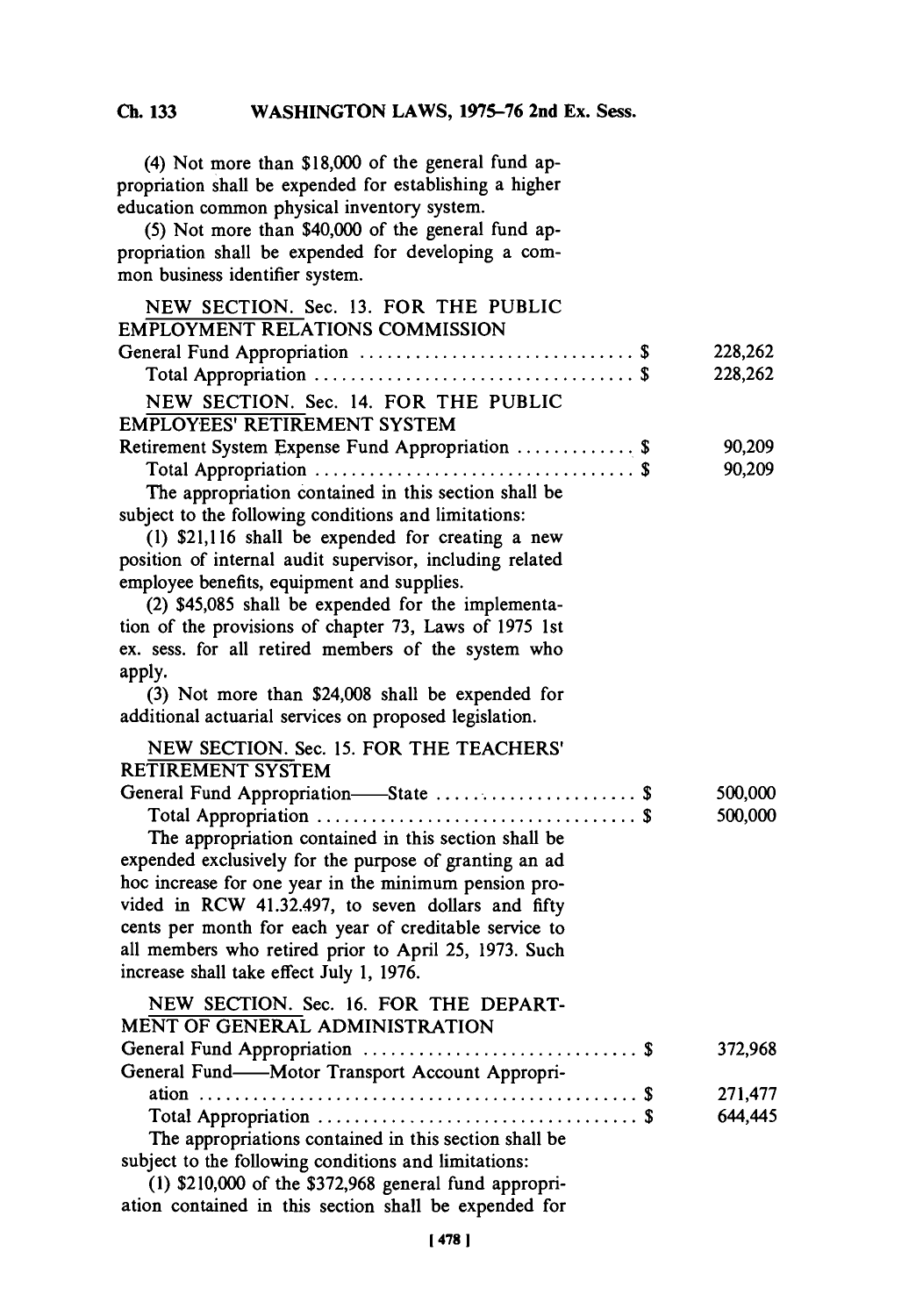the maintenance and up-keep of the Northern State Hospital facility.

(2) The department of general administration shall perform minimal maintenance and upkeep of the Northern State Hospital facility from April **1, 1976,** through December **31, 1976,** or until a lease agreement is completed prior to December **31, 1976.**

**(3)** *\$25,000* of the **\$372,968** general fund appropriation contained in this section shall be used to terminate employees at the Northern State Hospital facility if a lease agreement is completed prior to December **31, 1976,** and to terminate employees at the Northern State Hospital facility if a reduction in force occurs.

(4) **\$30,000** of the **\$372,968** general fund appropriation contained in this section shall be expended solely to provide for the premium costs of insurance coverage for all state-owned, state-chartered, state-rented or state employee-owned aircraft being used on authorized state business, including passengers. This coverage shall be in force for all such aircraft, whether piloted **by** a state employee or **by** an employee or employees of a charter or rental firm.

*(5)* **\$107,968** of the general fund appropriation shall be expended exclusively **by** the Division of Banking.

| NEW SECTION. Sec. 17. FOR THE DEPART- |  |
|---------------------------------------|--|
| MENT OF SOCIAL AND HEALTH SERVICES    |  |
|                                       |  |
|                                       |  |
|                                       |  |

The appropriations contained in sections **18** through 22 of this **1976** amendatory act shall be subject to the following conditions and limitations:

**(1)** The department shall be deemed to have received the necessary approval for the release of funds appropriated **by** section **62,** chapter **269,** Laws of **1975** 1st ex. sess. (uncodified).

(2) The department shall not implement a twice monthly payment program.

**(3)** The department may make payment of proper claims for service rendered in the **1973-75** biennium which have been timely filed pursuant to RCW **74.09.160.**

(4) The department shall implement the requirements of Initiative **316.**

**(5)** The department shall revise such rules and regulations as pertain to the cost reimbursement system for skilled nursing and intermediate care facilities to allow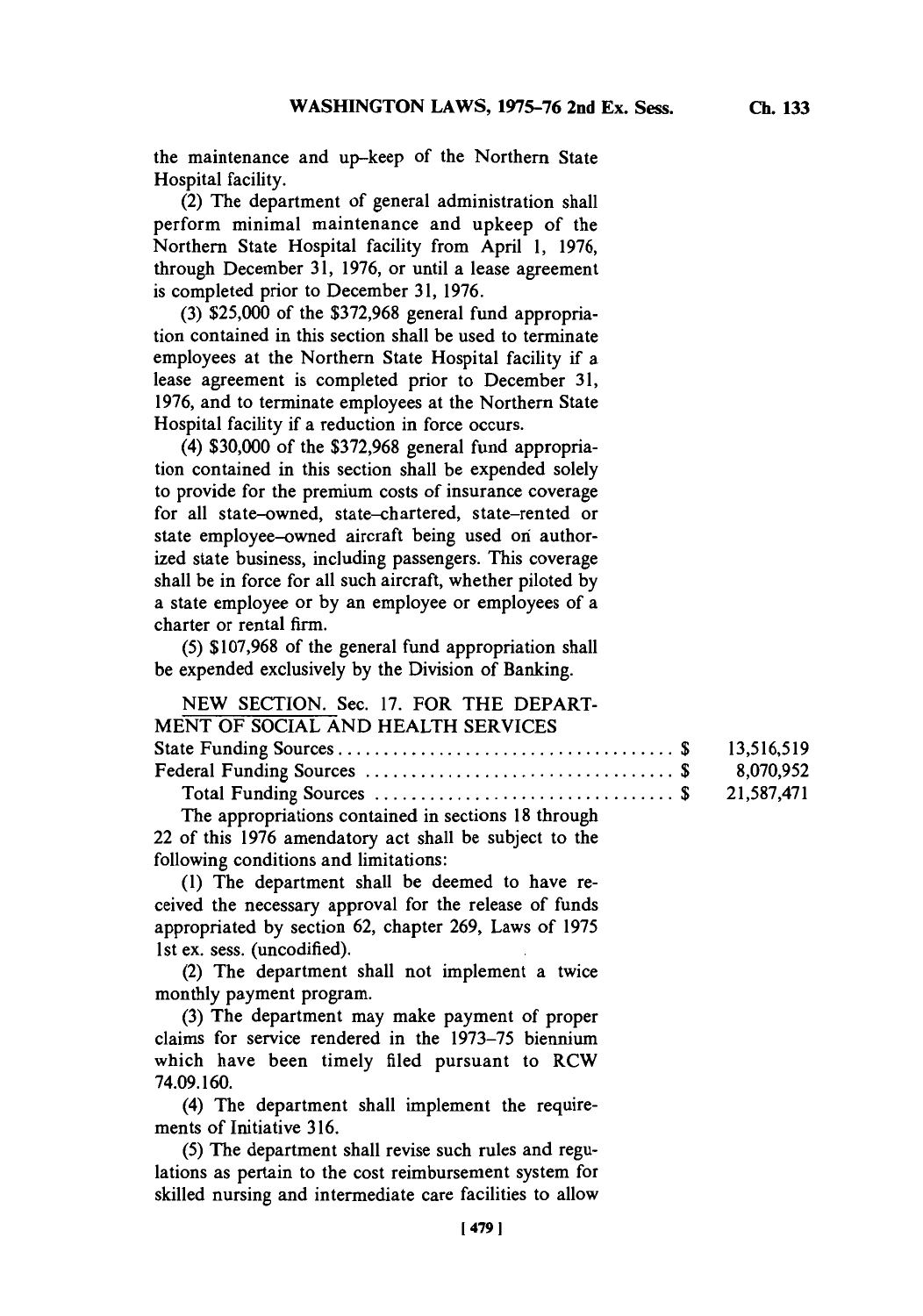vendors under such system to utilize any savings achieved in cost centers other than nursing services without subsequent penalty, within:

(a) The cost centers of (i) restorative care and recreational activities; (ii) dietary services; (iii) facility and patient services; and (iv) nursing services; and

**(b)** The heat portion of the operation of plant cost center.

**(6)** The department shall develop and implement an accounting procedure which will provide, in a timely manner, for potential encumbrances of claims filed pursuant to RCW **74.09.160,** so that belated claims may be more accurately forecast.

**(7)** Notwithstanding the limitations contained within Sec. *58(l)(d)* of chapter **269,** Laws of **1975,** 1st ex. sess. (uncodified), if the department finds such action necessary to meet the requirements of section **62** of this **1976** amendatory act, it may reduce the average length of stay below the 75th percentile of the national professional activity survey **(PAS)** standards for selected surgical procedures.

**(8)** The department shall develop short and long term comprehensive plans for the entire state correctional system in the form of a substantive legislative proposal which shall be submitted to the 45th Legislature. Such proposal shall include, but not be limited to, the following:

(a) Use of one of the two proposed new facilities for offenders who are mentally ill and/or in need of protective custody;

(b) Use of one of the two proposed new facilities for offenders who are dangerous and/or disruptive;

(c) Significant reduction in incidents of violence and illegal drug trafficking within the facilities;

**(d)** Restructuring of present and new facilities to provide for a continuum of security ranging from maximum to minimum status. Such a system shall be structured so as to provide for the proper environment for training, treatment, and self-help programs. Restructuring shall include the expansion of the honor camp system or equivalent minimum security units for. nondangerous offenders who are able to function in a minimum security environment;

(e) Extensive development or self-help programs within each facility;

**<f)** Extensive development of prison industries and the utilization of inmates in prison maintenance;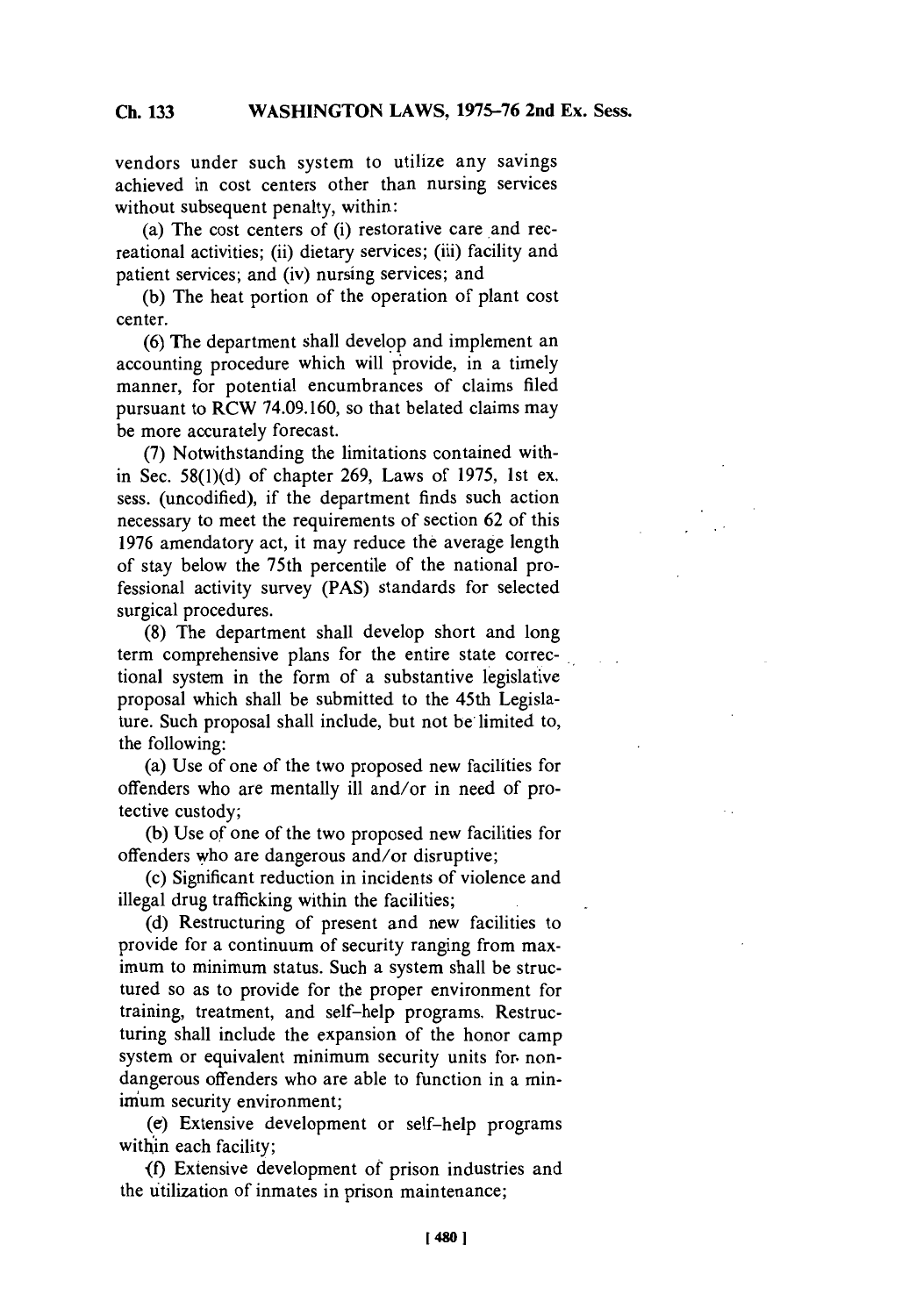**(g)** Expansion of vocational training programs to provide inmates with the certification necessary for transition to employment in the community;

(h) Development of program and **job** performance standards, and an evaluation process for all adult correction programs operated and/or funded **by** the department;

(i) Development of a staff recruitment and training policy, the main objective of which is to limit the role of personnel as custodians to the minimum amount necessary to maintain order, and to expand the role of personnel as facilitators for training, treatment, and self-help programs;

**(j)** Expansion of community resources, to include, but not be limited to, probation and parole services, court diversion, restitution centers, halfway houses, drug and alcoholism treatment centers, and training and employment placement services; and

**(k)** Thorough examination of the needs for health, dental, and psychological care within the system.

**(9)** The department shall develop short and long term comprehensive plans for both institutional and community rehabilitative services within the developmental disabilities program in the form of a substantive legislative proposal which shall be submitted to the 45th Legislature. Such proposal shall include, but not be limited to, the following:

(a) The deinstitutionalization of existing facilities, including the priority of residents to be deinstitutionalized;

**(b)** The level and type of treatment and training both within the institution and in the community;

(c) The roles of both the community colleges and institutions of higher education;

**(d)** The role of the community and various advocate groups; and

(e) The operational level in funding and full time equivalent staff years.

**(10)** General assistance for unemployed, employable persons may be provided in accordance with eligibility requirements and standards established **by** the department to an applicant who:

(a) Meets the eligibility requirements of RCW 74- **.08.025;** and

**(b)** Is a resident of the State of Washington; and (c) Is either: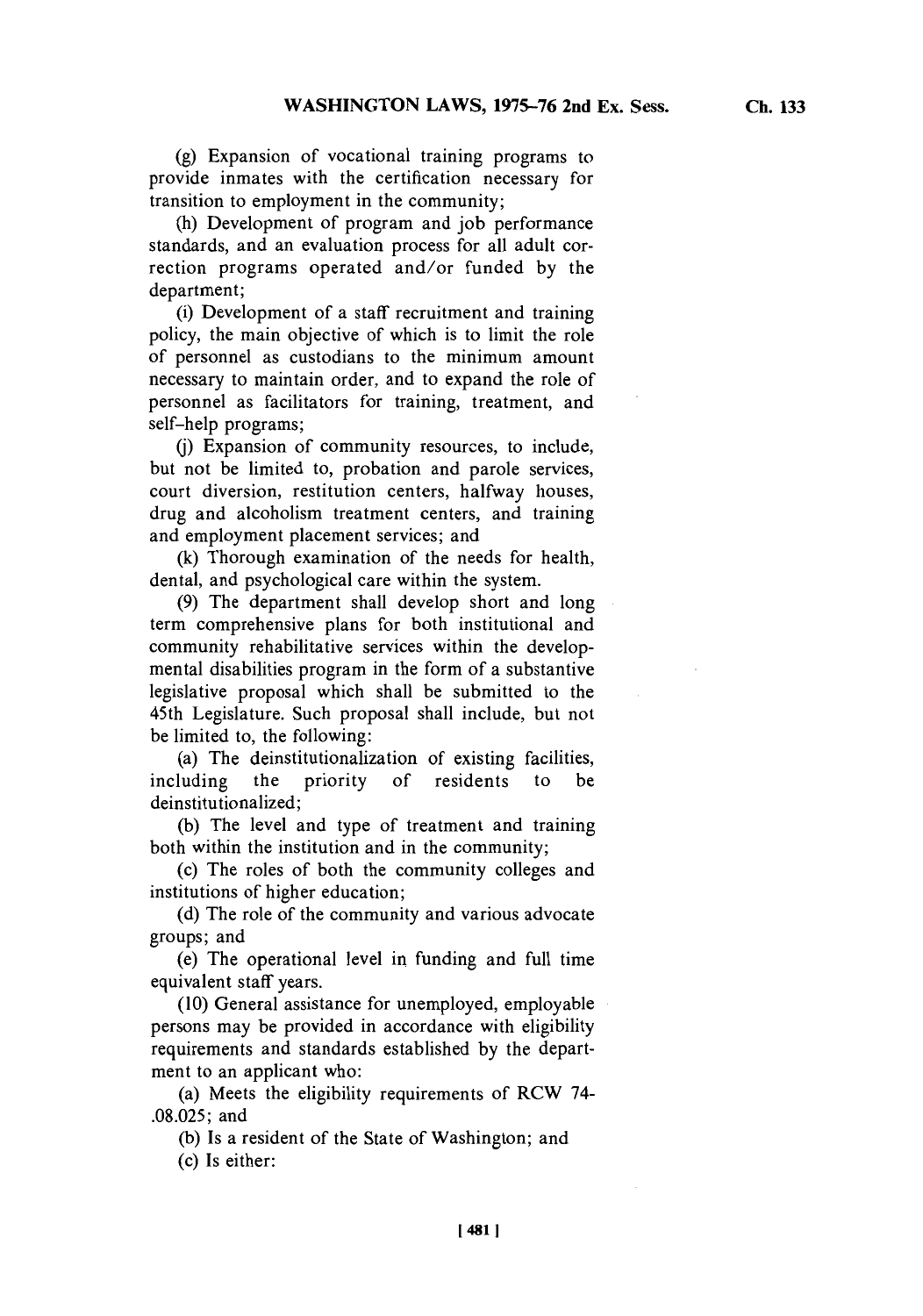**(i) A** single person who is fifty years of age or over; or

(ii) **A** married couple when one of the spouses is **fifty** years of age or older; or

(iii) **A** minor dependent child living in the home with one or both parents, who are not eligible for aid to families with dependent children or continuing general assistance; or

(iv) **A** minor child living outside the parental home and enrolled in high school or a vocational training plan approved **by** the local office of the department.

**(11)** The department, through the Special Investigations Division, shall utilize up to **\$3,900** for the purpose of establishing and publicizing a toll free welfare fraud hotline as a pilot project during the last year of the **1975-77** biennium.

|         |  | NEW SECTION. Sec. 18. FOR THE DEPART- |
|---------|--|---------------------------------------|
|         |  | MENT OF SOCIAL AND HEALTH SERVICES—   |
|         |  | ADULT CORRECTIONS AND REHABILITATION  |
| PROGRAM |  |                                       |

| (1) COMMUNITY REHABILITATION SERVICES |         |
|---------------------------------------|---------|
| General Fund Appropriation—State \$   | 286,000 |
|                                       | 286,000 |

The appropriation contained in this subsection shall be subject to the following condition and limitation: Beginning on November **1, 1976,** the department shall provide a grant of **\$60,000** for the purpose of continuation of the Yakima work training release project;

Beginning April **1, 1977,** the department shall provide a grant of \$45,000 for the purpose of continuation of the King County Women's Community program;

Beginning January **1, 1977,** the department shall provide a grant of \$45,000 for the purpose of continuation of the Snohomish County Preprosecutorial Diversion program;

Beginning April **1, 1977,** the department shall provide a grant of **\$60,000** for the purpose of continuation of Progress House, Pierce County; and

Beginning March **1, 1977,** the department shall provide a grant of **\$76,000** for the purpose of continuation of the Clark County Community based corrections program.

(2) SPECIAL **PROJECTS** PROGRAM

| General Fund Appropriation——State \$                  | 100,000 |
|-------------------------------------------------------|---------|
|                                                       | 100,000 |
| The appropriation contained in this subsection shall  |         |
| be subject to the following condition and limitation: |         |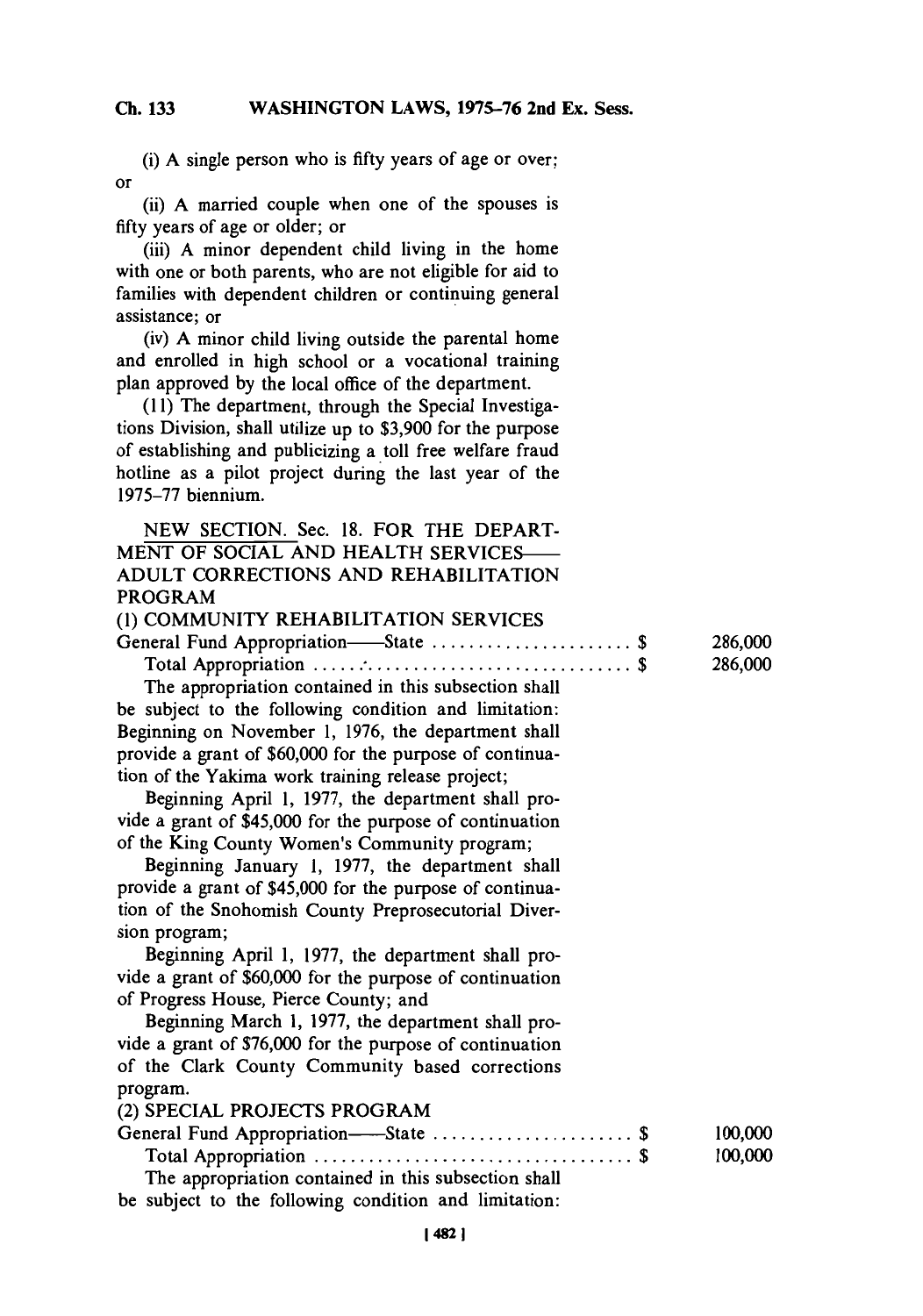**The** department shall perform a study in cooperation with private industry to determine the feasibility of a cooperative effort **by** both the department and private industry in the joint operation of a moderate security facility in a specialized prison work-training program.

 $\ddot{\phantom{a}}$ 

| 8,451,556<br>General Fund Appropriation-Federal  \$<br>4,057,140<br>12,508,696<br>The appropriations contained in this subsection<br>shall be subject to the following conditions and<br>(a) \$12,322,860 (including \$4,057,140 from federal<br>funds) shall be utilized for upgrading maintenance<br>(b) \$185,836 shall be utilized for an inflationary in-<br>crease in congregate care vendor rates for fiscal year<br>1977.<br>(2) INTERMEDIATE CARE FACILITIES<br>General Fund Appropriation-State  \$<br>304,596<br>General Fund Appropriation-Federal  \$<br>320,869<br>625,465<br>The appropriations contained in this subsection<br>shall be utilized only for vendor rate increases in inter-<br>NEW SECTION. Sec. 20. FOR THE DEPART-<br>MENT OF SOCIAL AND HEALTH SERVICES-<br>COMMUNITY SOCIAL SERVICES PROGRAM-<br>FAMILY AND CHILDREN SERVICES<br>General Fund Appropriation-State \$<br>260,193<br>General Fund Appropriation-Federal  \$<br>105,827<br>366,020<br>The appropriations contained in this subsection<br>NEW SECTION. Sec. 21. FOR THE DEPART-<br>MENT OF SOCIAL AND HEALTH SERVICES-<br>MEDICAL ASSISTANCE PROGRAM<br>(1) GENERAL MEDICAL ASSISTANCE<br>3,689,174 | NEW SECTION. Sec. 19. FOR THE DEPART-<br>MENT OF SOCIAL AND HEALTH SERVICES-<br><b>INCOME MAINTENANCE PROGRAM</b> |           |
|---------------------------------------------------------------------------------------------------------------------------------------------------------------------------------------------------------------------------------------------------------------------------------------------------------------------------------------------------------------------------------------------------------------------------------------------------------------------------------------------------------------------------------------------------------------------------------------------------------------------------------------------------------------------------------------------------------------------------------------------------------------------------------------------------------------------------------------------------------------------------------------------------------------------------------------------------------------------------------------------------------------------------------------------------------------------------------------------------------------------------------------------------------------------------------------------------|-------------------------------------------------------------------------------------------------------------------|-----------|
|                                                                                                                                                                                                                                                                                                                                                                                                                                                                                                                                                                                                                                                                                                                                                                                                                                                                                                                                                                                                                                                                                                                                                                                                   | (1) MAINTENANCE GRANTS                                                                                            |           |
|                                                                                                                                                                                                                                                                                                                                                                                                                                                                                                                                                                                                                                                                                                                                                                                                                                                                                                                                                                                                                                                                                                                                                                                                   | General Fund Appropriation-State  \$                                                                              |           |
|                                                                                                                                                                                                                                                                                                                                                                                                                                                                                                                                                                                                                                                                                                                                                                                                                                                                                                                                                                                                                                                                                                                                                                                                   |                                                                                                                   |           |
|                                                                                                                                                                                                                                                                                                                                                                                                                                                                                                                                                                                                                                                                                                                                                                                                                                                                                                                                                                                                                                                                                                                                                                                                   |                                                                                                                   |           |
|                                                                                                                                                                                                                                                                                                                                                                                                                                                                                                                                                                                                                                                                                                                                                                                                                                                                                                                                                                                                                                                                                                                                                                                                   | limitations:                                                                                                      |           |
|                                                                                                                                                                                                                                                                                                                                                                                                                                                                                                                                                                                                                                                                                                                                                                                                                                                                                                                                                                                                                                                                                                                                                                                                   |                                                                                                                   |           |
|                                                                                                                                                                                                                                                                                                                                                                                                                                                                                                                                                                                                                                                                                                                                                                                                                                                                                                                                                                                                                                                                                                                                                                                                   | grant standards by 4.0 percent for fiscal year 1977.                                                              |           |
|                                                                                                                                                                                                                                                                                                                                                                                                                                                                                                                                                                                                                                                                                                                                                                                                                                                                                                                                                                                                                                                                                                                                                                                                   |                                                                                                                   |           |
|                                                                                                                                                                                                                                                                                                                                                                                                                                                                                                                                                                                                                                                                                                                                                                                                                                                                                                                                                                                                                                                                                                                                                                                                   |                                                                                                                   |           |
|                                                                                                                                                                                                                                                                                                                                                                                                                                                                                                                                                                                                                                                                                                                                                                                                                                                                                                                                                                                                                                                                                                                                                                                                   |                                                                                                                   |           |
|                                                                                                                                                                                                                                                                                                                                                                                                                                                                                                                                                                                                                                                                                                                                                                                                                                                                                                                                                                                                                                                                                                                                                                                                   |                                                                                                                   |           |
|                                                                                                                                                                                                                                                                                                                                                                                                                                                                                                                                                                                                                                                                                                                                                                                                                                                                                                                                                                                                                                                                                                                                                                                                   |                                                                                                                   |           |
|                                                                                                                                                                                                                                                                                                                                                                                                                                                                                                                                                                                                                                                                                                                                                                                                                                                                                                                                                                                                                                                                                                                                                                                                   |                                                                                                                   |           |
|                                                                                                                                                                                                                                                                                                                                                                                                                                                                                                                                                                                                                                                                                                                                                                                                                                                                                                                                                                                                                                                                                                                                                                                                   |                                                                                                                   |           |
|                                                                                                                                                                                                                                                                                                                                                                                                                                                                                                                                                                                                                                                                                                                                                                                                                                                                                                                                                                                                                                                                                                                                                                                                   | mediate care facility vendor rates for fiscal year 1977.                                                          |           |
|                                                                                                                                                                                                                                                                                                                                                                                                                                                                                                                                                                                                                                                                                                                                                                                                                                                                                                                                                                                                                                                                                                                                                                                                   |                                                                                                                   |           |
|                                                                                                                                                                                                                                                                                                                                                                                                                                                                                                                                                                                                                                                                                                                                                                                                                                                                                                                                                                                                                                                                                                                                                                                                   |                                                                                                                   |           |
|                                                                                                                                                                                                                                                                                                                                                                                                                                                                                                                                                                                                                                                                                                                                                                                                                                                                                                                                                                                                                                                                                                                                                                                                   |                                                                                                                   |           |
|                                                                                                                                                                                                                                                                                                                                                                                                                                                                                                                                                                                                                                                                                                                                                                                                                                                                                                                                                                                                                                                                                                                                                                                                   |                                                                                                                   |           |
|                                                                                                                                                                                                                                                                                                                                                                                                                                                                                                                                                                                                                                                                                                                                                                                                                                                                                                                                                                                                                                                                                                                                                                                                   |                                                                                                                   |           |
|                                                                                                                                                                                                                                                                                                                                                                                                                                                                                                                                                                                                                                                                                                                                                                                                                                                                                                                                                                                                                                                                                                                                                                                                   |                                                                                                                   |           |
|                                                                                                                                                                                                                                                                                                                                                                                                                                                                                                                                                                                                                                                                                                                                                                                                                                                                                                                                                                                                                                                                                                                                                                                                   |                                                                                                                   |           |
|                                                                                                                                                                                                                                                                                                                                                                                                                                                                                                                                                                                                                                                                                                                                                                                                                                                                                                                                                                                                                                                                                                                                                                                                   |                                                                                                                   |           |
|                                                                                                                                                                                                                                                                                                                                                                                                                                                                                                                                                                                                                                                                                                                                                                                                                                                                                                                                                                                                                                                                                                                                                                                                   | shall be utilized for inflationary increases in vendor                                                            |           |
|                                                                                                                                                                                                                                                                                                                                                                                                                                                                                                                                                                                                                                                                                                                                                                                                                                                                                                                                                                                                                                                                                                                                                                                                   | rates for fiscal year 1977.                                                                                       |           |
|                                                                                                                                                                                                                                                                                                                                                                                                                                                                                                                                                                                                                                                                                                                                                                                                                                                                                                                                                                                                                                                                                                                                                                                                   |                                                                                                                   |           |
|                                                                                                                                                                                                                                                                                                                                                                                                                                                                                                                                                                                                                                                                                                                                                                                                                                                                                                                                                                                                                                                                                                                                                                                                   |                                                                                                                   |           |
|                                                                                                                                                                                                                                                                                                                                                                                                                                                                                                                                                                                                                                                                                                                                                                                                                                                                                                                                                                                                                                                                                                                                                                                                   |                                                                                                                   |           |
|                                                                                                                                                                                                                                                                                                                                                                                                                                                                                                                                                                                                                                                                                                                                                                                                                                                                                                                                                                                                                                                                                                                                                                                                   |                                                                                                                   |           |
|                                                                                                                                                                                                                                                                                                                                                                                                                                                                                                                                                                                                                                                                                                                                                                                                                                                                                                                                                                                                                                                                                                                                                                                                   |                                                                                                                   |           |
|                                                                                                                                                                                                                                                                                                                                                                                                                                                                                                                                                                                                                                                                                                                                                                                                                                                                                                                                                                                                                                                                                                                                                                                                   |                                                                                                                   | 3,587,116 |
| 7,276,290                                                                                                                                                                                                                                                                                                                                                                                                                                                                                                                                                                                                                                                                                                                                                                                                                                                                                                                                                                                                                                                                                                                                                                                         |                                                                                                                   |           |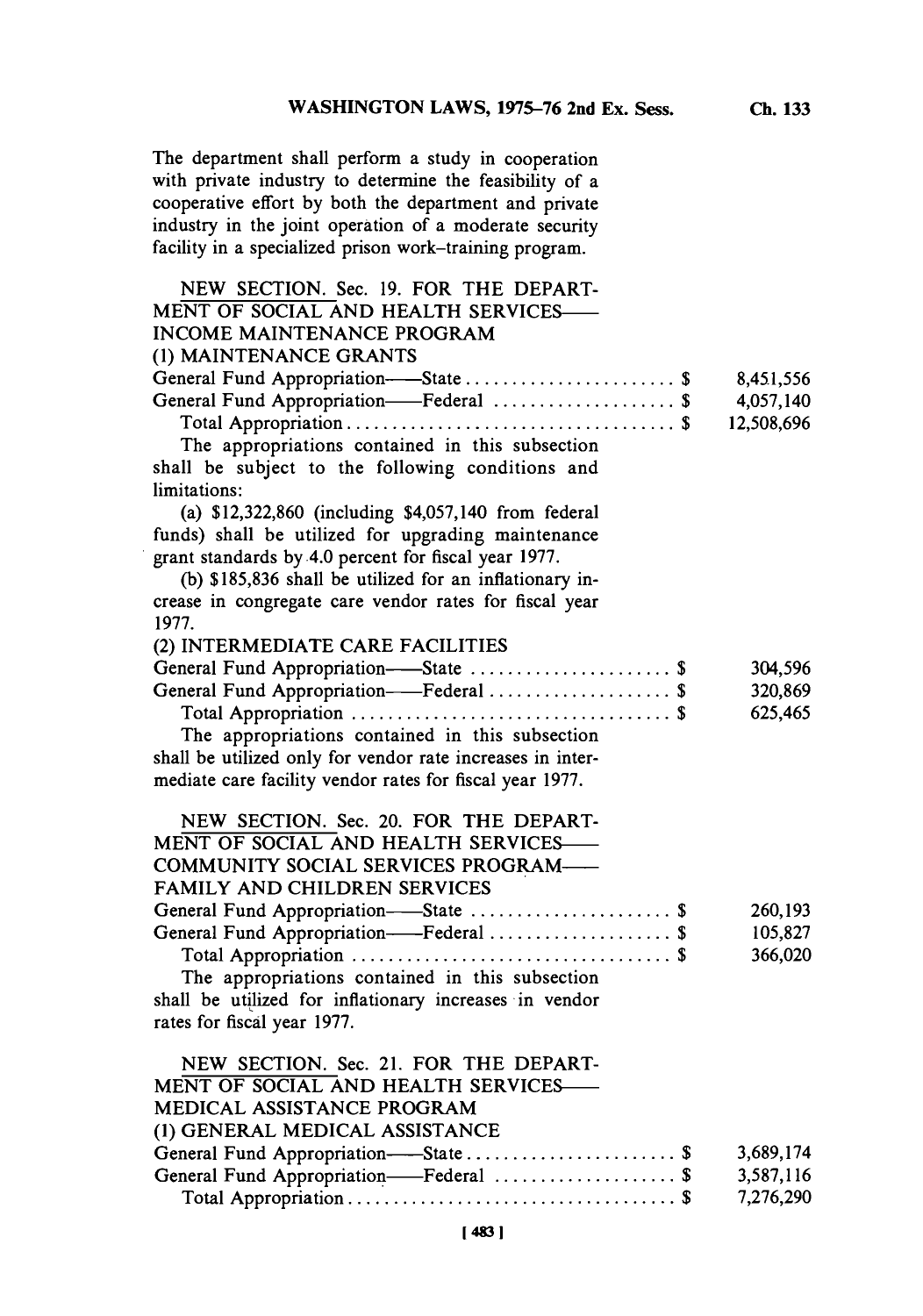**The** appropriations contained in this subsection shall be subject to the following conditions and limitations:

(a) **\$2,342,860** (including **\$1,085,716** from federal funds) shall be utilized to provide medical assistance to new cases resulting from upgrading maintenance grant standards **by** 4.0 percent for fiscal year **1977.**

**(b)** \$4,183,433 (including **\$2,179,554** from federal funds) shall be utilized for vendor rate increases in skilled nursing facility vendor rates for fiscal year **1977.**

(c) **\$749,997** (including **\$321,846** from federal funds) shall be utilized for inflationary increases in vendor rates.

(2) **SPECIAL PROJECTS**

| General Fund Appropriation—State \$                     | 395,000 |
|---------------------------------------------------------|---------|
|                                                         | 395,000 |
| The appropriation contained in this subsection shall    |         |
| be subject to the following conditions and limitations: |         |

(a) **\$335,000** contained in this subsection shall be expended exclusively **by** the department for a contract for purchase of research with the Fred Hutchinson Cancer Research Center.

**(b) \$60,000** shall be used to purchase services relating to rural health manpower requirements from the Clearinghouse.

| NEW SECTION. Sec. 22. FOR THE DEPART-                                  |        |
|------------------------------------------------------------------------|--------|
| MENT OF SOCIAL AND HEALTH SERVICES-                                    |        |
| PUBLIC HEALTH PROGRAM-ENVIRON-                                         |        |
| MENTAL HEALTH IMPROVEMENT                                              |        |
| General Fund Appropriation-State  \$                                   | 30,000 |
|                                                                        | 30,000 |
| The appropriation contained in this section shall be                   |        |
| expended exclusively to fund 1.0 FTE staff years for                   |        |
| the purposes of investigating wastewater pollution, par-               |        |
| ticularly as it relates to aerobic devices.                            |        |
| NEW SECTION. Sec. 23. FOR THE PLANNING<br>AND COMMUNITY AFFAIRS AGENCY |        |
| General Fund Appropriation-State  \$                                   | 15,000 |
|                                                                        | 15,000 |
| The appropriation contained in this section shall be                   |        |
| expended exclusively for a grant to the City of                        |        |
| Bremerton to coordinate and study the impact of the                    |        |
| Trident Submarine Support Base upon the city as it re-                 |        |
| lates to current and future law enforcement program                    |        |
| efforts toward traffic control and the public peace and                |        |
| safety.                                                                |        |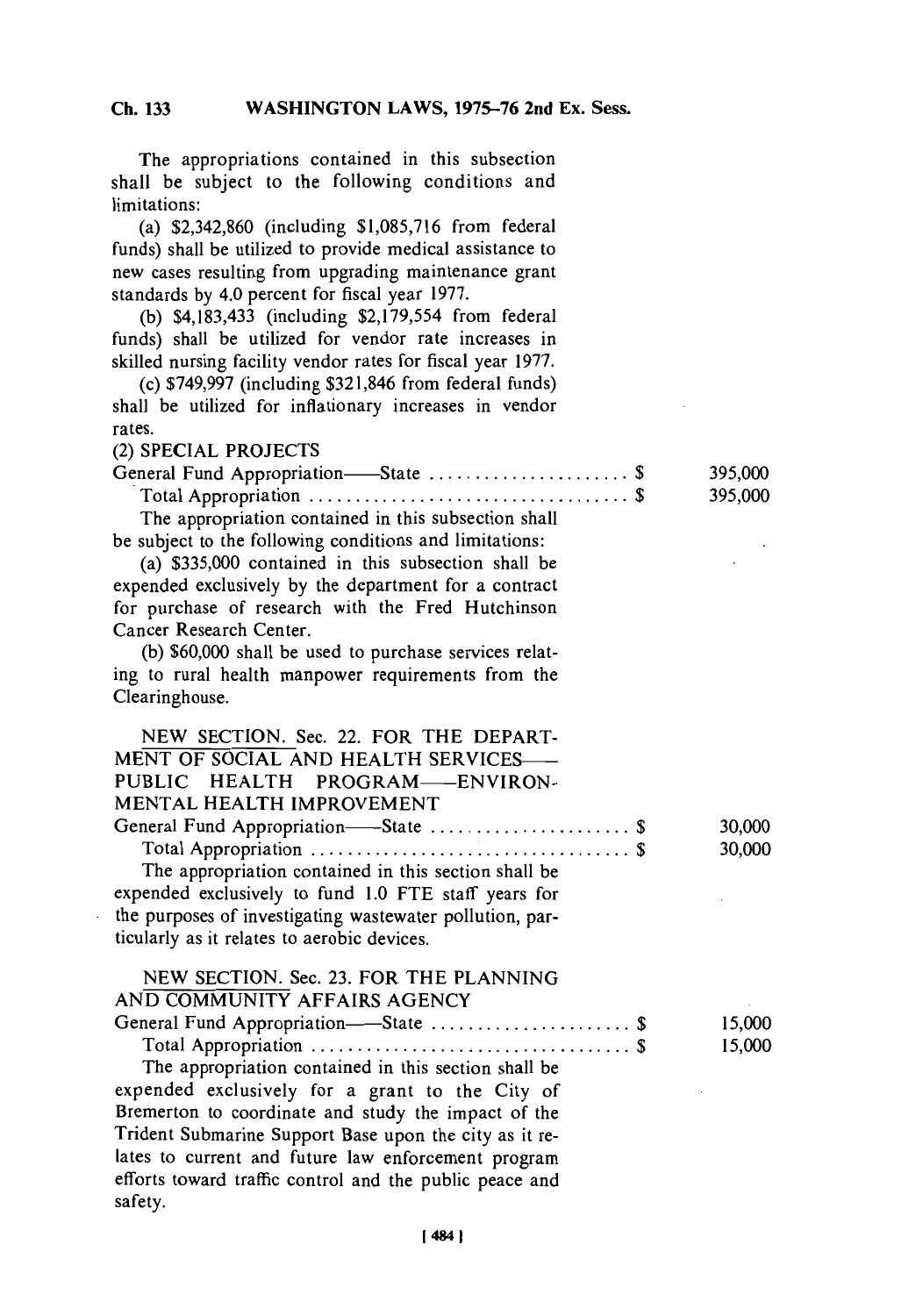| <b>INDUSTRIES</b><br>5,396,030<br>General Fund Appropriation-Federal \$<br>60,000<br>Accident Fund Appropriation $\ldots \ldots \ldots \ldots \ldots \ldots \ldots$ \$ ((18,457,844)) |  |
|---------------------------------------------------------------------------------------------------------------------------------------------------------------------------------------|--|
|                                                                                                                                                                                       |  |
|                                                                                                                                                                                       |  |
|                                                                                                                                                                                       |  |
|                                                                                                                                                                                       |  |
| 19,142,054                                                                                                                                                                            |  |
| Medical Aid Fund Appropriation \$ $((16,577,497))$                                                                                                                                    |  |
| 17,261,707                                                                                                                                                                            |  |
| Plumbing Certificate Fund Appropriation \$<br>74,100                                                                                                                                  |  |
| Electrical License Account Appropriation  \$<br>3,035,849                                                                                                                             |  |
|                                                                                                                                                                                       |  |
| 44,969,740                                                                                                                                                                            |  |

The appropriations contained in this section shall be subject to the following conditions and limitations:

(1) ((It is the intent of the legislature that)) Not more than  $((1, 200, 000))$  \$2,200,000 shall be expended for the Automated Records Management System (ARMS) under the Industrial Insurance Program, and that the department shall abolish (( $sixty=fiv\epsilon$ )) twentysix positions in the Industrial Insurance Program  $($ not later than January 30, 1977, as the result of such implementation of ARMS)) not later than November 30, **1976,** as the result of such implementation of the Automated Records Management System (ARMS).

(2) **\$786,669** of the general fund appropriation shall be expended, pursuant to chapter 122, Laws of **1973** 1st ex. sess. and RCW **7.68.160,** for the payment of claims to provide relief for victims of criminal acts committed between January **1, 1972,** and July **1,** 1974. **Of** such amount, **\$118,408** shall be for administrative and appeals costs based upon the enactment of chapter  $((\dots))$ **176, Laws of 1975 1st ex. sess. (((SB-2070):))** 

(3) Upon the enactment of chapter  $((\dots))$  296, Laws of **1975** 1st ex. sess. **(((ESSB** 2408), *\$315,743)) \$225,245* of the general fund appropriation-state moneys shall be transferred from the department of labor and industries to the public employment relations commission created **by** such chapter.

*(4) Not more than \$19,265 of the general fund appropriation contained in this section shall be expended wthin the Building and Construction Safety program for contractor registration.*

\*Sec. **24. was partially vetoed, see message at end of chapter.**

**NEW SECTION.** Sec. **25.** FOR THE EMPLOY-**MENT** SECURITY DEPARTMENT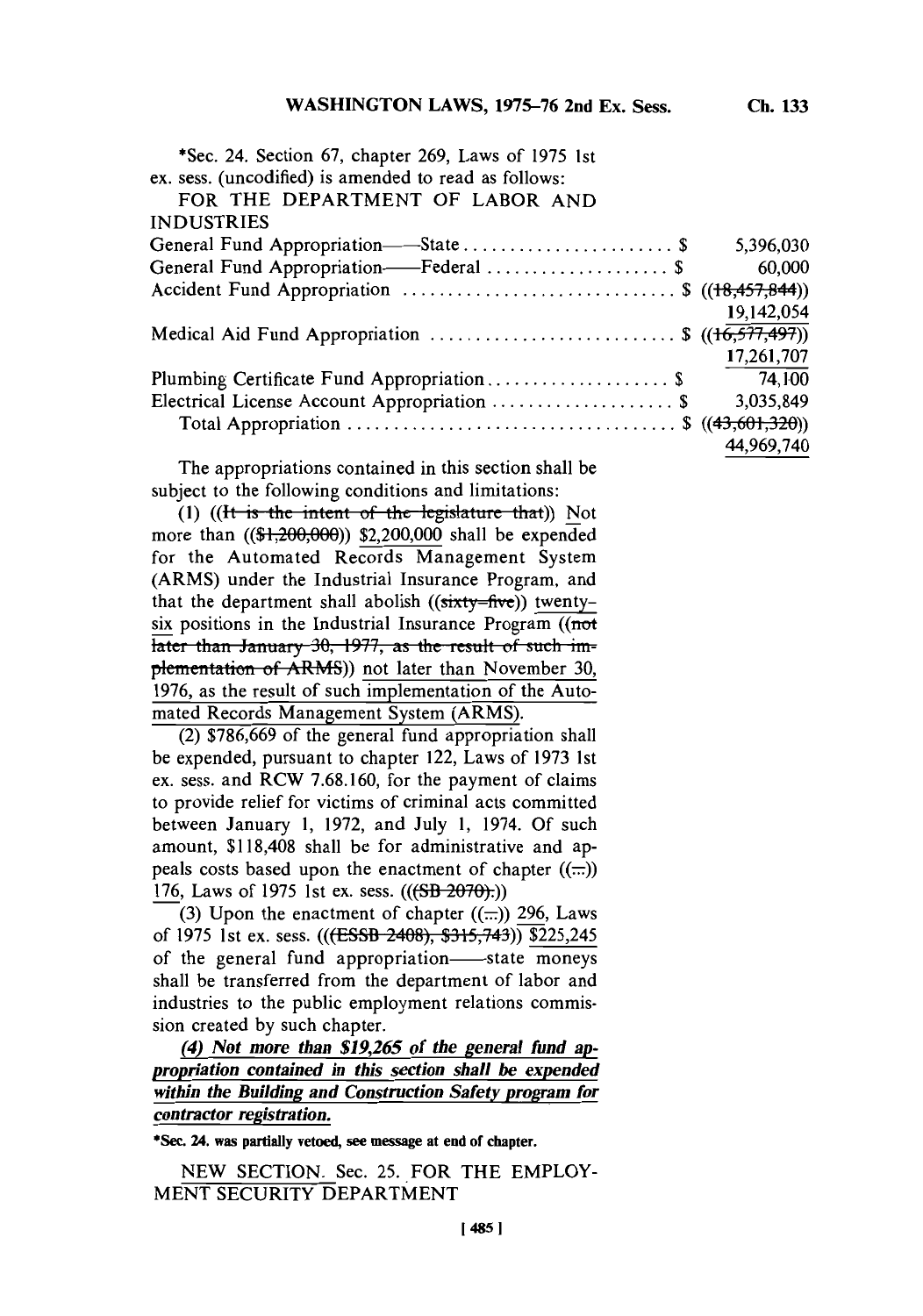| The appropriation contained in this section shall be<br>expended exclusively within the Employment Orienta-<br>tion program.                                   |               | 600,000<br>600,000 |
|----------------------------------------------------------------------------------------------------------------------------------------------------------------|---------------|--------------------|
| NEW SECTION. Sec. 26. FOR THE EMPLOY-<br><b>MENT SECURITY DEPARTMENT</b>                                                                                       |               |                    |
|                                                                                                                                                                |               | 383,920            |
| The reappropriation contained in this section shall<br>be expended exclusively for the continuation of the<br>Program for Local Service through June 30, 1977. |               | 383,920            |
| NEW SECTION. Sec. 27. FOR THE AERONAU-<br><b>TICS COMMISSION</b>                                                                                               |               |                    |
| General Fund Aeronautics Account Appropriation  \$                                                                                                             |               | 126,000            |
| The appropriation contained in this section shall be<br>expended exclusively for improvement of state owned<br>emergency landing fields.                       |               | 126,000            |
| *Sec. 28. Section 149, chapter 269, Laws of 1975 1st<br>ex. sess. (uncodified) is amended to read as follows:                                                  |               |                    |
| FOR THE SUPERINTENDENT OF PUBLIC IN-                                                                                                                           |               |                    |
| STRUCTION—GENERAL APPORTIONMENT                                                                                                                                |               |                    |
| General Fund Appropriation:<br>For General Apportionment \$ $((1,073,195,265))$                                                                                |               |                    |
|                                                                                                                                                                | 1,134,954,530 |                    |
| Total Appropriation \$ $((1,073,195,265))$                                                                                                                     |               |                    |
|                                                                                                                                                                | 1,134,954,530 |                    |
| The appropriation contained in this section shall be subject to the following                                                                                  |               |                    |

I he appropriation contained in this section shall be subject to the following conditions and limitations:

**(1)** Salary increases for classified and certificated employees of common school districts are not mandated **by** the provisions of this section.

(2) ((Any local school district which does provide a salary increase from funds appropriated by this section shall provide a district-wide salary increase which is equal for both certificated and classified personnel.

**(3)))** Local school districts receiving funds from the appropriation made in this section may expend all or a portion of such funds to retain needed personnel inlieu of salary increases.

 $(((4)$  It is the intent of the legislature that)) (3) To the extent that any district receives funds through the state apportionment formula in excess of the amount anticipated **by** such a district when it established its excess levy for collection in **1976** or **1977** and when such excess can be utilized to relieve special levy burdens, then such a district should place a first priority on reducing its special levy.

 $((\langle f \rangle)(4)$  The superintendent of public instruction is hereby authorized to direct from he appropriation contained in this section, such funds as may be necessary to grant salary increases for certificated and classified employees funded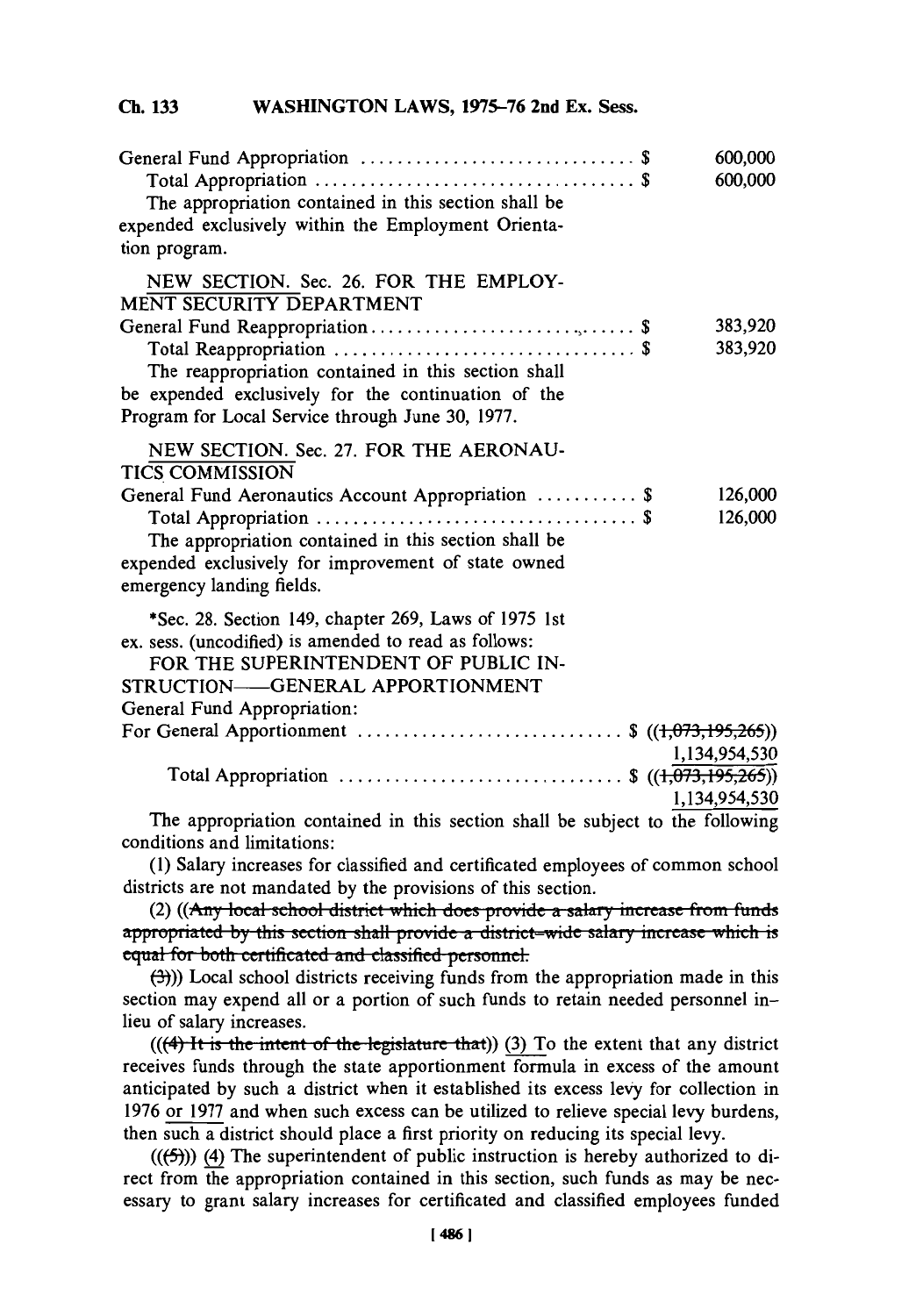through categorical programs, but in no event shall such allocation for the **1975- 76** school year exceed the average salary increase amount authorized for state employees during the *1974-75* fiscal year and in no event shall such additional allocation for the **1976-77** school year exceed the *5%* indicated salary increase amount authorized for state employees during the **1975-76** fiscal year.

**(((6))) (5)** The weighting schedule used **by** the superintendent of public instruction during the **1975-77** biennium in computing the apportionment of funds for each school district shall be based on the following factors:

- (a) **A** base weighting factor of **1.0** for each full time equivalent student enrolled;
- **(b)** An additional weighting factor of **1.0** for each full time equivalent student enrolled in vocational education in grades **9-12** which is approved **by** the superintendent of public instruction. The superintendent of public instruction shall report the results of a comprehensive study on vocational education to the standing ways and means committees no later than January **1, 1976.** Such study shall document the cost of vocational education presently qualifying for 0.2 support on a sample basis. Such study shall include an examination of the criteria for determining full time equivalents and recommendations for alternative funding procedures and a time line for implementation thereof;
- (c) Continuation of the weighting factors used **by** the superintendent of public instruction for the purpose of reimbursement to each school district for costs resulting from staff education and experience greater than the minimum requirements. The superintendent of public instruction shall employ the staff characteristic factor of the respective local districts established in each of the immediately preceding school years for purposes of distribution throughout the **1975-77** biennium;
- **(d)** An additional weighting factor of not more than 2.0 as determined **by** the superintendent of public instruction for school districts enrolling not more than **250** full time equivalent students in grades **9-12;**
- (e) An additional weighting factor of not more than 2.0 as determined **by** the superintendent of public instruction for nonhigh school districts enrolling not more than **100** full time equivalent students which districts have been judged to be remote and necessary **by** the state board of education;
- **(f)** An additional weighting factor of not more than 2.0 as determined **by** the superintendent of public instruction for small school plants which are judged remote and necessary within any school district **by** the state board of education;
- **(g)** An additional weighting factor for a period of not more than four years, for any consolidated school district formed after July **1, 1971,** equal to the additional weighting factor in effect in each qualifying district during the school year immediately preceding consolidation, which district consists of one or more former school districts which were either remote and necessary or which contained not more than **250** students in grades **9-12;**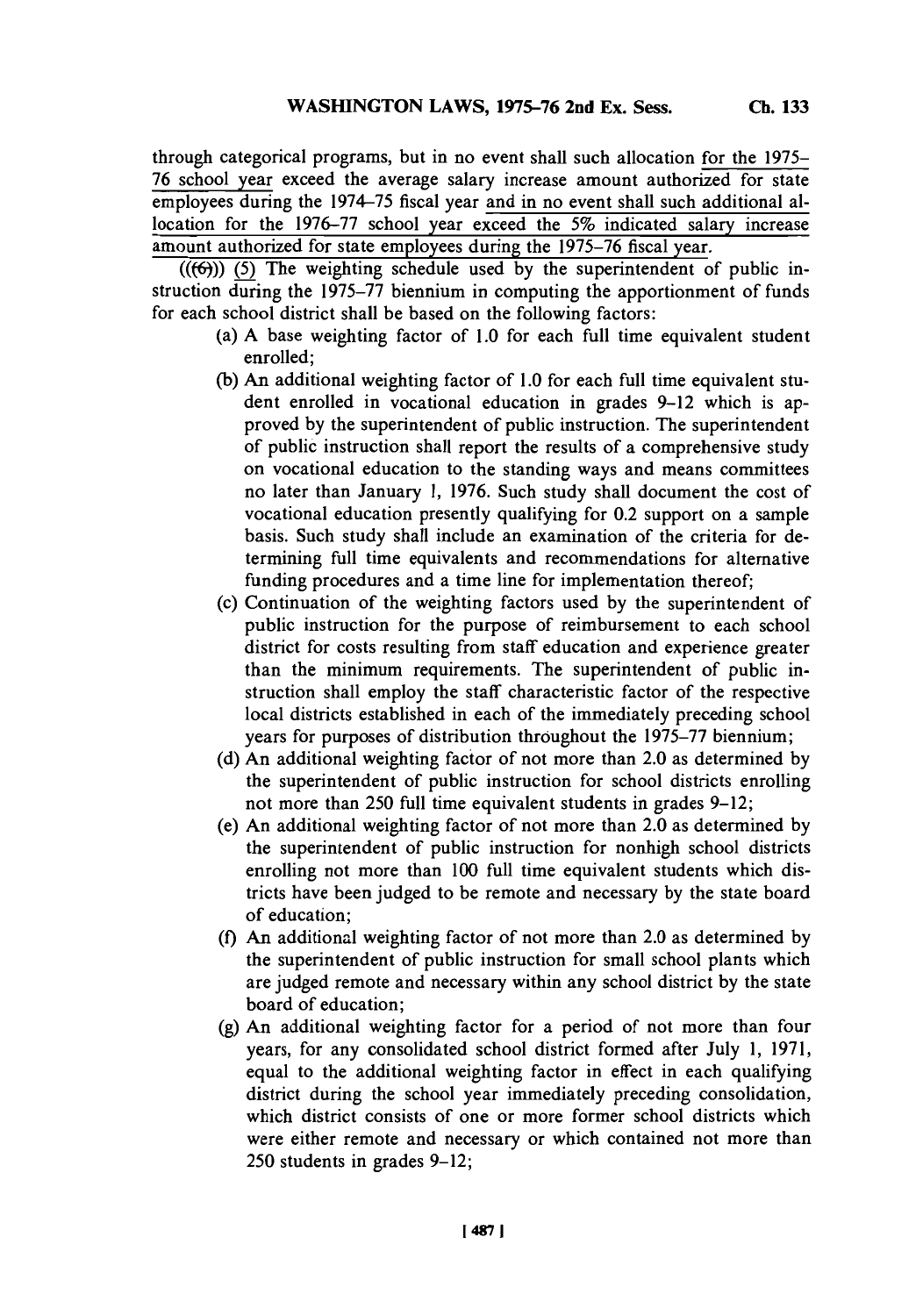- (h) An additional weighting factor of **0.25** for full time equivalent students residing on tax exempt property as set forth in RCW 28A.41.140(6)(b) or **(c);** and
- (i) An additional weighting factor of **0.25** for full time equivalent students in an approved interdistrict cooperative program as authorized **by** RCW 28A.4 1. 140(6)(a) and **28A.58.075.**

**(6)** Not more than three million dollars of such funds appropriated **by** this section shall be allocated to districts, during the **1976-77** school year, which have submitted but failed to authorize one or more excess levies for maintenance and operations for collection in **1976** and with a relatively high percentage of urban, rural, racial, and disadvantaged children, to continue quality educational programs for the **1976-77** school year at approximately the same student-teacher ratio that existed during the **1975-76** school year for any such districts or schools within such districts.

 $(7)$  ((It is the intent of the legislature that)) A portion of the funds appropriated **by** this section for general apportionment may be used **by** school districts for costs associated with public use of school gymnasiums during evening and weekend hours.

**(8)** During the **1975-77** biennium the superintendent of public instruction shall distribute not more than **\$960,000** of the funds appropriated **by** this section for general apportionment, outside of the apportionment formula to school districts for the following purposes:

- (a) To pay fire protection districts at a rate of **\$ 1.00** per year for each student attending a school located in an unincorporated area within a fire protection district as mandated **by** the provisions of RCW **52.36.020 by** the expenditure of not more than **\$560,000;**
- **(b)** To pay for school district emergencies **by** the expenditure of not more than \$400,000.

**(9)** During the **1975-77** biennium the superintendent of public instruction may direct the expenditure of funds contained in this appropriation to fund the percentage of school psychologists, speech therapists and other ancillary personnel not funded in the handicapped excess cost' appropriation for the **1975-77** biennium.

*(10) During the 1976-77 fiscal year the superintendent of public instruction ma contract for services relating to proprietary educational clinics as an alternative education program for high school dropouts in an amount of not more than \$192, 800 of the funds appropriated by this section. The superintendent shall adopt rules and regulations to carry out the provisions of this subsection.*

**(11)** Not more than **\$125,000** of such funds appropriated **by** this section shall be expended for conversion of first class school district financial reports into machine readable form; to assist second class school districts in subscribing to data processing cooperative services and implementing financial accounting changes; and to pay expenses of state-wide school data processing task force and staff coordinator necessary for developing uniform reporting and processing systems for data processing cooperative usage.

\*Sc **28. was partially vetoed, see message at end of chapter.**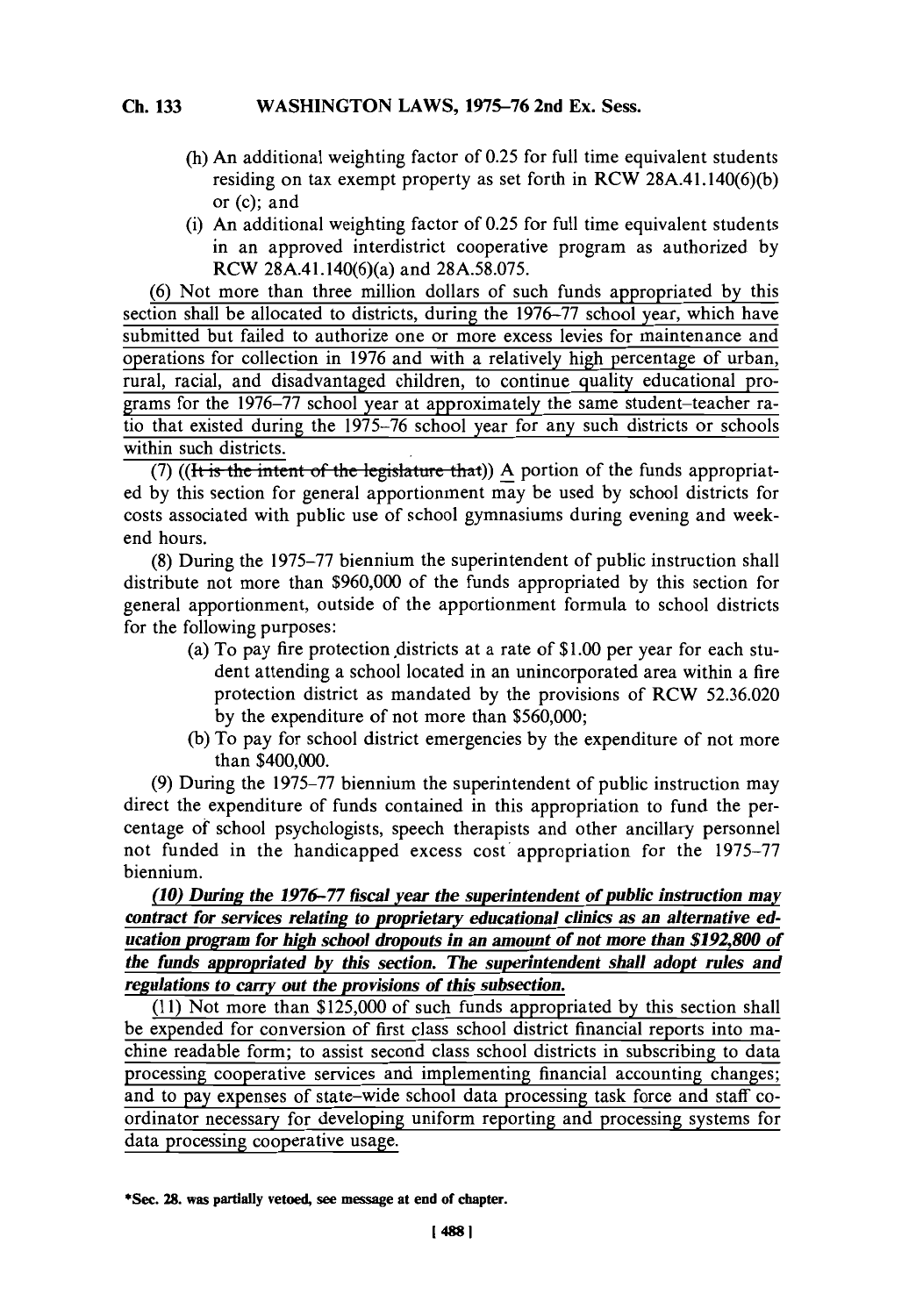**NEW SECTION.** Sec. **29.** FOR THE **SUPERINTENDENT** OF **PUBLIC INSTRUCTION-FOR SPECIAL FUNDING** FOR LOW **ASSESSED** VAL-**UATION** DISTRICTS

General Fund **Appropriation............................. \$** 4,500,000 Total Appropriation **................................. \$** 4,500,000 **(1)** Not more than \$4,500,000 of such funds appropriated **by** this section shall be allocated to districts during the **1976-77** school year, which are below the state average assessed valuation per full time equivalent student for excess levies collectible in **1976.** Such distribution shall be based upon the following

schedule: **ASSESSED VALUATION** PER **FTE** PER FTE STUDENT STUDENT ALLOCATION **\$30,000 &** Below **\$ 25.00 30,001 - 35,000** 20.00 **35,001** - 40,000 *15.00*

(2) Any school district which has been authorized to levy an excess levy for collection in **1977** and which fails to certify and roll back such excess levy to the amount determined to be available under this distribution shall not receive any allotment of the funds made available under this section.

40,001 *-45,000* **10.00** 45,001 **- 50,000 5.00**

**(3)** The Superintendent of Public Instruction shall adopt rules and regulations to carry out the provisions of this section.

# *\*NEW SECTION. Sec. 30. FOR THE SUPERIN*

| General Fund——Common School Financial Loan Ac- |  |
|------------------------------------------------|--|
|                                                |  |
|                                                |  |
| .                                              |  |

*No portion of the funds appropriated in this section shall be expended until available from the common school financing loan account of the general fund as provided for in chapter* **...** *(SB* **... ),** *Laws of 1975-' 76 2nd ex. sess.: PROVIDED FURTHER, That all funds shall be advanced to those school districts wishing to participate and in such amounts as in accordance with the common school financing advancement program pursuant to chapter* **....** *(SB* **... ),** *Laws of 1975-'76 2nd ex. sess. and as hereinafter set forth in this section:*

*.(1) The maximum levy eligible for partial advancement reimbursement and to enable any school district to participate in the common school financing advancement program for any school district which submitted excess levies for maintenance and operation purposes in 1974 for 1975 collection and/or in 1975 for 1976 collection*

*TENDENT OF PUBLIC INSTRUCTION*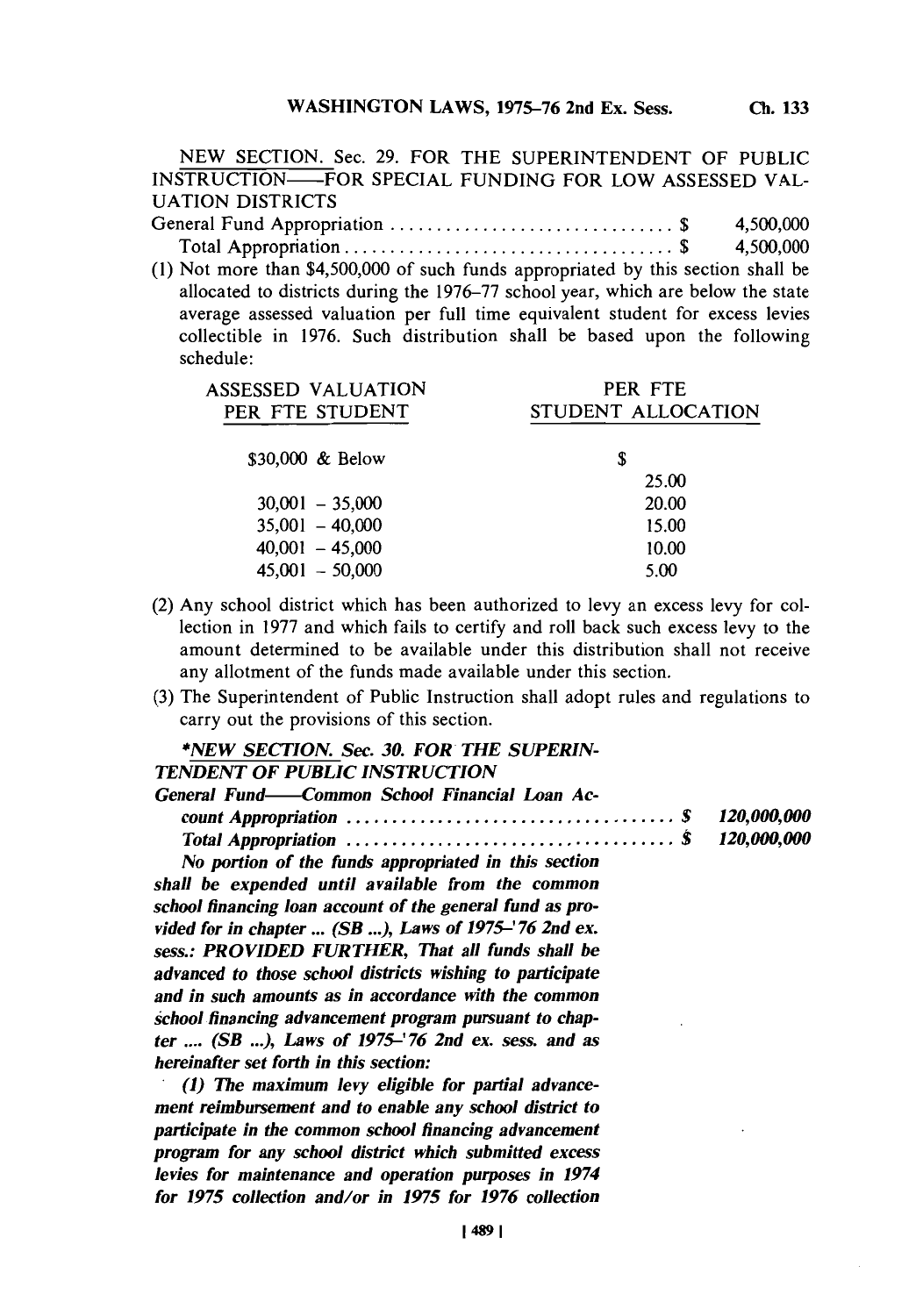*shall be computed by the following formula: PROVID-ED, That the superintendent of public instruction shall exercise, up to the limitation determined in subsection (I), the discretion permitted him under the provision of RCW 28A.65.095 in such a manner as to allow districts, upon petition, to budget a portion of the total amount of such disticts special levy collectable in 1976-77 school year where it appears necessary or desirable to prevent substantial reduction in educational services rendered by such district during the 1976-77 school year.*

*(a) Such district's per FTE anticipated revenue as determined by the levy submitted in 1974 for 1975 collection or 1975 for 1976 collection, whichever is the greater.*

### *PLUS*

*(b) An inflation factor of ten percent per year as applied to the base as determined in subdivision (a) of this subsection.*

### *MULTIPLIED BY*

*(c) Such district's most recent year avallable actual spring property tax collection rate as determined by the superintendent of public instruction.*

# *MULTIPLIED BY*

*(d) Such district's estimated annual F'IE for the school year for which the advancement program is to be applied: PROVIDED, That any district entering the common school financing advancement program for the 1976-77 school year which levied an excess levy for collection in 1976, shall be allowed a maximum levy for the tax collection year 1978 and any subsequent year equal to the amount of revenue derived during the preceding school year from excess levies and the common school financing advancement program with the inflationary factor of ten percent provided for in subsection (1)(b) above.*

*(2) The maximum levy eligible for partial advancement reimbursement and to enable any school district to participate in the common school financing advancement program for any school district which did not submit excess levies for maintenance and operation purposes in 1974 for 1975 collection or in 1975 for 1976 collection shall be computed by the following formula:*

*(a) Such district's per FTE 1975-76 apportionment revenue from state and local sources.*

# *PLUS*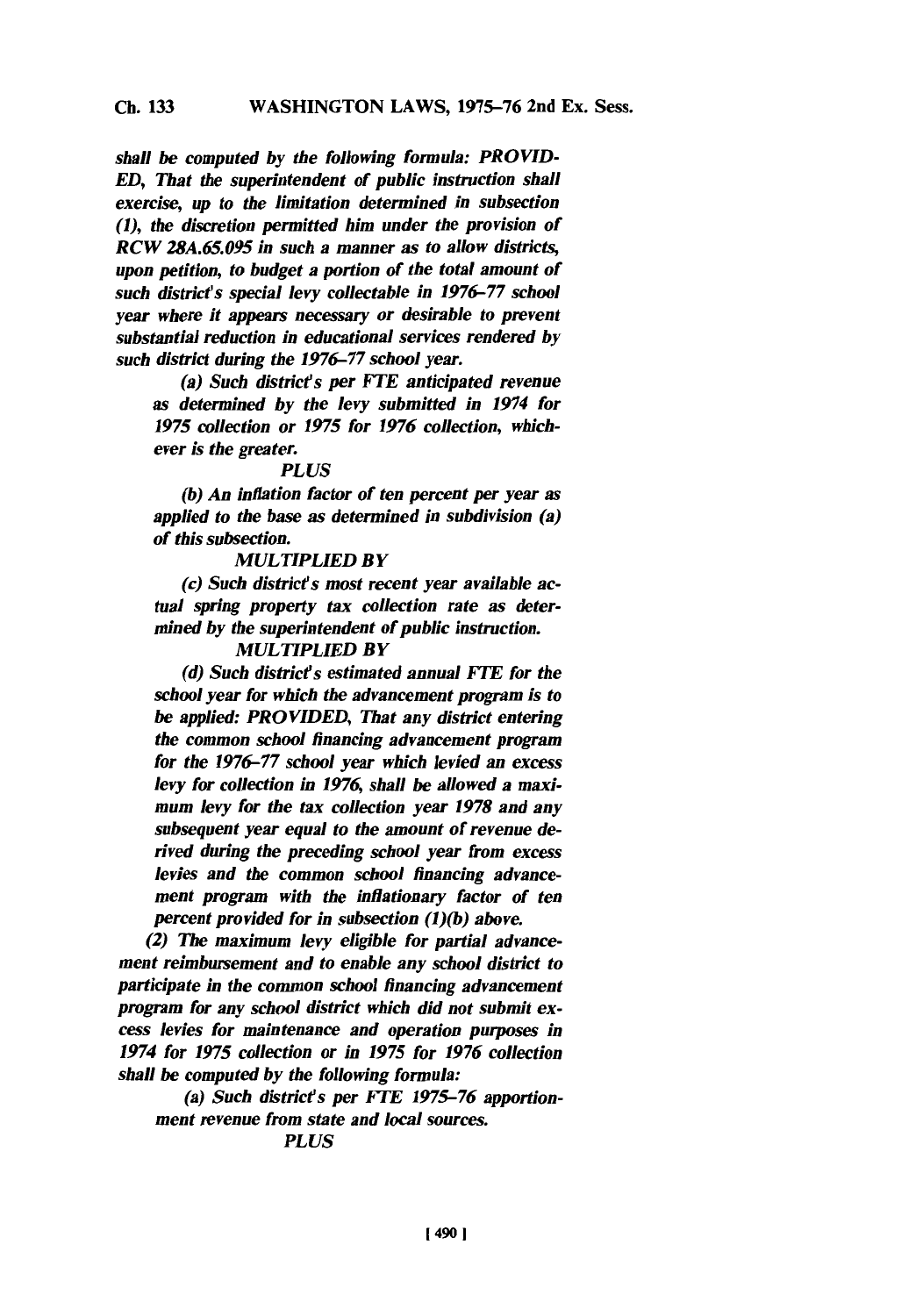*(b) An inflation factor of ten percent per year as applied to the base as determined in subdivision (a) of this subsection.*

### *MULTIPLIED BY*

*(c) Such district's most recent years available actual spring property tax collection rate as determined by the superintendent of public instruction.*

### *MULTIPLIED BY*

*(d) Such district's estimated annual KiTE for the school year for which the advancement program is to be applied*

*(3) The maximum dollar amount per district which can be advanced by the state to any such district which determines to participate in the financing advancement program and is otherwise qualified under subsections (1) and (2) above shall be determined by the following formula:*

*Maximum eligible levy established pursuant to subsection (1) or (2) above, as the case may be.*

# *MINUS*

*The anticipated spring collection property tax within such collection year.*

*Notwithstanding any other provision of this section, no school district shall be required to enter into the common school financing advancement program as a prerequisite to the receipt of state apportionment funds pursuant to chapter 28A.41 RCW: PROVIDED, That* any school district which has entered into said school fi*nancing advancement program for one year shall not be required to continue in such program in any subsequent year: PROVIDED FURTHER, That any district which has entered into the school financing advancement program shall be required to transfer to the state general* fund the entire amount of any such advancement upon *receipt of their fall excess levy collection and in the event such fall levy collection is not sufficient to pay the full amount of the advancement, the district shall provide for the payment of such unpaid balance from other distict resources, subject to the withholding of state apportionment funds otherwise due pursuant to chapter 28A.41 RCW: AND PROVIDED FURTHER, That the superintendent of public instruction shall develop rules and regulations to carry out the provisions of this section: AND, PROVIDED FURTHER, That notwithstanding any other provision of this section, any school district desiring to participate in the school financing advancement program which has certified a levy in excess of the*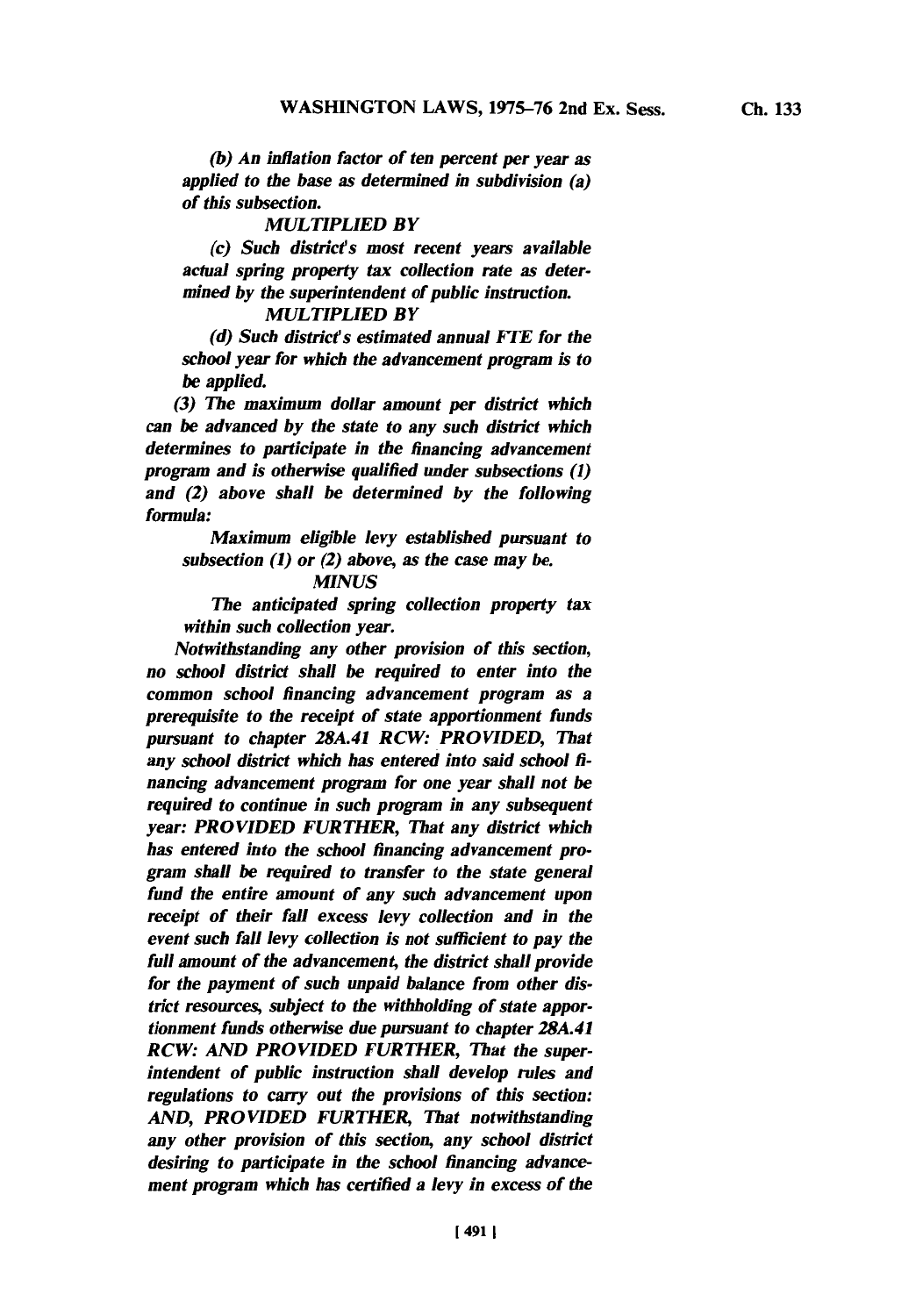**Ch. 133**

*maximum allowable under the provisions of subsections (1) or (2) of this section may participate in such program but shall in no event receive an amount which together with the excess levy spring collection for such year will be greater than the maximum receivable if coming within the provisions of subsections (1) or (2) above.*

*Distribution of funds pursuant to this section and chapter* **...** *(SB* **... ),** *Laws of 1975-' 76 2nd ex. sess. shall be subject to rules and regulations of the superintendent of public instruction in accordance therewith.*

*In the event that any school district shall elect to reduce, pursuant to the provisions of this section, the amount of any 1976 special levy request for collection in 1977 heretofore presented to a county auditor or comparable elected official for special election purposes under the provisions of RCW 29.13.020 prior to the effective date of this section, said county auditor or comparable elected official shall deem the request for such reduced amount to be an emergency matter necessitated by the provisions of this section and shall accordingly reduce the amount of such special levy request for election purposes as requested by a school district in accordance herewith.* \* Sec. **30. was vetoed, see message at end of chapter.**

| NEW SECTION. Sec. 31. FOR THE SUPERIN-                   |            |
|----------------------------------------------------------|------------|
| TENDENT OF PUBLIC INSTRUCTION—FOR                        |            |
| THE PACIFIC SCIENCE CENTER                               |            |
|                                                          | 70,000     |
|                                                          | 70,000     |
| The appropriation contained in this section shall be     |            |
| expended exclusively for the purpose of implementing     |            |
| the contract for educational services between the Pacif- |            |
| ic Science Center and the superintendent of public in-   |            |
| struction.                                               |            |
| Sec. 32. Section 152, chapter 269, Laws of 1975 1st      |            |
| ex. sess. (uncodified) is amended to read as follows:    |            |
| FOR THE SUPERINTENDENT OF PUBLIC IN-                     |            |
| STRUCTION—FOR PUPIL TRANSPORTATION                       |            |
|                                                          | 61,699,889 |
|                                                          | 61,699,889 |
| The appropriation contained in this section shall be     |            |
| subject to the following conditions and limitations:     |            |
| (1) Not more than \$350,000 shall be expended to         |            |
| provide for the improved management of the transpor-     |            |
| tation and safety programs initiated by chapter 91,      |            |
| Laws of 1974 ex. sess.                                   |            |
| (2) The superintendent of public instruction shall       |            |
| develop a new vehicle depreciation schedule that more    |            |
|                                                          |            |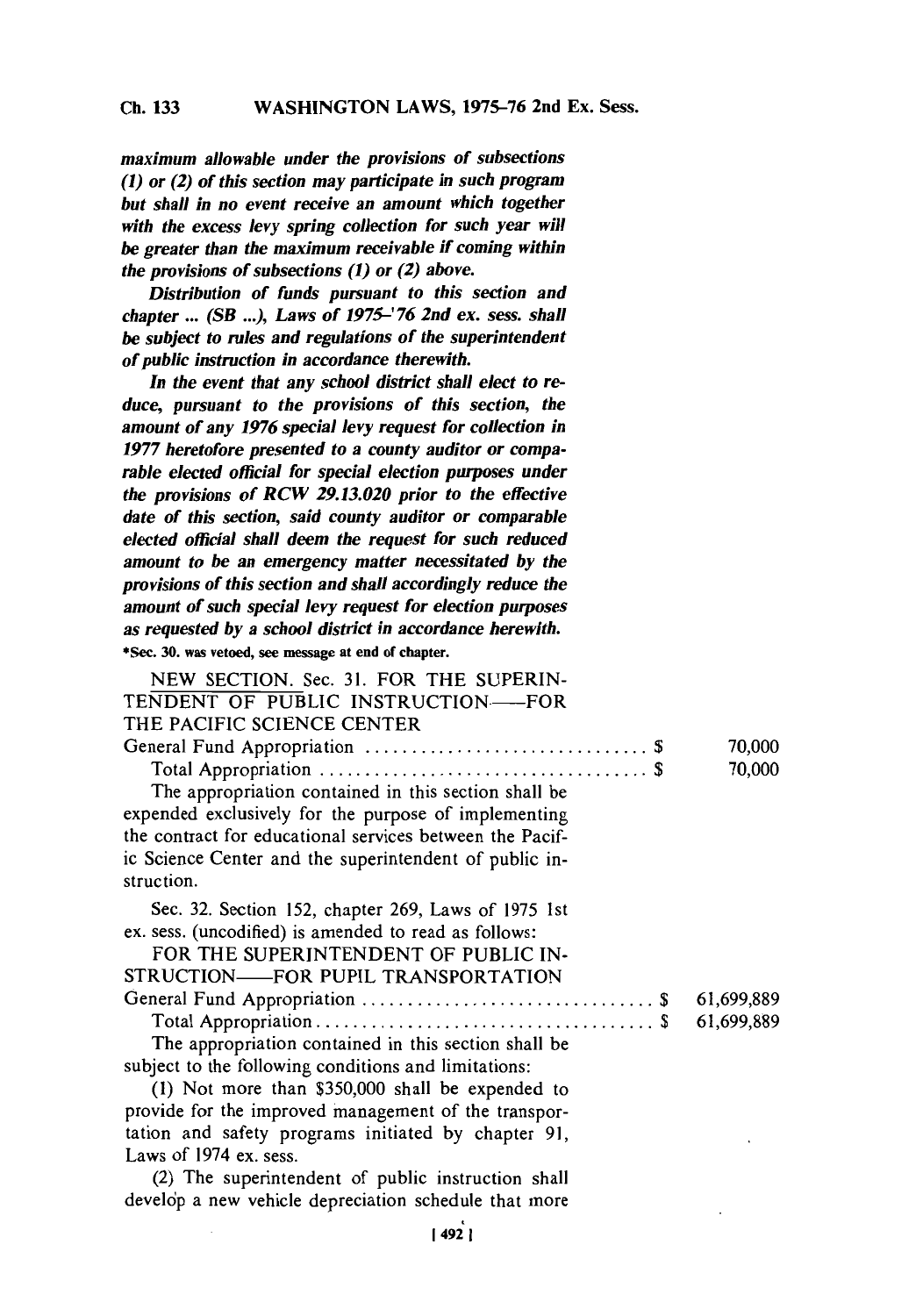accurately reflects the useful life of transportation equipment and shall report recommendations to the respective ways and means committees of the legislature not later than September **1,** *1975.*

**(3)** The superintendent of public instruction is here**by** authorized to expend not more than *\$25,456* of the appropriation contained in this section to support the driver's safety training program.

Sec. **33.** Section **157,** chapter **269,** Laws of **1975** 1st ex. sess. (uncodified) is amended to read as follows:

| FOR THE SUPERINTENDENT OF PUBLIC IN-                           |                        |
|----------------------------------------------------------------|------------------------|
| STRUCTION-FOR THE GIFTED PUPIL                                 |                        |
| <b>PROGRAM</b>                                                 |                        |
|                                                                | ((913,000))<br>953,000 |
|                                                                | ((913,000))<br>953,000 |
| The appropriation contained in this section shall be           |                        |
| subject to the following conditions $((\sigma r))$ and         |                        |
| limitations:                                                   |                        |
| (1) The superintendent of public instruction shall             |                        |
| provide a report to the legislative budget committee not       |                        |
| later than February 1, 1976, which shall include the           |                        |
| following:                                                     |                        |
| $((\text{(+)}))$ (a) A state-wide needs assessment which shall |                        |
| be a six year projection;                                      |                        |
| $((2))$ (b) Quantifiable definitions of intellectually         |                        |
| and creatively gifted students who are determined eligi-       |                        |
| ble for excess cost funding;                                   |                        |
| $((3))$ (c) An explanation of screening techniques             |                        |
| relating to gifted students;                                   |                        |
| $((4))$ (d) A description of instructional methods re-         |                        |
| lating to gifted students;                                     |                        |
| $((\left(\frac{5}{2}\right))$ (e) Program cost data; and       |                        |
| $((6))$ (f) Program success data.                              |                        |
| (2) During the 1976-77 fiscal year the superinten-             |                        |
| dent of public instruction shall contract for services to      |                        |
| support an approved gifted program to be conducted at          |                        |
| Fort Worden state park in an amount not to exceed              |                        |
| \$65,000 of the appropriation contained in this section.       |                        |
| NEW SECTION. Sec. 34. FOR WASHINGTON                           |                        |
| <b>STATE UNIVERSITY</b>                                        |                        |
|                                                                | 398,952                |
|                                                                | 398,952                |
| The appropriation contained in this section shall be           |                        |
| expended exclusively within the Plant Operations and           |                        |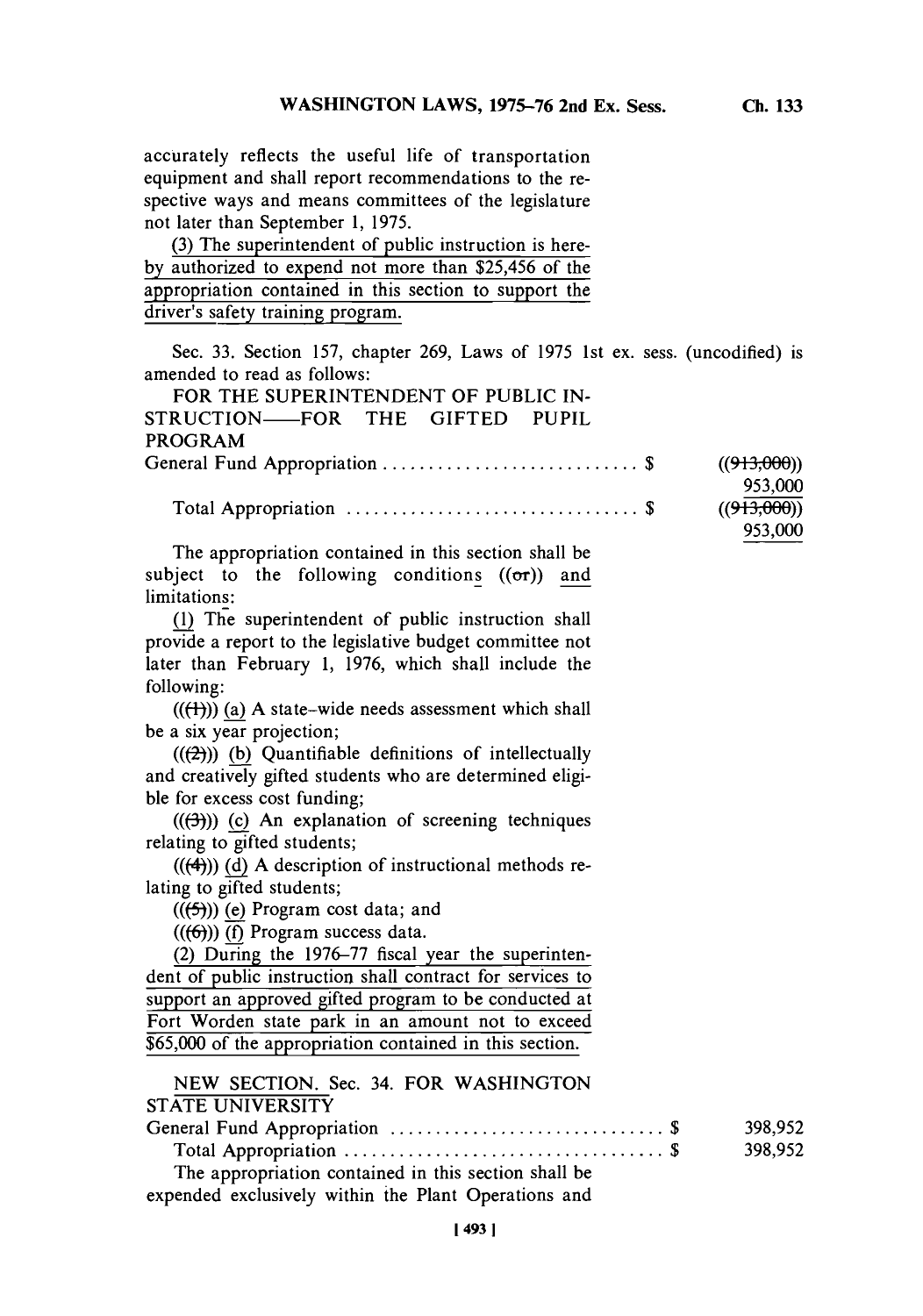Maintenance program for inflationary cost increases in fuel.

| NEW SECTION. Sec. 35. FOR THE STATE CAP-<br><b>ITOL HISTORICAL ASSOCIATION</b><br>The appropriation contained in this section shall be<br>expended exclusively for an inventory of museum hold-<br>ings.                                                                                                                                                                                                                                                                                                                                                                                                                                                                                                                                                                                                                                                                                       | 12,768<br>12,768       |
|------------------------------------------------------------------------------------------------------------------------------------------------------------------------------------------------------------------------------------------------------------------------------------------------------------------------------------------------------------------------------------------------------------------------------------------------------------------------------------------------------------------------------------------------------------------------------------------------------------------------------------------------------------------------------------------------------------------------------------------------------------------------------------------------------------------------------------------------------------------------------------------------|------------------------|
| NEW SECTION. Sec. 36. FOR THE STATE<br><b>LIBRARY</b><br>The appropriation contained in this section shall be<br>expended exclusively for the Radio Talking Book pro-<br>gram for the blind: PROVIDED, That the program di-<br>rectors develop recommendations regarding common<br>media procedures toward state-wide and expanded in-<br>dividual use.                                                                                                                                                                                                                                                                                                                                                                                                                                                                                                                                        | 55,000<br>55,000       |
| NEW SECTION. Sec. 37. FOR THE COMMIS-<br>SION FOR VOCATIONAL EDUCATION<br>The appropriation contained in this section shall be<br>expended exclusively in the Fire Service Training Pro-<br>gram.                                                                                                                                                                                                                                                                                                                                                                                                                                                                                                                                                                                                                                                                                              | 202,125<br>202,125     |
| SECTION.<br>NEW.<br>Sec.<br>38.<br><b>FOR</b><br><b>THE</b><br>WASHINGTON STATE ARTS COMMISSION<br>General Fund---Indian Cultural Center<br>Construction Account Appropriation  \$<br>The appropriation contained in this section shall be<br>subject to the following conditions and limitations:<br>(1) The appropriation contained in this section shall<br>be expended exclusively for a grant to the City of<br>Seattle for planning, design, construction, furnishing,<br>and landscaping of a regional Indian cultural and edu-<br>cational facility designated as the "People's Lodge" and<br>located at Discovery Park in Seattle.<br>(2) No bonds, authorized for this purpose upon the<br>enactment of chapter -, Laws of 1975-76 2nd ex.<br>sess. (HB 1527), shall be sold until not less than<br>\$2,700,000 in additional federal and private funding is<br>provided or secured. | 1,000,000<br>1,000,000 |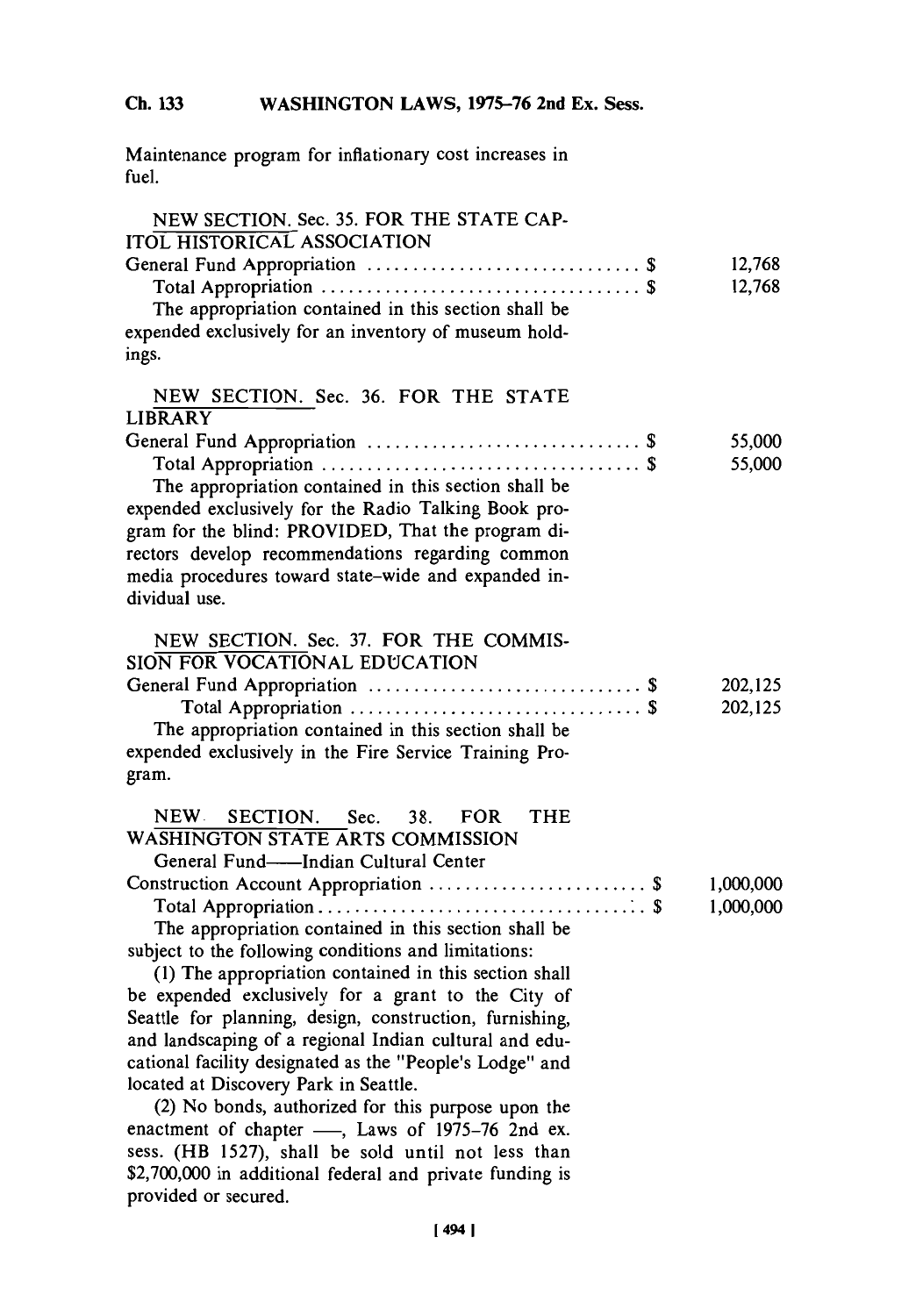$\hat{\mathcal{A}}$ 

| NEW SECTION. Sec. 39. FOR THE DEPART-<br>MENT OF COMMERCE AND ECONOMIC<br>DEVELOPMENT                                                                                                                                                                                                                                                                                                                                                                                                                                                                                                                                                |                    |
|--------------------------------------------------------------------------------------------------------------------------------------------------------------------------------------------------------------------------------------------------------------------------------------------------------------------------------------------------------------------------------------------------------------------------------------------------------------------------------------------------------------------------------------------------------------------------------------------------------------------------------------|--------------------|
| The appropriation contained in this section shall be<br>expended exclusively for the development of a viable<br>operatic program in this state.                                                                                                                                                                                                                                                                                                                                                                                                                                                                                      | 75,000<br>75,000   |
| NEW SECTION. Sec. 40. FOR THE STATE<br>PARKS AND RECREATION COMMISSION                                                                                                                                                                                                                                                                                                                                                                                                                                                                                                                                                               |                    |
| The appropriation contained in this section shall be<br>subject to the following conditions and limitations:<br>(1) Expenditure of the funds shall be contingent<br>upon the Washington state parks and recreation com-<br>mission increasing the fees for overnight camping in<br>state parks by one dollar, effective on or before May 1,<br>1976.                                                                                                                                                                                                                                                                                 | 530,760<br>530,760 |
| (2) The first \$530,760 collected from the increased<br>fees required by subsection (1) of this section shall be<br>deposited in the state general fund, notwithstanding the<br>provisions of RCW 43.51.270. Any moneys collected by<br>the commission in excess of \$530,760 from the in-<br>creased fees required by subsection (1) of this section<br>shall be placed in the Trust Land Purchase Account<br>provided for in RCW 43.51.280.<br>(3) Not more than \$20,000 shall be used to match<br>available federal funds for the support of the Youth<br>Development and Conservation Corps or the Youth<br>Conservation Corps. |                    |
| NEW SECTION. Sec. 41. FOR THE DEPART-<br><b>MENT OF GAME</b><br>The appropriation contained in this section shall be<br>expended exclusively for increased staffing in the Envi-<br>ronmental Management program and for increased<br>costs in the Administrative and Supporting Services<br>program.                                                                                                                                                                                                                                                                                                                                | 62,000<br>62,000   |
| NEW SECTION. Sec. 42. FOR THE DEPART-<br><b>MENT OF FISHERIES</b><br>The appropriation contained in this section shall be                                                                                                                                                                                                                                                                                                                                                                                                                                                                                                            | 255,000<br>255,000 |

subject to the following conditions and limitations: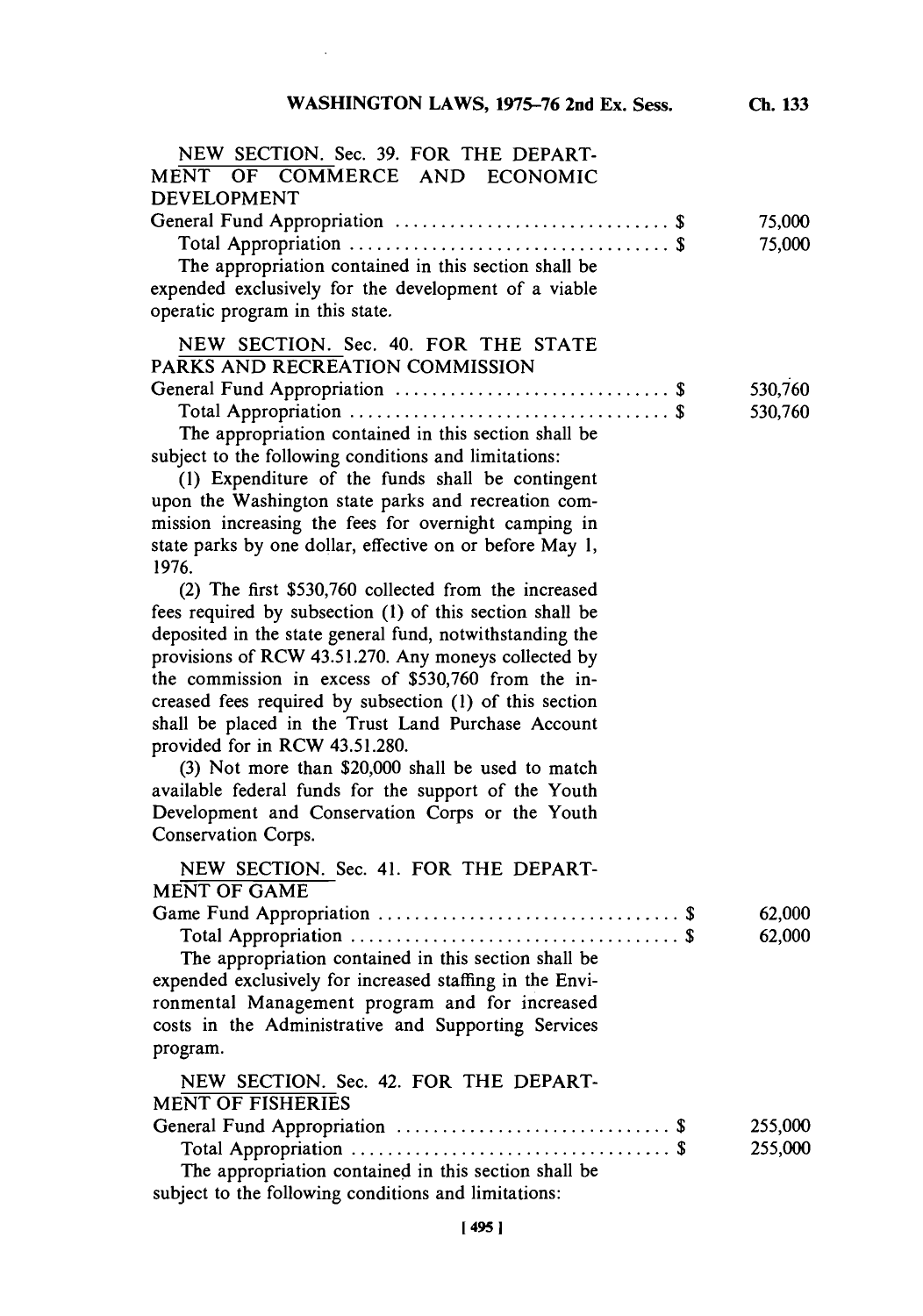**(1)** Not more than **\$135,000** shall be expended exclusively for an operations review to develop workload standards for the department of fisheries: PROVIDED, That the standing committees on ways and means and natural resources of the legislature shall approve the requirements and results of the study.

(2) Not more than \$120,000 shall be expended for the operation of new salmon rearing facilities becoming operational during the current biennium.

| NEW SECTION. Sec. 43. FOR THE DEPART-<br><b>MENT OF NATURAL RESOURCES</b>                                                                                                                                                                                                                                                                                                                    |                    |
|----------------------------------------------------------------------------------------------------------------------------------------------------------------------------------------------------------------------------------------------------------------------------------------------------------------------------------------------------------------------------------------------|--------------------|
| The appropriation contained in this section shall be<br>subject to the following conditions and limitations:<br>(1) This appropriation shall be expended only for<br>forest insect control and shall be transferred to the<br>Forest Insect and Disease Control Fund only as such<br>funds are actually needed for insect control costs.<br>(2) On and after the effective date of this 1976 | 162,500<br>162,500 |
| amendatory act, the first \$81,250 of reimbursement re-<br>ceived by the department for forest insect control work<br>shall be repaid to the general fund.                                                                                                                                                                                                                                   |                    |
| NEW SECTION. Sec. 44. FOR THE DEPART-<br><b>MENT OF AGRICULTURE</b>                                                                                                                                                                                                                                                                                                                          |                    |
| The appropriation contained in this section shall be<br>expended exclusively for starling control the purposes<br>designated herein and shall be subject to the following<br>conditions and limitations:                                                                                                                                                                                     | 19,628<br>19,628   |
| (1) Not more than \$3,000 shall be expended for<br>starling control.<br>(2) Not more than \$16,628 shall be expended for<br>beehive inspection in the Regulatory Services program.                                                                                                                                                                                                           |                    |
| NEW SECTION. Sec. 45. FOR THE STATE EN-<br><b>ERGY OFFICE</b><br>The appropriation contained in this section is con-<br>tingent upon the enactment of chapter 108, Laws of<br>1975-76, 2nd ex. sess. (ESSB 3172).                                                                                                                                                                            | 100,000<br>100,000 |
| NEW SECTION. Sec. 46. FOR THE DEPART-<br><b>MENT OF MOTOR VEHICLES</b>                                                                                                                                                                                                                                                                                                                       | 231,231            |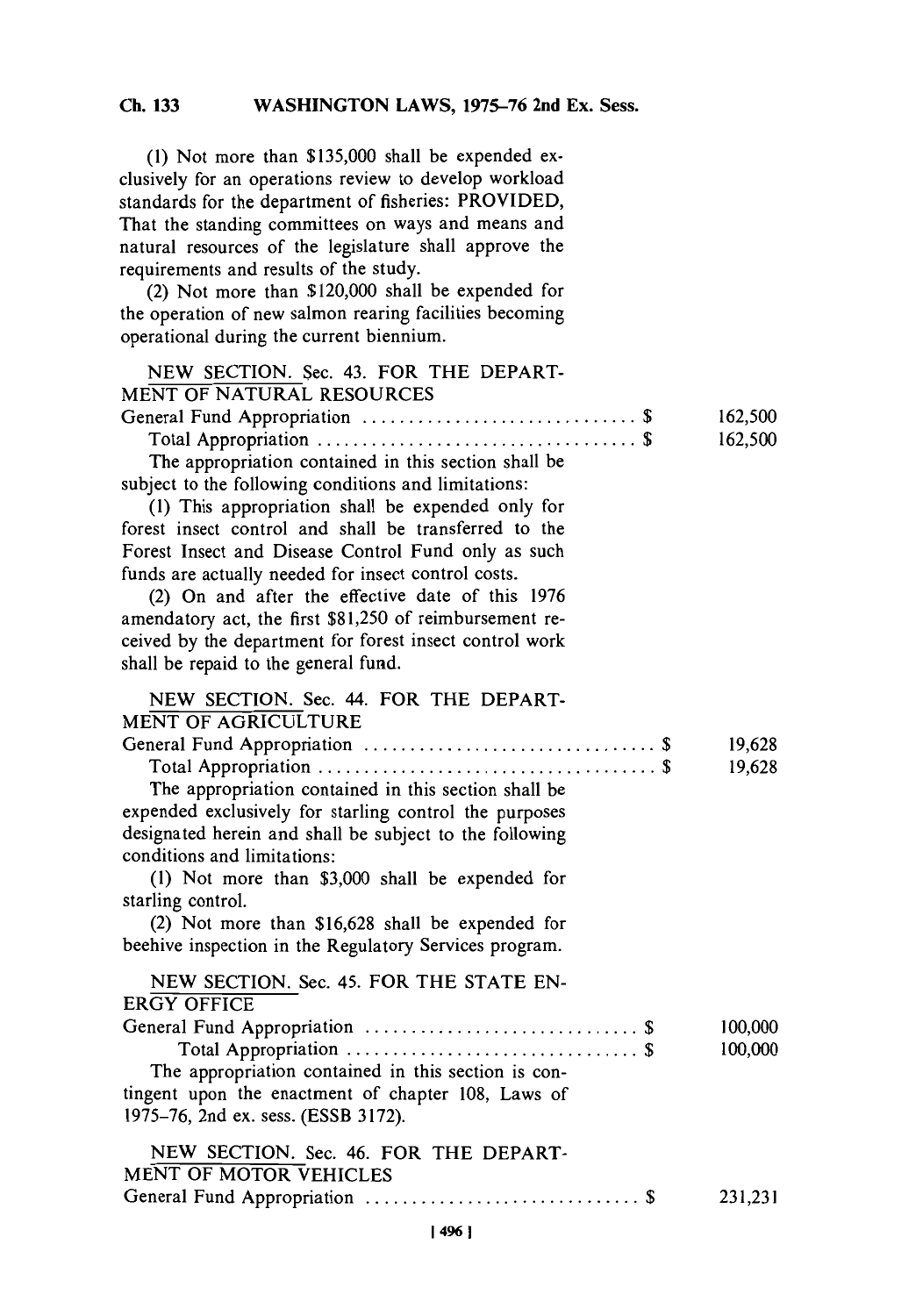| General Fund-Professional Engineer's Account Ap-      |         |
|-------------------------------------------------------|---------|
|                                                       | 34,511  |
| Highway Safety Fund Appropriation \$                  | 199,661 |
| Motor Vehicle Fund Appropriation \$                   | 159,316 |
| General Fund-----Marine Fuel Tax Refund Account       |         |
|                                                       | 12,671  |
|                                                       | 637,390 |
| The appropriations contained in this section shall be |         |

subject to the following conditions and limitations:

**(1) \$12,671** from the general fund-marine fuel tax refund account appropriation shall be expended exclusively for a study of motor vehicle fuel use under the provisions of RCW 43.99.030.

(2) **\$78,340** of the general fund appropriation shall be expended exclusively to implement the provisions of chapter 280, Laws of 1975 1st ex. sess.

**(3) \$24,698** of the general fund appropriation shall be expended exclusively to implement the provisions of chapter **171,** Laws of **1975** 1st ex. sess.

(4) **\$28,193** of the general fund appropriation shall be expended exclusively to implement the provisions of chapter **190,** Laws of **1975** 1st ex. sess.

*(5)* **\$90,000** may be expended **by** the Medical Disciplinary Board to enter into personal services contracts with physicians at the usual, customary, and reasonable fees to perform physical and/or mental examinations ordered **by** the board under the terms of section **3,** chapter **61,** Laws of **1975** (RESB **2058)** and to enter into personal services contracts with such organizations or individuals as the board deems to be necessary and competent to prepare specific management plans for administrative, investigative, adjudicative, communications, and medical evaluative procedures in order to obtain full implementation of chapter **61,** Laws of **1975.**

**(6) Up** to **\$10,000** may be expended **by** the Chiropractic Disciplinary Board to carry out the purposes of RCW **18.26.**

**(7) \$59,981** of the highway safety fund appropriation shall be expended exclusively to implement the provisions of chapter 244, Laws of **1975** 1st ex. sess.

# NEW SECTION. Sec. 47. FOR **BELATED CLAIMS**

The following sums, or so much thereof as shall severally be found necessary are hereby appropriated and authorized to be expended out of the several funds indicated, for the period from the effective date of this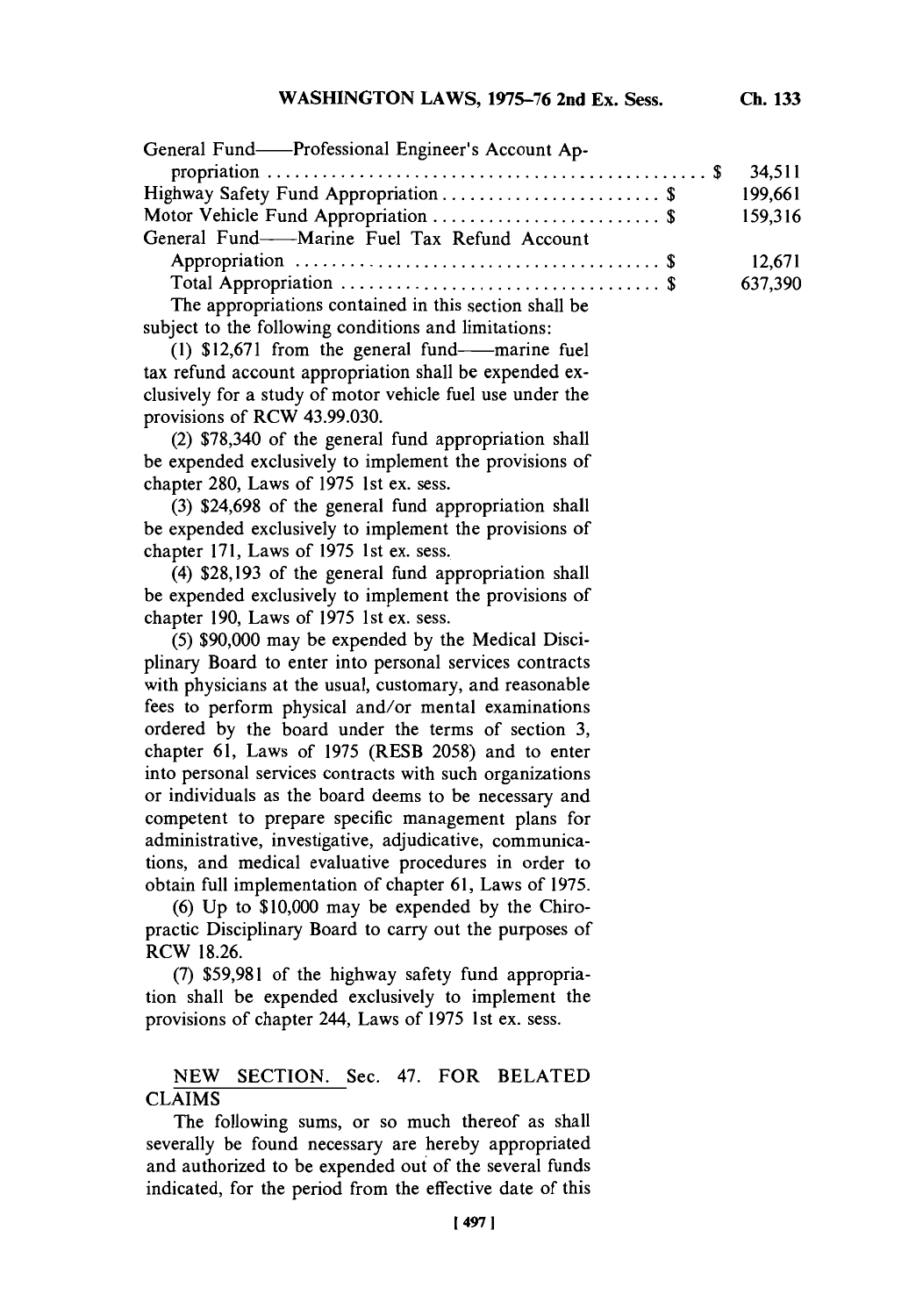| 1976 amendatory act to June 30, 1977, except as other- |            |
|--------------------------------------------------------|------------|
| wise noted.                                            |            |
| To reimburse the General Fund for Expenditures         |            |
| from Appropriation for Belated Claims to be disbursed  |            |
| on vouchers approved by the office of program plan-    |            |
| ning and fiscal management:                            |            |
| General Fund-General Contingency Forest Fire           |            |
|                                                        | 10,435.74  |
| General Fund——Professional Engineers Account Ap-       |            |
|                                                        | 105.64     |
| General Fund-Land Owner Forest Fire Suppression        |            |
|                                                        | 883.38     |
| General Fund-Resources Management Cost Ac-             |            |
|                                                        | 43,687.82  |
| General Fund-Real Estate Commission Account            |            |
|                                                        | 499.61     |
| General Fund-Litter Control Account Appropria-         |            |
|                                                        | 4,421.19   |
| Mineral and Lime Fund Appropriation \$                 | 38.96      |
| Commercial Feed Fund Appropriation  \$                 | 38.96      |
|                                                        | 395.95     |
| Nursery Inspection Fund Appropriation  \$              | 75.73      |
|                                                        | 1,798.74   |
| Grain and Hay Inspection Fund Appropriation  \$        | 3,574.12   |
|                                                        | 16,052.08  |
| Motor Vehicle Fund Appropriation  \$                   | 62,559.90  |
| Public Service Revolving Fund Appropriation  \$        | 76.20      |
| State Treasurer's Service Fund Appropriation  \$       | 941.29     |
| Department of General Administration Facilities and    |            |
| Services Revolving Fund Appropriation \$               | 1,174.89   |
| Higher Education Personnel Board Service Fund Ap-      |            |
|                                                        | 195.72     |
| Retirement System Expense Fund Appropriation \$        | 1,263.12   |
| Teachers' Retirement Fund Appropriation  \$            | 209.99     |
| Voluntary Firemen's Relief and Pension Fund Appro-     |            |
|                                                        | 748.00     |
|                                                        | 149,177.03 |
|                                                        |            |

**NEW** SECTION. Sec. 48. FOR THE DEPARTMENT OF **GENERAL ADMINISTRATION**

|                                              | Reappro-  | From the        |
|----------------------------------------------|-----------|-----------------|
|                                              | priations | Fund Designated |
| (1) To landscape east capital campus         |           |                 |
| <b>Capitol Building Construction Account</b> |           | 268,148         |
| (2) Replace existing fuel oil tank to expand |           |                 |
| storage capability of central heating plant  |           |                 |
| and improve unloading area                   |           |                 |
| <b>Capitol Building Construction Account</b> |           | 132.624         |
|                                              |           |                 |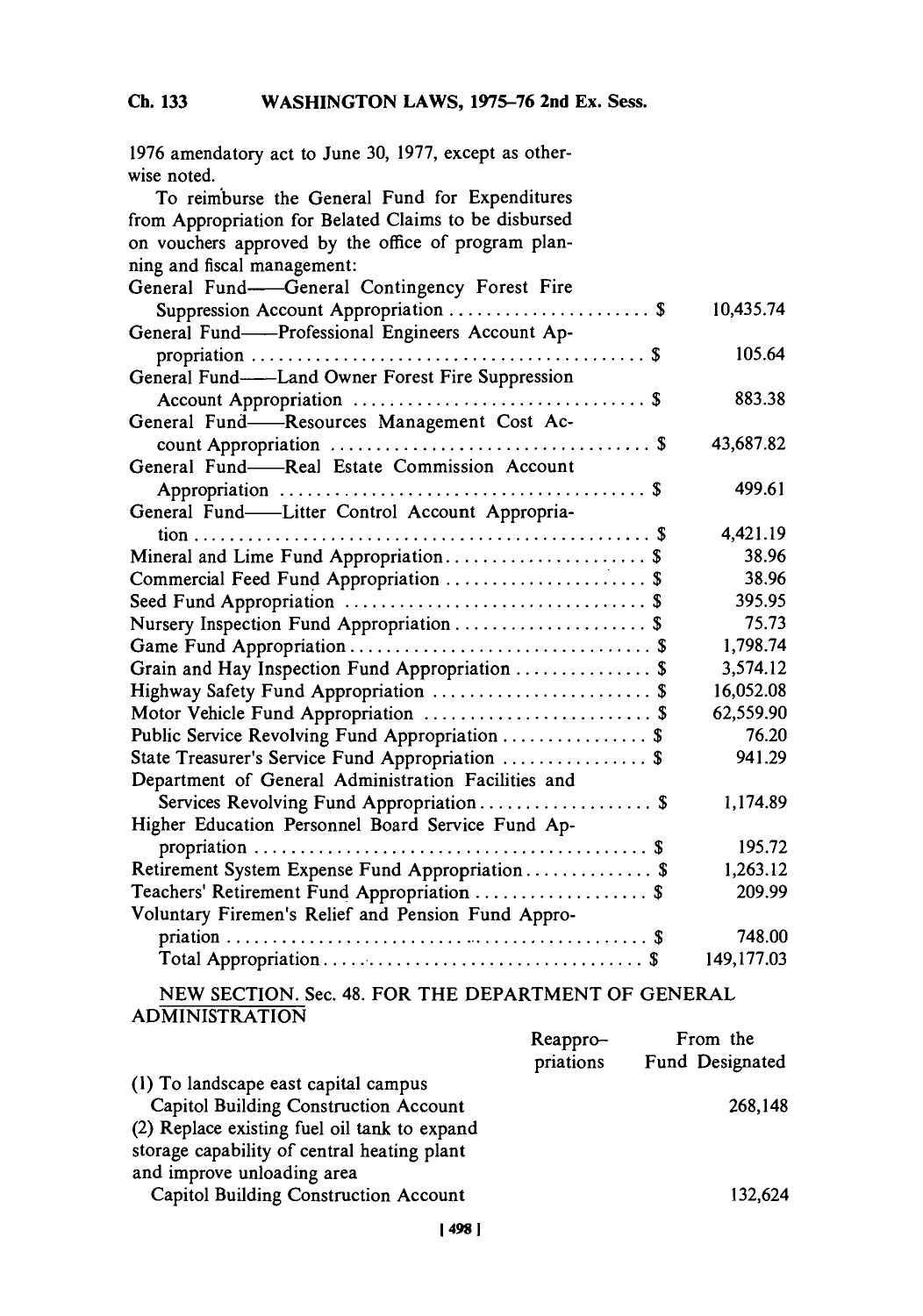# **NEW SECTION.** Sec. 49. FOR THE DEPARTMENT OF **SOCIAL AND** HEALTH **SERVICES**

|                                                 | Reappro-  | From the        |
|-------------------------------------------------|-----------|-----------------|
|                                                 | priations | Fund Designated |
| (1) Repair and improve utilities and facilities |           |                 |
| – (omnibus)                                     |           |                 |
| DSHS Construction Account (HJR 52)              |           | 1,500,000       |
| (2) To research, design, and implement dem-     |           |                 |
| onstration projects on energy conservation      |           |                 |
| and solar heating principles in new DSHS        |           |                 |
| construction                                    |           |                 |
| <b>DSHS Construction Account (HJR 52)</b>       |           | 283,337         |
| (3) For the Adult Correction program            |           |                 |
| Completion of environmental impact state-       |           |                 |
| ments for two maximum security facilities       |           |                 |
| and two moderate facilities: PROVIDED,          |           |                 |
| That the environmental impact statements        |           |                 |
| shall not be required for either Walla Walla    |           |                 |
| or Monroe: PROVIDED FURTHER, That               |           |                 |
| the department shall provide a report sub-      |           |                 |
| stantiating community involvement and ac-       |           |                 |
| ceptance of the site selection                  |           |                 |
| <b>DSHS</b> Construction Account (HJR 52)       |           | 100,000         |
| (4) Construct and equip a maximum security      |           |                 |
| facility, Washington state reformatory: PRO-    |           |                 |
| VIDED, That no existing major buildings or      |           |                 |
| structures, other than a wall, shall be         |           |                 |
| demolished                                      |           |                 |
| <b>DSHS Construction Account (HJR 52)</b>       |           | 10,300,000      |
| (5) For the Developmental Disabilities          |           |                 |
| Program                                         |           |                 |
| Completion of environmental impact state-       |           |                 |
| ments for eight residential training groups,    |           |                 |
| each consisting of one training center and      |           |                 |
| three state residential homes, which are geo-   |           |                 |
| graphically separated: PROVIDED, That the       |           |                 |
| department shall provide a report substanti-    |           |                 |
| ating community involvement and accept-         |           |                 |
| ance of the site selection                      |           |                 |
| DSHS Construction Account (HJR 52)              |           | 200,000         |
| (6) For the Veterans' Services Program          |           |                 |
| Repair storm sewer, Soldiers' Home and          |           |                 |
| Colony                                          |           |                 |
| <b>DSHS Construction Account (HJR 52)</b>       |           | 217,000         |
| (7) For the construction of a perimeter secu-   |           |                 |
| rity fence, Western State Hospital              |           |                 |
| <b>DSHS Construction Account (HJR 52)</b>       |           | 200,000         |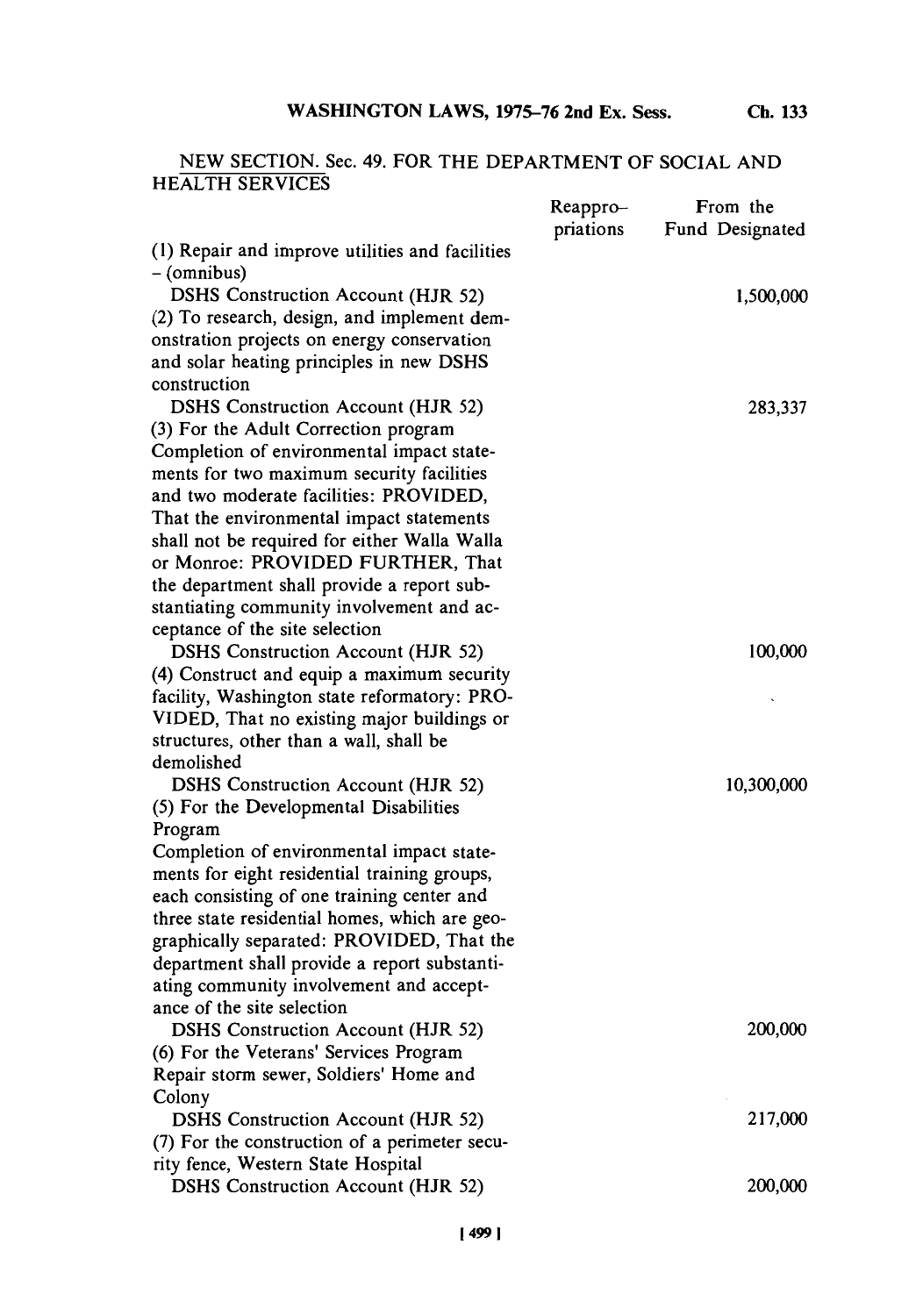Sec. *50.* Section **5,** chapter **276,** Laws of **1975** 1st ex. sess. (uncodified) is amended to read as follows:

| FOR THE DEPARTMENT OF SOCIAL AND HEALTH SERVICES                                      |           |                 |
|---------------------------------------------------------------------------------------|-----------|-----------------|
|                                                                                       | Reappro-  | From the        |
|                                                                                       | priations | Fund Designated |
| (1) For the Adult Correction Program                                                  |           |                 |
| (a) Construct and equip Automotive Voca-                                              |           |                 |
| tional Training Building-Washington State                                             |           |                 |
| Penitentiary                                                                          |           |                 |
| General Fund                                                                          | 89,400    |                 |
| (b) Locking system for wing six-Washington                                            |           |                 |
| State Penitentiary                                                                    |           |                 |
| General Fund                                                                          | 8,310     |                 |
| (c) Fire and safety improvements,                                                     |           |                 |
| Washington State Penitentiary                                                         |           |                 |
| General Fund                                                                          |           | 151,000         |
| (d) Modification of existing laundry facilities,                                      |           |                 |
| Washington State Reformatory                                                          |           |                 |
| CEP & RI Account                                                                      |           | 130,000         |
| (e) Modernization of resident (inmate) living                                         |           |                 |
| areas-Washington State Reformatory                                                    |           |                 |
| General Fund                                                                          | 477,751   |                 |
| (f) Construct and equip new Women's Cor-                                              |           |                 |
|                                                                                       |           |                 |
| rectional Institution-Purdy Treatment Center<br>for Women (17,229)                    |           |                 |
| General Fund                                                                          | 10,099    |                 |
| CEP & RI Account                                                                      | 7,130     |                 |
|                                                                                       |           |                 |
| (g) Renovate roofs, Washington Correction<br>Center                                   |           |                 |
| CEP & RI Account                                                                      |           |                 |
|                                                                                       |           | 150,000         |
| (h) Construct and equip work release hous-<br>ing unit, Indian Ridge Treatment Center |           |                 |
| General Fund                                                                          |           |                 |
|                                                                                       |           | 155,250         |
| (i) Dormitory, kitchen equipment, Larch                                               |           |                 |
| Mountain Honor Camp<br>General Fund                                                   |           |                 |
|                                                                                       |           | 200,000         |
| (j) Firland Correction Center                                                         |           |                 |
| DSHS Construction Account (HJR 52)                                                    |           | 60,000          |
| Implementation of a minimum-to-moderate                                               |           |                 |
| correctional center at Firlands pursuant to                                           |           |                 |
| section 51(4)(b)(i), chapter 269, Laws of                                             |           |                 |
| 1975, 1st ex. sess. shall be reviewed by the                                          |           |                 |
| 1977 legislature ((and approved or disap-                                             |           |                 |
| proved at that time)).                                                                |           |                 |
| (k) Bag house, steam plant, Washington                                                |           |                 |
| <b>State Reformatory</b>                                                              |           |                 |
| DSHS Construction Account (HJR 52)                                                    |           | 94,635          |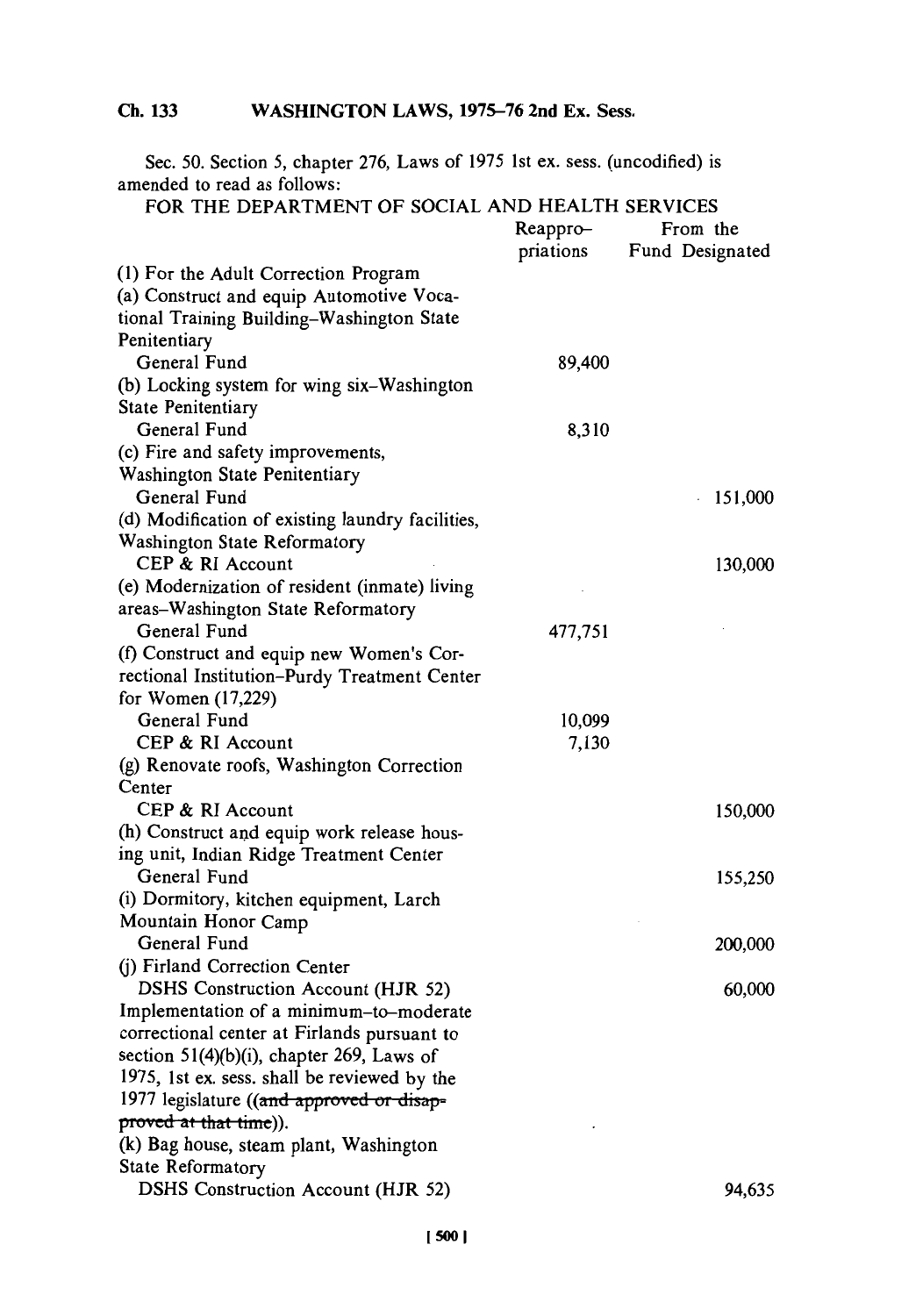| (2) For the Juvenile Rehabilitation Program                                    |        |           |
|--------------------------------------------------------------------------------|--------|-----------|
| (a) Secondary power supply, Naselle Youth                                      |        |           |
| Camp<br>CEP & RI Account                                                       |        | 35,515    |
| (b) Construct and equip four residential liv-                                  |        |           |
| ing units, Naselle Youth Camp                                                  |        |           |
| <b>DSHS</b> Construction Account (HJR 52)                                      |        | 1,458,000 |
| (c) Remodel kitchen, Mission Creek Youth                                       |        |           |
| Camp                                                                           |        |           |
| General Fund                                                                   |        | 59,771    |
| (d) Construct and equip treatment security                                     |        |           |
| unit, Maple Lane School                                                        |        |           |
| State Building and Higher Education Con-                                       |        |           |
| struction Account                                                              | 1,229  |           |
| (e) Construct and equip group home                                             |        |           |
| General Fund                                                                   | 24,763 |           |
| (f) Improvements to meet fire marshal rec-<br>ommendation at Green Hill School |        |           |
| General Fund                                                                   |        | 70,136    |
| (g) New roof on recreation building at Green                                   |        |           |
| Hill School                                                                    |        |           |
| General Fund                                                                   |        | 15,000    |
| (h) Construct covered play area, Naselle                                       |        |           |
| Youth Camp                                                                     |        |           |
| <b>DSHS Construction Account (HJR 52)</b>                                      |        | 15,000    |
| (3) For the Mental Health Program                                              |        |           |
| (a) Renovate bathrooms, Eastern State                                          |        |           |
| Hospital                                                                       |        |           |
| General Fund                                                                   |        | 40,000    |
| (b) Construct and equip a 150-bed psychiat-                                    |        |           |
| ric hospital (Medical Lake): PROVIDED,                                         |        |           |
| That the design and construction of this fa-                                   |        |           |
| cility shall be such that it may be expanded                                   |        |           |
| by further construction if added beds are re-                                  |        |           |
| quired: PROVIDED FURTHER, That no                                              |        |           |
| currently existing structure at this facility                                  |        |           |
| shall be demolished as a result of this<br>construction                        |        |           |
| <b>DSHS Construction Account (HJR 52)</b>                                      |        | 2,995,000 |
| (c) Construct and equip Pharmacy and Cen-                                      |        |           |
| tral Supply Building, Western State Hospital                                   |        |           |
| CEP & RI Account                                                               | 48,583 |           |
| (d) Fire alarm and detection, Phase II, West-                                  |        |           |
| ern State Hospital                                                             |        |           |
| General Fund                                                                   |        | 199,200   |
|                                                                                |        |           |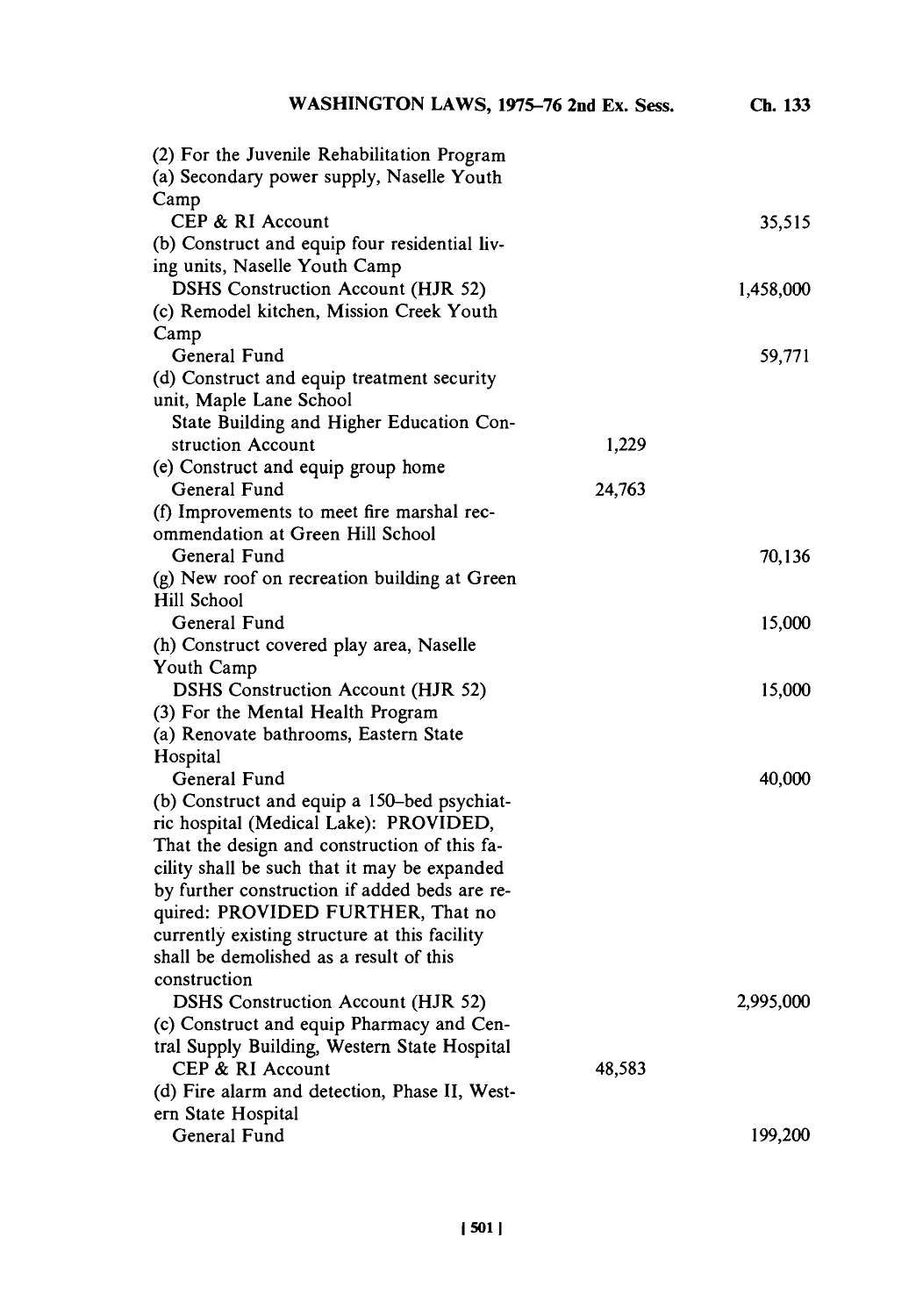| (e) Remodel and equip kitchen and dining      |         |                       |
|-----------------------------------------------|---------|-----------------------|
| room; construct Refrigeration Building,       |         |                       |
| Western State Hospital                        |         |                       |
| CEP & RI Account                              | 288,965 |                       |
| (f) Construct and equip a 350–bed psychiat-   |         |                       |
| ric hospital (Steilacoom)                     |         |                       |
| <b>DSHS Construction Account (HJR 52)</b>     |         | 6,985,000             |
| (((g) Construct and equip one community       |         |                       |
| health center                                 |         |                       |
| <b>DSHS Construction Account (HJR 52)</b>     |         | <del>800,000</del> )) |
| (4) For the Developmental Disabilities        |         |                       |
| Program                                       |         |                       |
| (a) Replace Redwood Hall, Fircrest School     |         |                       |
| (10,064)                                      |         |                       |
| General Fund                                  | 2,968   |                       |
| State Building and Higher Education Con-      |         |                       |
| struction Account                             | 7,096   |                       |
| (b) Construct and equip Activities Building,  |         |                       |
| Fircrest School                               |         |                       |
| General Fund                                  | 3,337   |                       |
| (c) Construct a covered outdoor area, Inter-  |         |                       |
| lake School                                   |         |                       |
| General Fund                                  | 4,819   |                       |
| (d) Construct and equip an Instructional      |         |                       |
| Services Building, Rainier School             |         |                       |
| State Building and Higher Education Con-      |         |                       |
| struction Account                             | 16,649  |                       |
| (e) Renovation, Rainier School                |         |                       |
| <b>DSHS Construction Account (HJR 52)</b>     |         | 2,766,432             |
| (f) Upgrade facilities, Phase II, Rainier     |         |                       |
| School                                        |         |                       |
| General Fund                                  |         | 425,000               |
| (g) Construct and equip dietary addition,     |         |                       |
| Lakeland Village                              |         |                       |
| CEP & RI Account                              | 160,433 |                       |
| (h) Construct lavatory facilities-residential |         |                       |
| halls, Lakeland Village                       |         |                       |
| CEP & RI Account                              | 362,116 |                       |
| (((i) Construct and equip a 225-bed develop-  |         |                       |
| mental disabilities residential unit and con- |         |                       |
| struct and equip dietary addition, Phase II,  |         |                       |
| <b>Lakeland Village</b>                       |         |                       |
| <b>DSHS Construction Account (HJR 52)</b>     |         | <del>4,816,271</del>  |
| (j) Repair of road and parking areas, Lake-   |         |                       |
| land Village                                  |         |                       |
| General Fund                                  |         | <del>137,780</del>    |
| (k) Repair floors, Lakeland Village           |         |                       |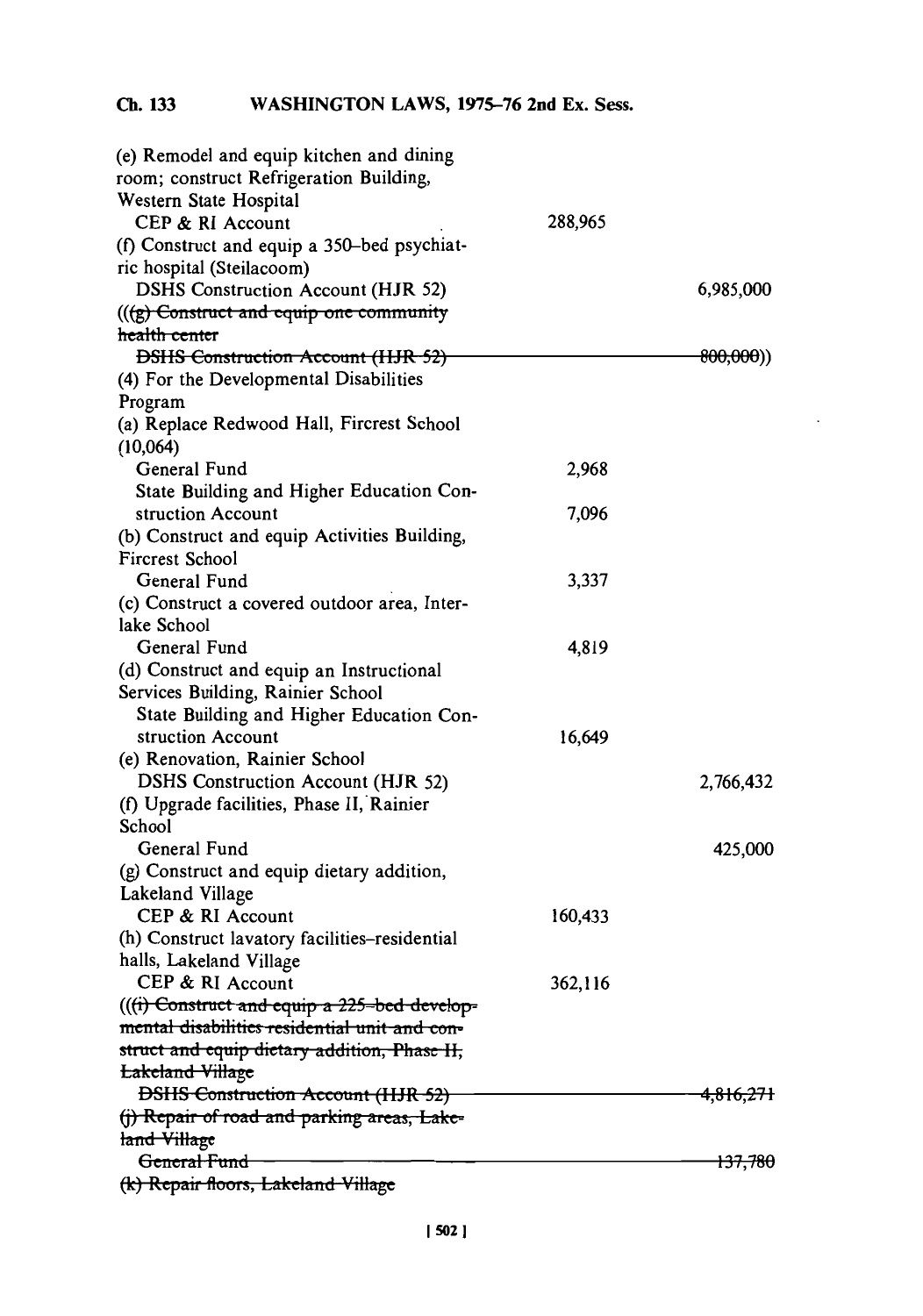**Ch. 133**

| General Fund                                                                               |         | <del>253,452</del> )) |
|--------------------------------------------------------------------------------------------|---------|-----------------------|
| (i) (1) Renovate, construct and equip residen-                                             |         |                       |
| tial units at Lakeland Village, including di-                                              |         |                       |
| etary, road and parking areas, and repair of                                               |         |                       |
| floors                                                                                     |         |                       |
| $\overline{(2)}$ Construct and equip small residential and                                 |         |                       |
| training units at or near Lakeland Village to                                              |         |                       |
| provide a demonstration of the appropriate-                                                |         |                       |
| ness of expanding this concept to other                                                    |         |                       |
| institutions                                                                               |         |                       |
| <b>DSHS Construction Account (HJR 52)</b>                                                  |         | 8,992,049             |
| ((ft)) (j) Install new elevator, Yakima Valley                                             |         |                       |
| School                                                                                     |         |                       |
| General Fund                                                                               |         | 134,540               |
| $((m))$ (k) Kitchen renovation, School for the                                             |         |                       |
| <b>Blind</b>                                                                               |         |                       |
| General Fund                                                                               | 9,524   |                       |
| $((m))$ (l) Renovate kitchen, primary area,<br>and Administration Building, School for the |         |                       |
| Blind                                                                                      |         |                       |
| General Fund                                                                               |         | 320,000               |
| $((\rightarrow)(m)$ Install fire alarms and smoke de-                                      |         |                       |
| tectors for four cottages and the primary                                                  |         |                       |
| school at the School for the Blind                                                         |         |                       |
| General Fund                                                                               |         | 50,000                |
| $((\overline{p}))$ (n) Install exterior freight only eleva-                                |         |                       |
| tor on the existing commissary building at                                                 |         |                       |
| the School for the Blind                                                                   |         |                       |
| General Fund                                                                               |         | 12,500                |
| $((\left(\overline{q}\right)))$ (o) Construct and equip Advanced                           |         |                       |
| Classroom Building, School for the Deaf                                                    |         |                       |
| General Fund                                                                               | 493,921 |                       |
| $((\text{(}r))$ (p) Construct a covered outdoor area,                                      |         |                       |
| School for the Deaf                                                                        |         |                       |
| General Fund                                                                               | 21,316  |                       |
| $((\textbf{(s)}))$ (q) Remodel kitchen-dining room                                         |         |                       |
| building at the School for the Deaf                                                        |         |                       |
| General Fund                                                                               | 61,287  |                       |
| $((\text{(*)}))$ (r) Provide secondary source of power,                                    |         |                       |
| School for the Deaf                                                                        |         |                       |
| CEP & RI Account                                                                           |         | 43,680                |
| $(((u))$ (s) Provide fire and safety improve-                                              |         |                       |
| ments, School for the Deaf                                                                 |         |                       |
| General Fund                                                                               |         | 46,900                |
| $((\forall))$ (t) Remodel superintendent's residence                                       |         |                       |
| for Student Union Building and activate the                                                |         |                       |
| closed circuit TV system, School for the Deaf                                              |         |                       |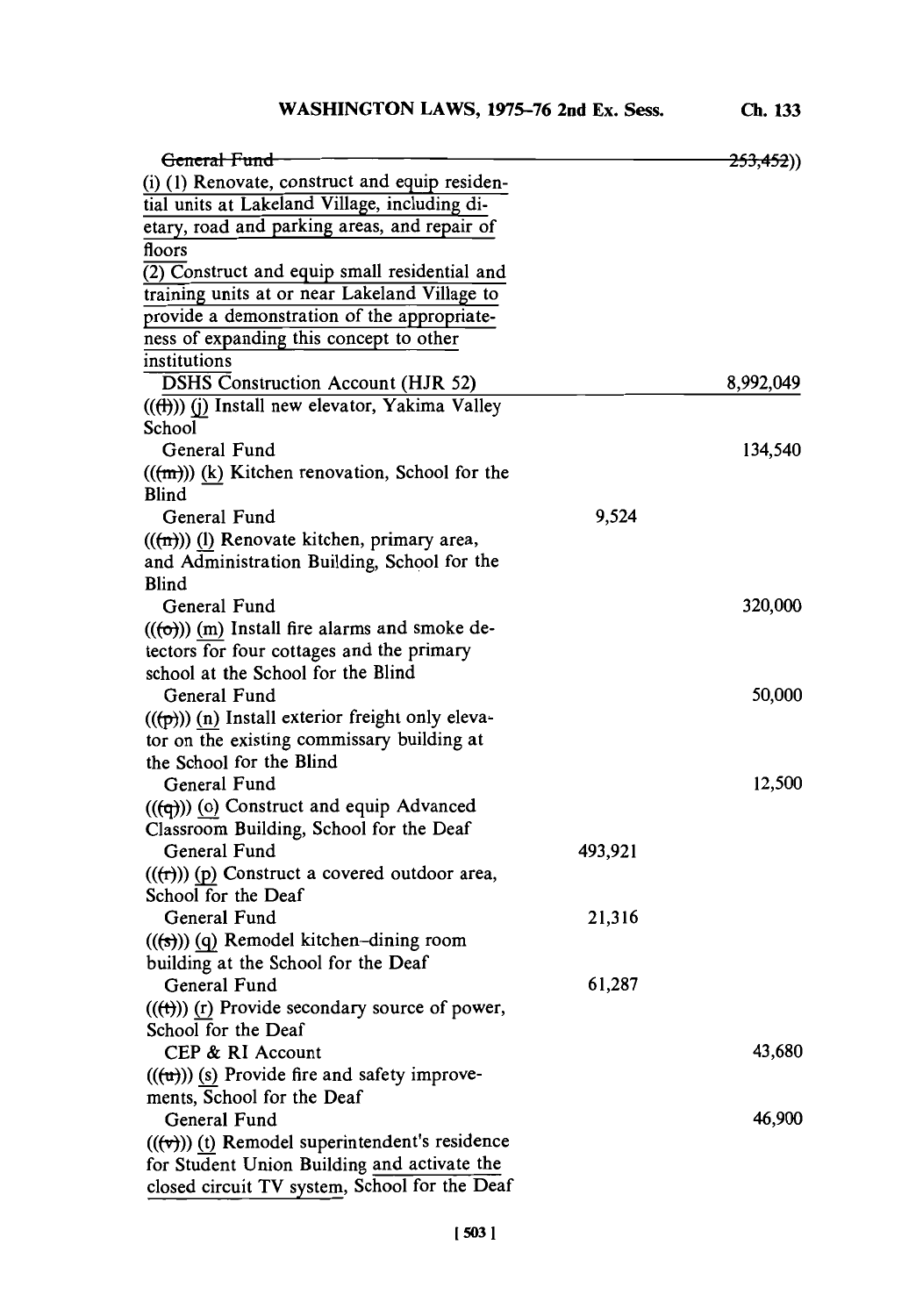| CEP & RI Account<br>$((\mathbf{w}))$ (u) Demolish Watson Hall at State | 30,000                     |
|------------------------------------------------------------------------|----------------------------|
| School for the Deaf                                                    |                            |
| General Fund                                                           |                            |
| $((\mathbf{x}))$ (v) For site development and construc-                | 44,000                     |
| tion of a community educational facility for                           |                            |
|                                                                        |                            |
| the developmentally disabled: PROVIDED,                                |                            |
| That the appropriation contained in this sub-                          |                            |
| section is contingent upon acquisition of the                          |                            |
| former Nike-Ajax site from the Kent School                             |                            |
| District and department of health, education                           |                            |
| and welfare                                                            |                            |
| DSHS Construction Account (HJR 52)                                     | 300,000                    |
| $((\forall))$ (w) Replace boilers, Phase II, Fircrest                  |                            |
| School                                                                 |                            |
| DSHS Construction Account (HJR 52)                                     | 367,700                    |
| $((z))$ (x) Repair utilities, Fircrest school                          |                            |
| DSHS Construction Account (HJR 52)                                     | 165,735                    |
| (5) For Veterans' Services Program                                     |                            |
| (a) Remodel and equip kitchen, Phase II,                               |                            |
| Soldiers' Home                                                         |                            |
| General Fund                                                           | 340,849                    |
| (b) ((Fire, safety, and health, Veterans <sup>1</sup>                  |                            |
| Homes)) Upgrade ((to)) for fire, safety,                               |                            |
| ((and)) health, and expanded facility stand-                           |                            |
| ards of the Veterans' Administration, and to                           |                            |
| construct a $((100))$ 78-bed nursing facility at                       |                            |
| the Veterans' Home and a 40-bed nursing                                |                            |
| addition at the Soldiers' Home and Colony.                             |                            |
| Facilities will meet state licensing and Feder-                        |                            |
| al Social Security Act, Title XIX standards                            |                            |
| (((5,250,142)))(7,399,816)                                             |                            |
| General Fund-State                                                     | 369,927*                   |
| DSHS Construction Account (HJR 52)                                     | ((1,183,075))1,935,461     |
| General Fund-Federal                                                   | 1,300,000<br>((2,197,140)) |
|                                                                        | 3,594,428                  |
| CEP & RI Account                                                       | 200,000                    |
| *To be repaid from CEP & RI Account                                    |                            |
| in the 1975–77 biennium.                                               |                            |
| (c) Replace boilers, Veteran's Home                                    |                            |
| (201, 250)                                                             |                            |
| General Fund-State                                                     | 130,800                    |
| General Fund-Federal                                                   | 70,450                     |
| (6) General                                                            |                            |
| (a) Upgrade for fire and safety standards                              |                            |
| (Omnibus)                                                              |                            |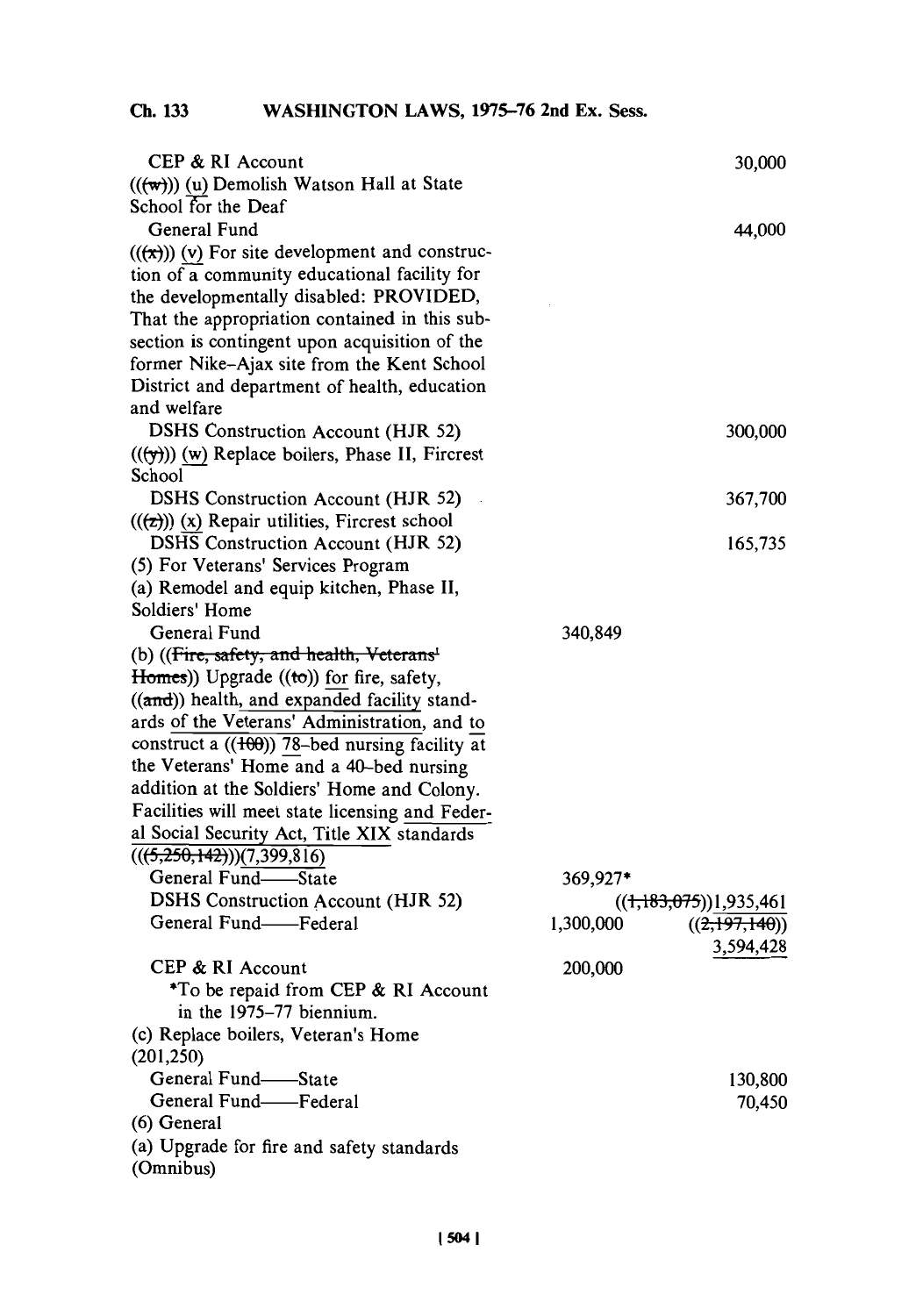| To upgrade fire and safety standards per                                      |            |                 |
|-------------------------------------------------------------------------------|------------|-----------------|
| recommendation of the state fire mar-                                         |            |                 |
| shal and safety inspectors and to pro-                                        |            |                 |
| vide a contingency fund for                                                   |            |                 |
| unanticipated capital needs and cost                                          |            |                 |
| overruns                                                                      |            |                 |
| General Fund                                                                  | 637,642    |                 |
| (b) Repair and improve utilities–(Omnibus)                                    |            |                 |
| Renovate water, electric, steam, and sewer                                    |            |                 |
| lines; replace boilers, provide contingen-                                    |            |                 |
| cy fund for unanticipated needs and                                           |            |                 |
| cost overruns (400,576)                                                       |            |                 |
| General Fund                                                                  | 397,884    |                 |
| CEP & RI Account                                                              | 2,692      |                 |
|                                                                               |            |                 |
| (c) Repair and improve facilities-(Omnibus)                                   |            |                 |
| Provide for minor repairs to roofs, roads,                                    |            |                 |
| parking areas, and buildings and pro-                                         |            |                 |
| vide contingency fund for unanticipated                                       |            |                 |
| needs and cost overruns (1,057,210)                                           |            |                 |
| General Fund                                                                  | 557,210    | 500,000         |
| (d) Preplanning projects 1973-79 (484,778)                                    |            |                 |
| General Fund                                                                  | 184,778    |                 |
| <b>DSHS Construction Account (HJR 52)</b>                                     |            | 300,000         |
| (e) Social and Health Services Facilities (To                                 |            |                 |
| be allocated for specific projects) (24,797,240)                              |            |                 |
| State and Local Improvement Revolving                                         |            |                 |
| Account                                                                       | 10,047,240 | 14,750,000      |
| (f) Contingency Expense Fund                                                  |            |                 |
| <b>DSHS Construction Account (HJR 52)</b>                                     |            | 585,000         |
| NEW SECTION. Sec. 51. FOR THE STATE PARKS AND RECREATION<br><b>COMMISSION</b> |            |                 |
|                                                                               | Reappro-   | From the        |
|                                                                               | priations  | Fund Designated |
| Modernization and improvements at state                                       |            |                 |
| parks to provide safe storage for flammable                                   |            |                 |
| liquids as set forth in subsections (1) through                               |            |                 |
| (3) of this section pursuant to the provisions                                |            |                 |
| of section $4(3)$ , chapter 129, Laws of 1972 ex.                             |            |                 |
| sess.                                                                         |            |                 |
| State and Local Improvement Revolving                                         |            |                 |
| <b>Account----Public Recreation Facilities</b>                                |            |                 |
| (1) Region I                                                                  |            | 27,500          |
| (2) Region II                                                                 |            | 56,000          |
| (3) Region III                                                                |            | 30,900          |
|                                                                               |            |                 |
| Sec. 52. Section 9, chapter 276, Laws of 1975 1st ex. sess. (uncodified) is   |            |                 |
| amended to read as follows:                                                   |            |                 |

FOR THE DEPARTMENT OF **FISHERIES**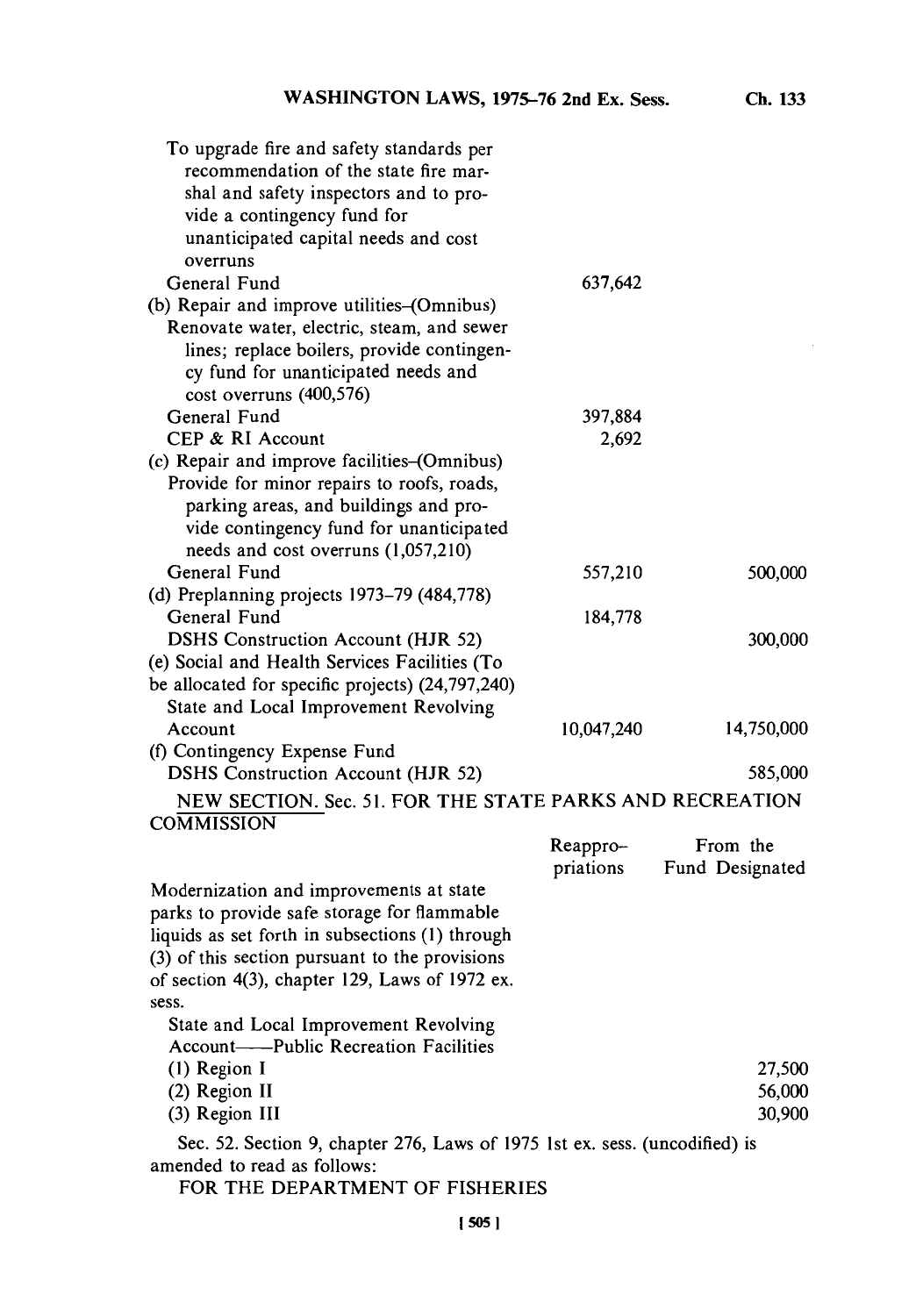|                                                | Reappro-  | From the        |
|------------------------------------------------|-----------|-----------------|
|                                                | priations | Fund Designated |
| (1) Safety installations to meet WISHA         |           |                 |
| requirements                                   |           |                 |
| ((General Fund—State)) Fisheries Capi-         |           |                 |
| tal Projects Account                           |           | 270,350         |
| (2) Improved domestic water supplies-          |           |                 |
| ((Neham)) Nemah and Willapa hatcheries         |           |                 |
| ((General Fund--State)) Fisheries Capi-        |           |                 |
| tal Projects Account                           |           | 21,000          |
| (3) Pollution abatement facilities for state   |           |                 |
| hatcheries                                     |           |                 |
| ((General Fund-State)) Fisheries Capi-         |           |                 |
| tal Projects Account                           |           | 600,000         |
| (4) Pollution abatement facilities for federal |           |                 |
| hatcheries                                     |           |                 |
| General Fund——Federal                          |           | 550,000         |
| (5) Humptulips hatchery                        |           |                 |
| General Fund-State                             | 75,000    | ((1,883,800))   |
| General Fund-Federal                           | 75,000    | 470,950         |
| <b>Fisheries Capital Projects Account</b>      |           | 1,883,800       |
| (6) Reappropriations for projects previously   |           |                 |
| authorized                                     |           |                 |
| General Fund-State                             | 345,535   |                 |
| General Fund-Federal                           | 545,300   |                 |
| (7) Acquisition and development of recrea-     |           |                 |
| tional facilities at the following locations:  |           |                 |
| (a) Tideland Access-Point Whitney and          |           |                 |
| Penn Cove (84,350)                             |           |                 |
| (b) Public Access-Penn Cove, Point             |           |                 |
| Whitney, and Oakland Bay (195,000)             |           |                 |
| (c) Outdoor Tour Facilities-Soleduck Hatch-    |           |                 |
| ery (89,715)                                   |           |                 |
| (d) Boating Access-Clallam County (200,000)    |           |                 |
| (e) Boat Launch Facility-Merrill and Ring      |           |                 |
| Park, Clallam County (43,624)                  |           |                 |
| (f) Fishing Pier-Edmonds (450,000)             |           |                 |
| (g) Artificial Reefing-Edmonds (4,500):        |           |                 |
| PROVIDED, That prior to construction the       |           |                 |
| department shall execute agreements trans-     |           |                 |
| ferring operation and/or maintenance re-       |           |                 |
| sponsibilities to the department of natural    |           |                 |
| resources or local public bodies within whose  |           |                 |
| jurisdiction such facilities are constructed:  |           |                 |
| PROVIDED FURTHER, That variances to            |           |                 |
| the policy set forth in this section may be    |           |                 |
|                                                |           |                 |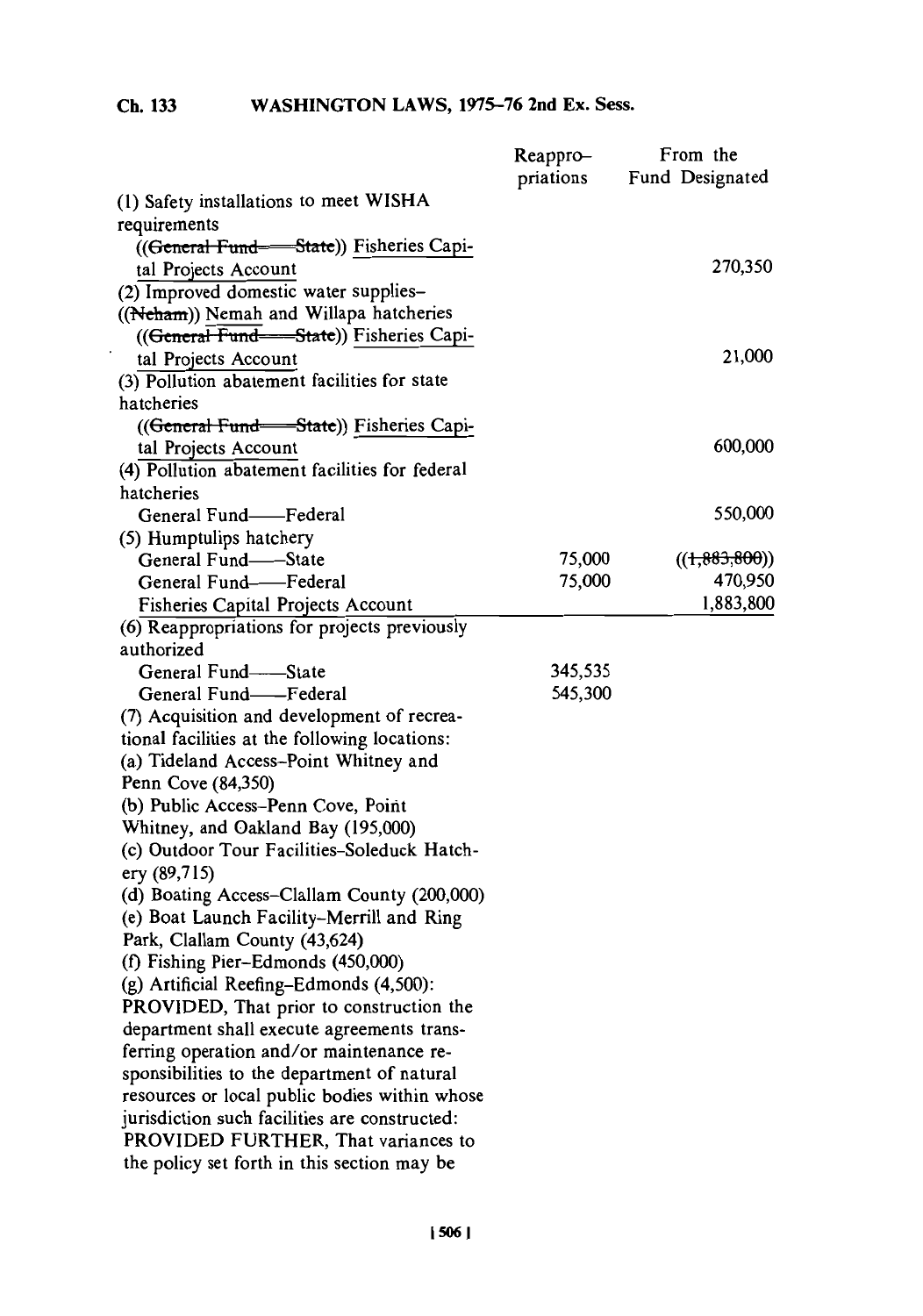| WASHINGTON LAWS, 1975-76 2nd Ex. Sess.                | Ch. 133              |
|-------------------------------------------------------|----------------------|
| granted by the legislative budget committee           |                      |
| or its statutory successor                            |                      |
| <b>Outdoor Recreation Account</b>                     | 497,000              |
| Outdoor Recreation Account appropria-                 |                      |
| tion pursuant to section $4(1)$ , chapter 129,        |                      |
| Laws of 1972 ex. sess.                                | 570,189              |
| (8) Spawning habitat improvement projects             |                      |
| (( <del>General Fund - State</del> )) Fisheries Capi- |                      |
| tal Projects Account                                  | 235,000              |
| (9) Land acquisition-Columbia River                   |                      |
| hatcheries                                            |                      |
| (( <del>General Fund - State</del> )) Fisheries Capi- |                      |
| tal Projects Account                                  | 192,000              |
| (10) Exploration, land purchase and design            |                      |
| of new production facilities                          |                      |
| ((General Fund—State)) Fisheries Capi-                |                      |
| tal Projects Account                                  | 300,000              |
| (11) Land acquisition for release ponds and           |                      |
| pollution abatement facilities                        |                      |
| ((General Fund State)) Fisheries Capi-                |                      |
| tal Projects Account                                  | 141,000              |
| (12) Release ponds                                    |                      |
| (a) George Adams hatchery                             |                      |
| ((General Fund - State)) Fisheries Capi-              |                      |
| tal Projects Account                                  | ((87,500))           |
|                                                       | 350,000              |
| ((General Fund----Federal                             | <del>87,500</del> )) |
| (b) Green River hatchery                              |                      |
| ((General Fund State)) Fisheries Capi-                |                      |
| tal Projects Account                                  | ((50,000))           |
|                                                       | 32,500               |
| General Fund----Federal                               | 32,500               |
| (c) Icy Creek                                         |                      |
| ((General Fund - State)) Fisheries Capi-              |                      |
| tal Projects Account                                  | 137,500              |
| General Fund-Federal                                  | 137,500              |
| (d) ((Samish)) Nooksack hatchery                      |                      |
| ((General Fund - State)) Fisheries Capi-              |                      |
| tal Projects Account                                  | 90,000               |
| General Fund-Federal                                  | 90,000               |
| (e) ((Soleduck hatchery)) Bear Springs Ponds          |                      |
| ((General Fund State)) Fisheries Capi-                |                      |
| tal Projects Account                                  | ((650,000))          |
|                                                       | 87,500               |
| General Fund-Federal                                  | 87,500               |
|                                                       |                      |

 $(f)$  Skykomish hatchery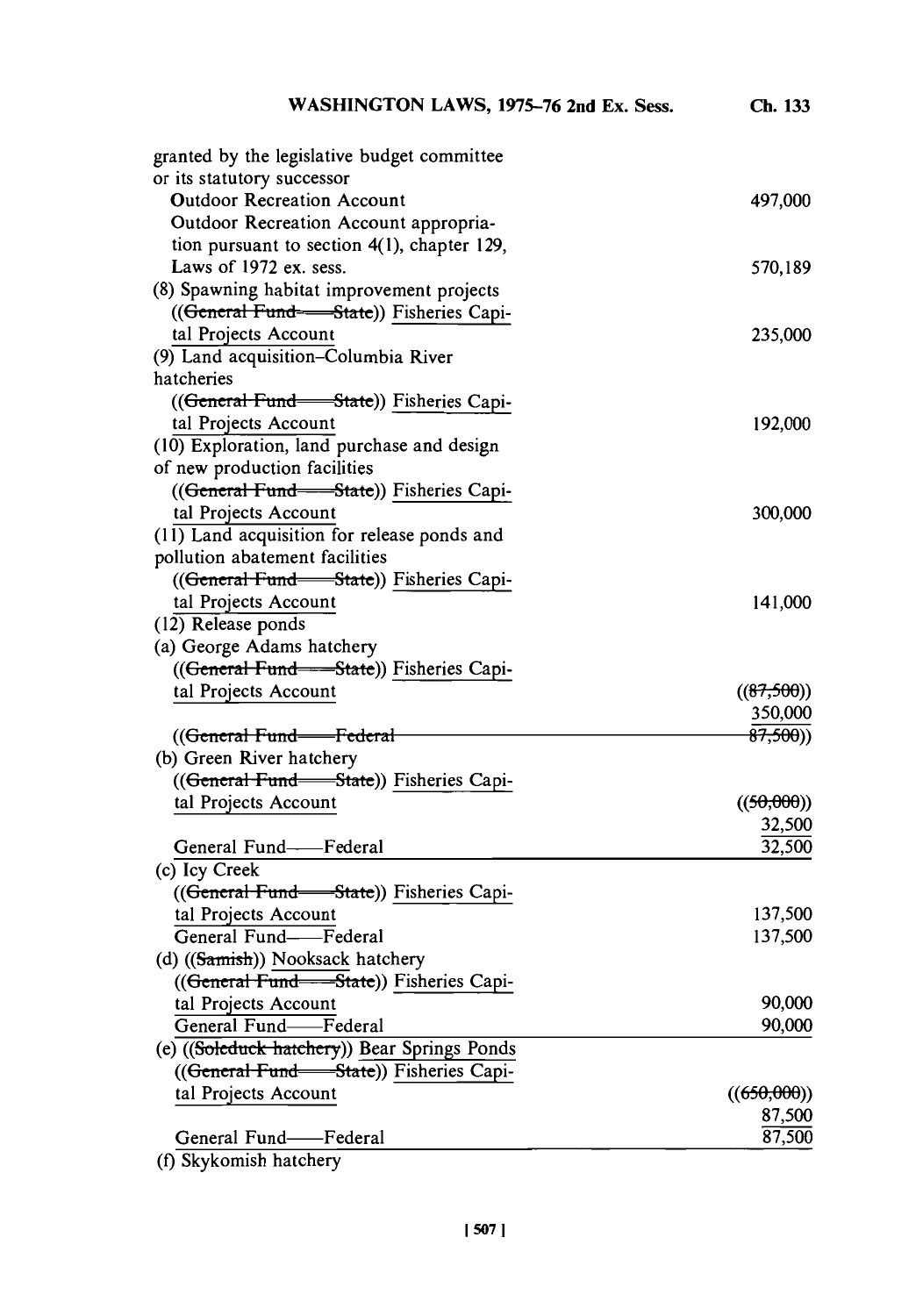| ((General Fund - State)) Fisheries Capi-                                     |               |                 |
|------------------------------------------------------------------------------|---------------|-----------------|
| tal Projects Account                                                         |               | ((35,000))      |
|                                                                              |               | 22,500          |
| General Fund-Federal                                                         |               | 22,500          |
| (g) McAllister Springs                                                       |               |                 |
| Fisheries Capital Projects Account                                           |               | 100,000         |
| (h) Johns Creek                                                              |               |                 |
| Fisheries Capital Projects Account                                           |               | 200,000         |
| General Fund-Federal                                                         |               | 200,000         |
| (13) Clam Pond-Point Whitney                                                 |               |                 |
| ((General Fund--State)) Fisheries Capi-                                      |               |                 |
| tal Projects Account                                                         |               | 30,000          |
| (14) ((Green River hatchery-water system                                     |               |                 |
| improvement)) Minter Creek Hatchery-                                         |               |                 |
| Hupp Springs acquisition and development                                     |               |                 |
| ((General Fund--State)) Fisheries Capi-                                      |               |                 |
| tal Projects Account                                                         |               | 120,000         |
| (15) Facilities improvement project                                          |               |                 |
| ((General Fund-State)) Fisheries Capi-                                       |               |                 |
| tal Projects Account                                                         |               | 289,750         |
| (16) Lewis River hatchery-residence                                          |               |                 |
|                                                                              |               |                 |
| ((General Fund-State)) Fisheries Capi-<br>tal Projects Account               |               | 30,000          |
|                                                                              |               |                 |
| (17) Toutle hatchery water supply improve-                                   |               |                 |
| ment, release ponds, and freezer replacement<br>General Fund--Federal        |               | 1,075,000       |
|                                                                              |               |                 |
| (18) Klickitat hatchery-rebuild rearing ponds<br>General Fund-Federal        |               | 75,000          |
|                                                                              |               |                 |
| (19) Elokomin hatchery release pond<br>General Fund-Federal                  |               |                 |
|                                                                              |               | 275,000         |
| Sec. 53. Section 10, chapter 276, Laws of 1975 1st ex. sess. (uncodified) is |               |                 |
| amended to read as follows:                                                  |               |                 |
| FOR THE DEPARTMENT OF GAME                                                   |               |                 |
|                                                                              | Reappro-      | From the        |
|                                                                              | priations     | Fund Designated |
| (1) Purchase, construct, improve and equip                                   |               |                 |
| fish and game protective facilities, adminis-                                |               |                 |
| trative facilities, buildings, hatcheries, game                              |               |                 |
| farm facilities, rearing ponds, and game                                     |               |                 |
| range facilities $((3,727,096))(3,782,096)$                                  |               |                 |
| Game Fund-State                                                              | ((1,160,848)) | 1,215,848       |
| Game Fund--Federal (Reimbursable)                                            |               | 2,179,648       |
| Game Fund-Local (Reimbursable)                                               |               | 386,600         |
| (2) Purchase and develop lands for outdoor                                   |               |                 |
| recreation (((3,405,500))) (3,868,679)                                       |               |                 |
| <b>Outdoor Recreation Account</b>                                            | ((758,000))   | 472,500         |
|                                                                              | 1,221,179     |                 |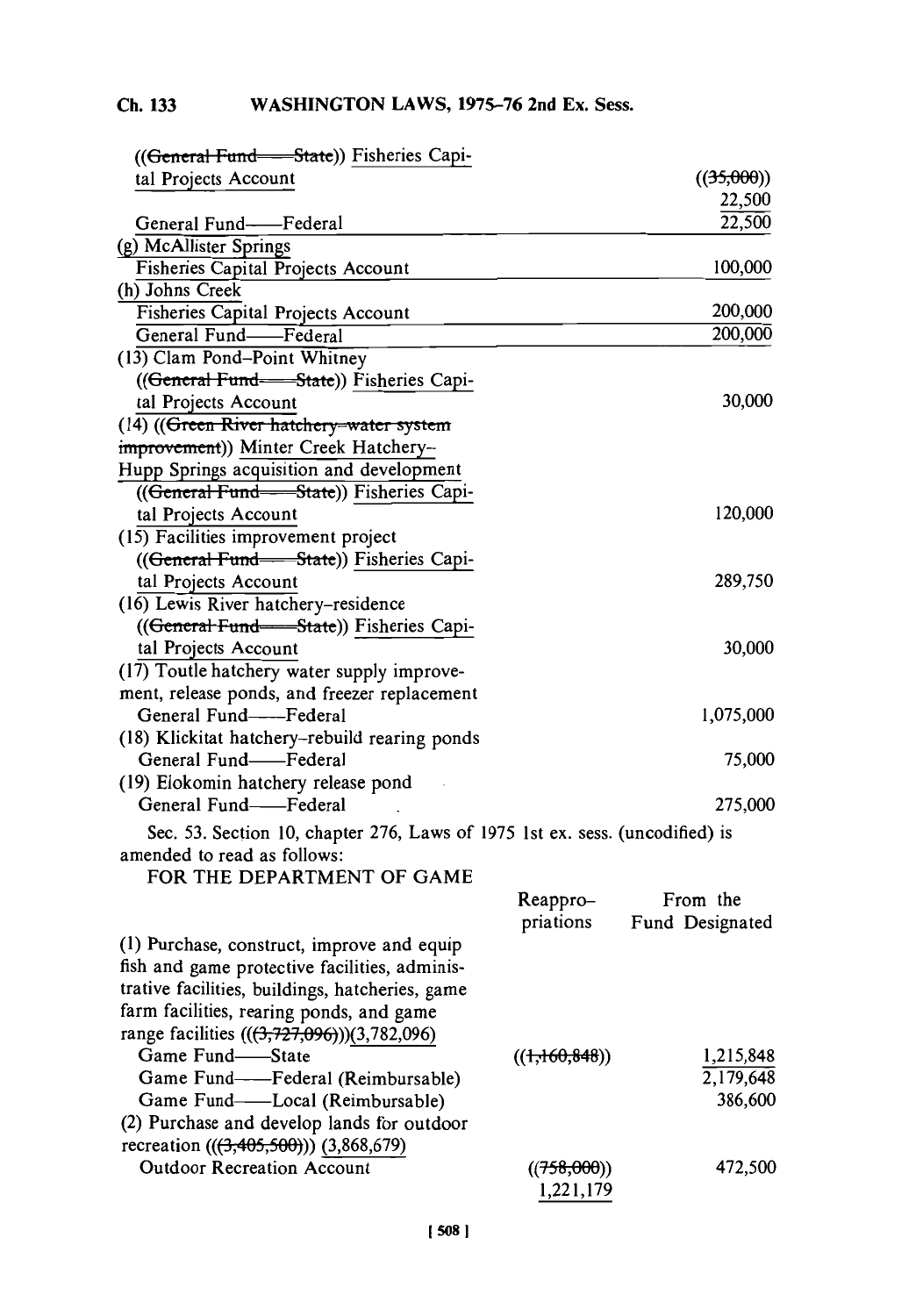| Outdoor Recreation Account appropria-<br>tion pursuant to the provisions of section<br>4(1), chapter 129, Laws of 1972 ex. sess. | 1,550,000 | 625,000         |
|----------------------------------------------------------------------------------------------------------------------------------|-----------|-----------------|
|                                                                                                                                  |           |                 |
| NEW SECTION. Sec. 54. FOR THE UNIVERSITY OF WASHINGTON                                                                           |           |                 |
|                                                                                                                                  | Reappro-  | From the        |
|                                                                                                                                  | priations | Fund Designated |
| (1) Complete Phase II renovation of Bagley                                                                                       |           |                 |
| Hall                                                                                                                             |           |                 |
| University of Washington Building Ac-                                                                                            |           |                 |
| count                                                                                                                            |           | 1,700,000       |
| (2) Complete renovation of Smith Hall                                                                                            |           |                 |
| University of Washington Building Ac-                                                                                            |           |                 |
| count                                                                                                                            |           | 1,550,000       |
| (3) Provide working drawings for locker                                                                                          |           |                 |
| room space addition to Edmundson Pavilion                                                                                        |           |                 |
| University of Washington Building Ac-                                                                                            |           |                 |
| count                                                                                                                            |           | 67,000          |
| (4) Complete construction and equipping of                                                                                       |           |                 |
| basement in Kane Hall                                                                                                            |           |                 |
| University of Washington Building Ac-                                                                                            |           |                 |
| count                                                                                                                            |           | 924,000         |
|                                                                                                                                  |           |                 |
| NEW SECTION. Sec. 55. FOR WASHINGTON STATE UNIVERSITY                                                                            |           |                 |
|                                                                                                                                  | Reappro-  | From the        |
|                                                                                                                                  | priations | Fund Designated |
| (1) Construct and equip a chemical storage                                                                                       |           |                 |
| facility                                                                                                                         |           |                 |
| Washington State University Building Ac-                                                                                         |           |                 |
| count                                                                                                                            |           | 323,800         |
| (2) Construct and equip a centralized animal                                                                                     |           |                 |
| laboratory for teaching and research                                                                                             |           |                 |
| activities                                                                                                                       |           |                 |
| Washington State University Building Ac-                                                                                         |           |                 |
| count                                                                                                                            |           | 1,521,200       |
| (3) Construct and equip swine facilities at                                                                                      |           |                 |
| Hastings farm for teaching and research                                                                                          |           |                 |
| Washington State University Building Ac-                                                                                         |           |                 |
| count                                                                                                                            |           | 1,617,200       |
| (4) Provide planning funds for the Intercolle-                                                                                   |           |                 |
| giate Center for Nursing Education                                                                                               |           |                 |
|                                                                                                                                  |           |                 |
| State Higher Education Construction Ac-                                                                                          |           |                 |
| count                                                                                                                            |           | 183,500         |
| (5) Complete working drawings on Phase I                                                                                         |           |                 |
| Computer Services-Martin                                                                                                         |           |                 |
| Stadium/Academic Center                                                                                                          |           |                 |
| Washington State University Building Ac-                                                                                         |           |                 |
| count                                                                                                                            |           | 272,700         |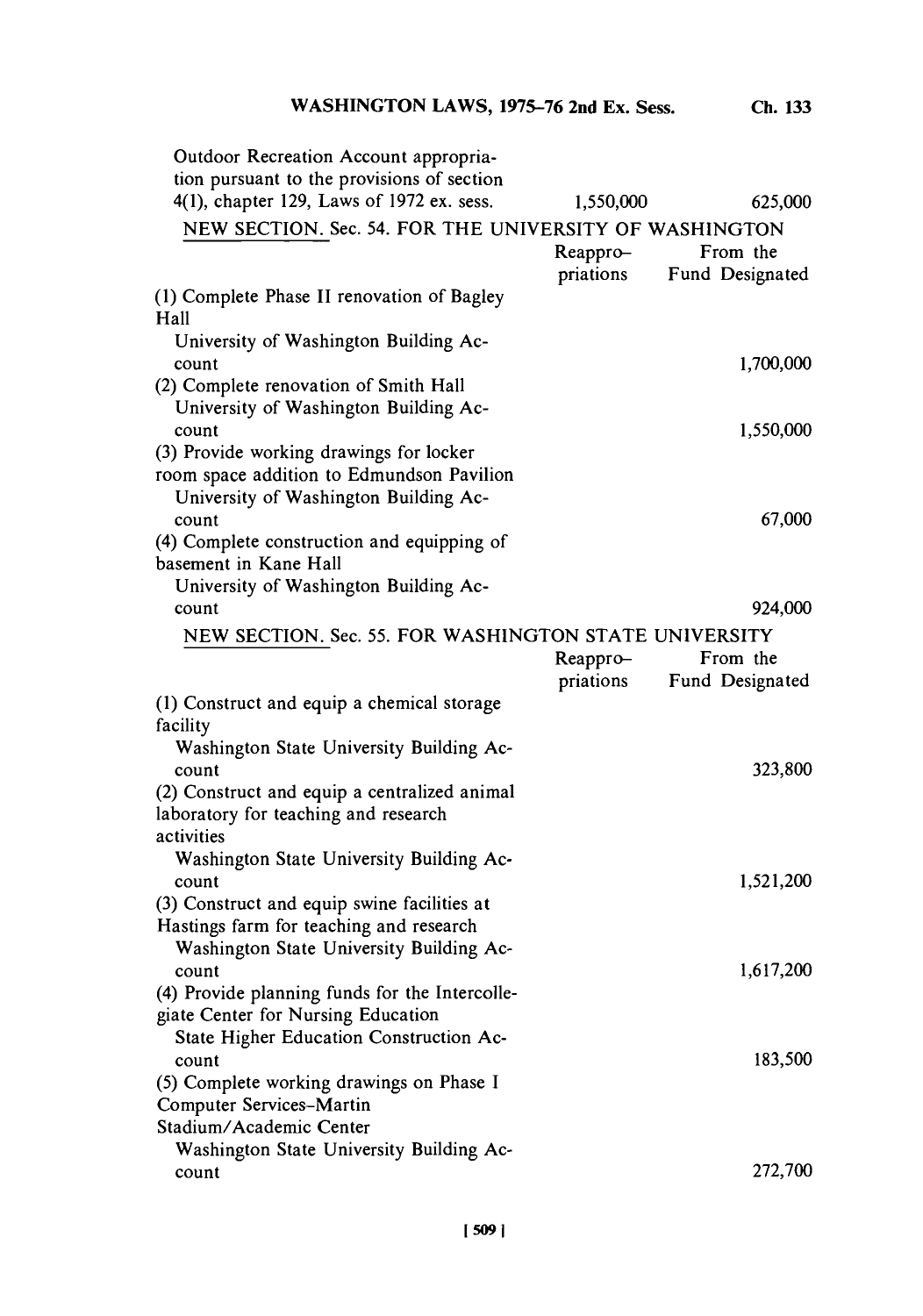Sec. **56.** Section 14, chapter **276,** Laws of **1975,** 1st ex. sess. (uncodified) is amended to read as follows:

# FOR **EASTERN** WASHINGTON **STATE COLLEGE**

|                                                | Reappro-  | From the        |  |
|------------------------------------------------|-----------|-----------------|--|
|                                                | priations | Fund Designated |  |
| (1) Construct and equip alterations and life   |           |                 |  |
| safety improvements to facilities (300,000)    |           |                 |  |
| Eastern Washington State College Capital       |           |                 |  |
| Projects Account                               | 40,000    | 260,000         |  |
| (2) Construct and equip a special events       |           |                 |  |
| structure (283,500)                            |           |                 |  |
| Eastern Washington State College Capital       |           |                 |  |
| Projects Account                               | 280,000   |                 |  |
| State Higher Education Construction Ac-        |           |                 |  |
| count                                          | 3,500     |                 |  |
| (3) Construct and equip renovations to Sci-    |           |                 |  |
| ence and Isle buildings                        |           |                 |  |
| Eastern Washington State College Capital       |           |                 |  |
| Projects Account                               | 620,600   |                 |  |
| (4) Construct and equip alterations to Martin  |           |                 |  |
| Hall to meet health standards                  |           |                 |  |
| Eastern Washington State College Capital       |           |                 |  |
| Projects Account                               | 35,000    |                 |  |
| (5) Construct Phase I of biological research   |           |                 |  |
| laboratory and working drawings, Phase II      |           |                 |  |
| Eastern Washington State College Capital       |           |                 |  |
| Projects Account                               | 7,000     |                 |  |
| (6) Construct and equip utility loop system    |           |                 |  |
| and implement safety improvements              |           |                 |  |
| (908,000)                                      |           |                 |  |
| Eastern Washington State College Capital       |           |                 |  |
| Projects Account                               | 50,000    | 858,000         |  |
| (7) Complete working drawings for central-     |           |                 |  |
| ized maintenance shops                         |           |                 |  |
| Eastern Washington State College Capital       |           |                 |  |
| Projects Account                               |           | 45,000          |  |
| (8) Complete landscaping and walkways,         |           |                 |  |
| physical education complex                     |           |                 |  |
| <b>Building Authority Construction Account</b> | 10,000    |                 |  |
| (9) Complete preliminary design of plant       |           |                 |  |
| services warehouse                             |           |                 |  |
| Eastern Washington State College Capital       |           |                 |  |
| Projects Account                               |           | 10,000          |  |
| (10) Construct and equip fieldhouse portion    |           |                 |  |
| of physical education complex: PROVIDED,       |           |                 |  |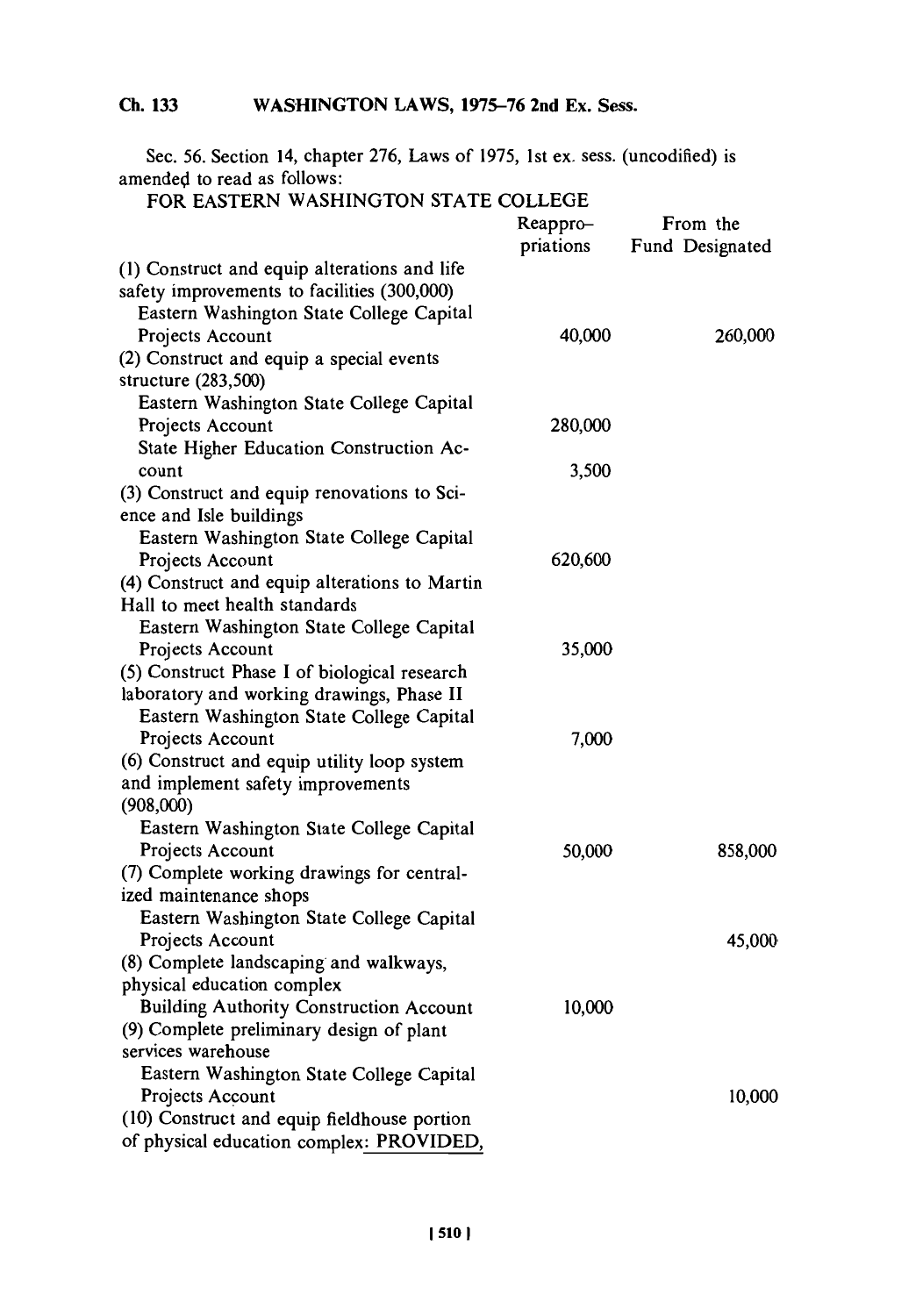| WASHINGTON LAWS, 1975-76 2nd Ex. Sess.                                                                                                                                                                             |                       | Ch. 133                     |
|--------------------------------------------------------------------------------------------------------------------------------------------------------------------------------------------------------------------|-----------------------|-----------------------------|
| That only expenditures related to the work-<br>ing drawings are authorized and that con-                                                                                                                           |                       |                             |
| struction shall not commence without the<br>approval of the Legislative Budget Commit-                                                                                                                             |                       |                             |
| tee State Higher Education Construction Ac-<br>count                                                                                                                                                               |                       | 2,456,600                   |
| (11) Complete working drawings on aquatics<br>portion of physical education complex<br>Eastern Washington State College Capital                                                                                    |                       |                             |
| Projects Account<br>(12) Construct and equip renovations to<br>Science/Isle buildings<br>Eastern Washington State College Capi-                                                                                    |                       | 60,000                      |
| tal Projects Account                                                                                                                                                                                               |                       | 75,000                      |
| NEW SECTION. Sec. 57. FOR CENTRAL WASHINGTON STATE<br><b>COLLEGE</b>                                                                                                                                               |                       |                             |
|                                                                                                                                                                                                                    | Reappro-<br>priations | From the<br>Fund Designated |
| (1) Complete working drawings for remodel-<br>ing of Bouillion Library<br>State Higher Education Construction Ac-<br>count<br>(2) Complete working drawings for remodel-<br>ing of theatre and drama facilities in |                       | 170,000                     |
| McConnell Hall<br>State Higher Education Construction Ac-<br>count<br>(3) Provide air conditioning system in Dean<br>Hall                                                                                          |                       | 174,000                     |
| Central Washington State College Capital<br>Projects Account                                                                                                                                                       |                       | 105,675                     |
| NEW SECTION. Sec. 58. FOR WESTERN WASHINGTON STATE<br><b>COLLEGE</b>                                                                                                                                               |                       |                             |
|                                                                                                                                                                                                                    | Reappro-<br>priations | From the<br>Fund Designated |
| Construct and equip an addition to and re-<br>model the auditorium/music building<br>State Higher Education Construction Ac-                                                                                       |                       |                             |
| count                                                                                                                                                                                                              |                       | 1,874,925                   |
| NEW SECTION. Sec. 59. FOR THE STATE BOARD FOR COMMUNITY<br><b>COLLEGE EDUCATION</b>                                                                                                                                |                       |                             |
|                                                                                                                                                                                                                    | Reappro-<br>priations | From the<br>Fund Designated |
| (1) Emergency capital repairs<br>Community College Capital Construction<br>Account                                                                                                                                 |                       | 846,349                     |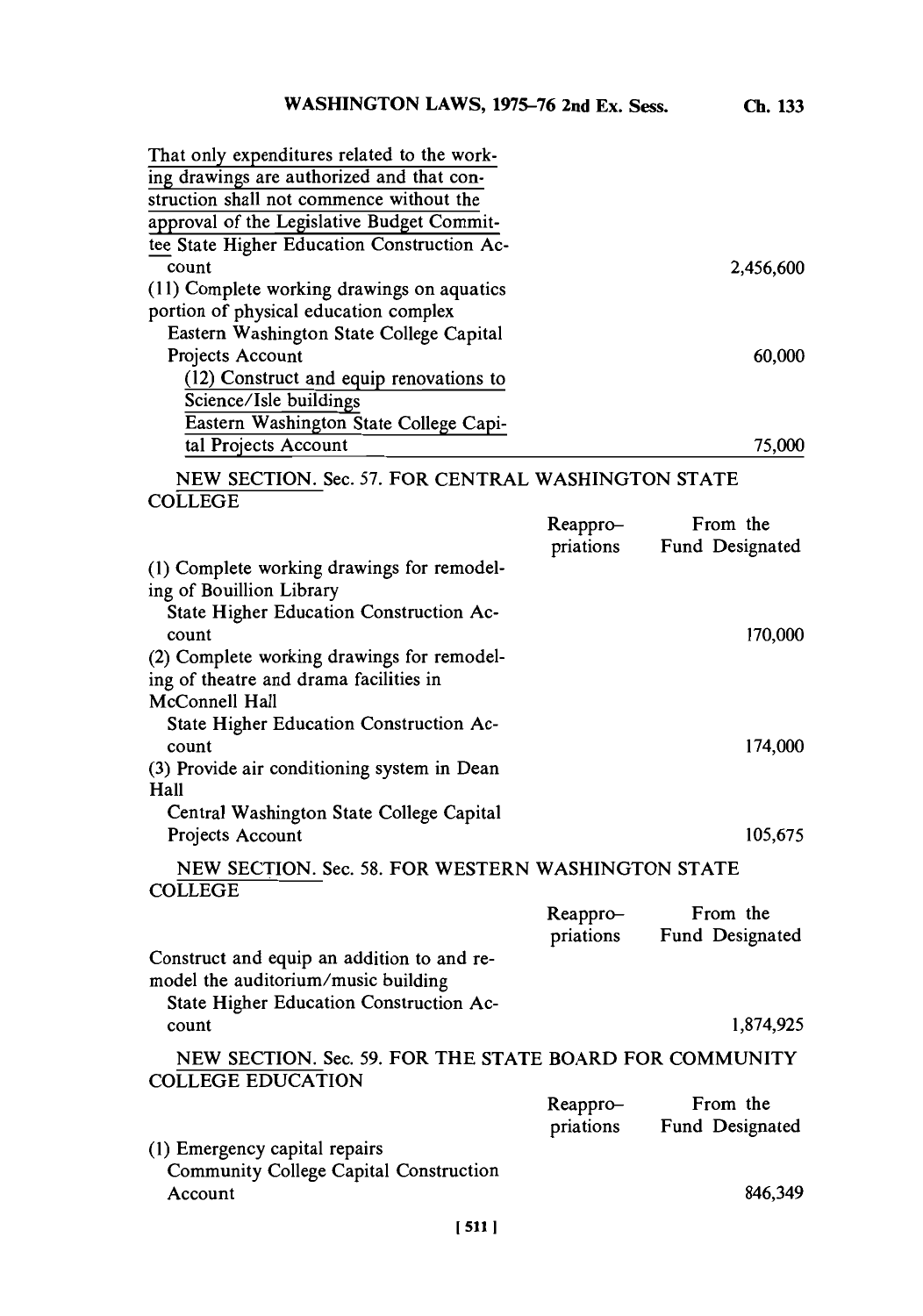| (2) Construct and equip addition to learning  |           |
|-----------------------------------------------|-----------|
| resource center and structural improvements   |           |
| at Clark Community College                    |           |
| <b>Community College Capital Construction</b> |           |
| Account                                       | 778,502   |
| (3) Construct and equip utility distribution  |           |
| tunnels at Highline Community College         |           |
| <b>Community College Capital Construction</b> |           |
| Account                                       | 1,220,839 |
| (4) Renovation for fine arts and office space |           |
| in Old Broadway High School auditorium at     |           |
| Central Seattle Community College             |           |
| <b>Community College Capital Construction</b> |           |
| Account                                       | 2,351,339 |
| (5) Remodel Ehret Hall at Centralia Com-      |           |
| munity College                                |           |
| Community College Capital Construction        |           |
| Account                                       | 391,973   |
| (6) Construct and equip maintenance shops     |           |
| at Green River Community College              |           |
| Community College Capital Construction        |           |
| Account                                       | 430,208   |
| (7) Remodel Art and Music Building for        |           |
| handicapped students at Olympic Communi-      |           |
| ty College                                    |           |
| Community College Capital Construction        |           |
| Account                                       | 205,224   |
| (8) Construct and equip greenhouse and sci-   |           |
| ence laboratory at Everett Community          |           |
| College                                       |           |
| Community College Capital Construction        |           |
| Account                                       | 81,163    |
| (9) Remodel vocational facilities at Clark    |           |
| Community College                             |           |
| Community College Capital Construction        |           |
| Account                                       | 905,863   |
| (10) Remodel vocational facilities for flight |           |
| planning program at Big Bend Community        |           |
| College                                       |           |
| <b>Community College Capital Construction</b> |           |
| Account                                       | 52,287    |
| (11) Purchase and remodel of dormitory        |           |
| space to office space at Olympic Community    |           |
| College                                       |           |
| Community College Capital Construction        |           |
| Account                                       | 889,788   |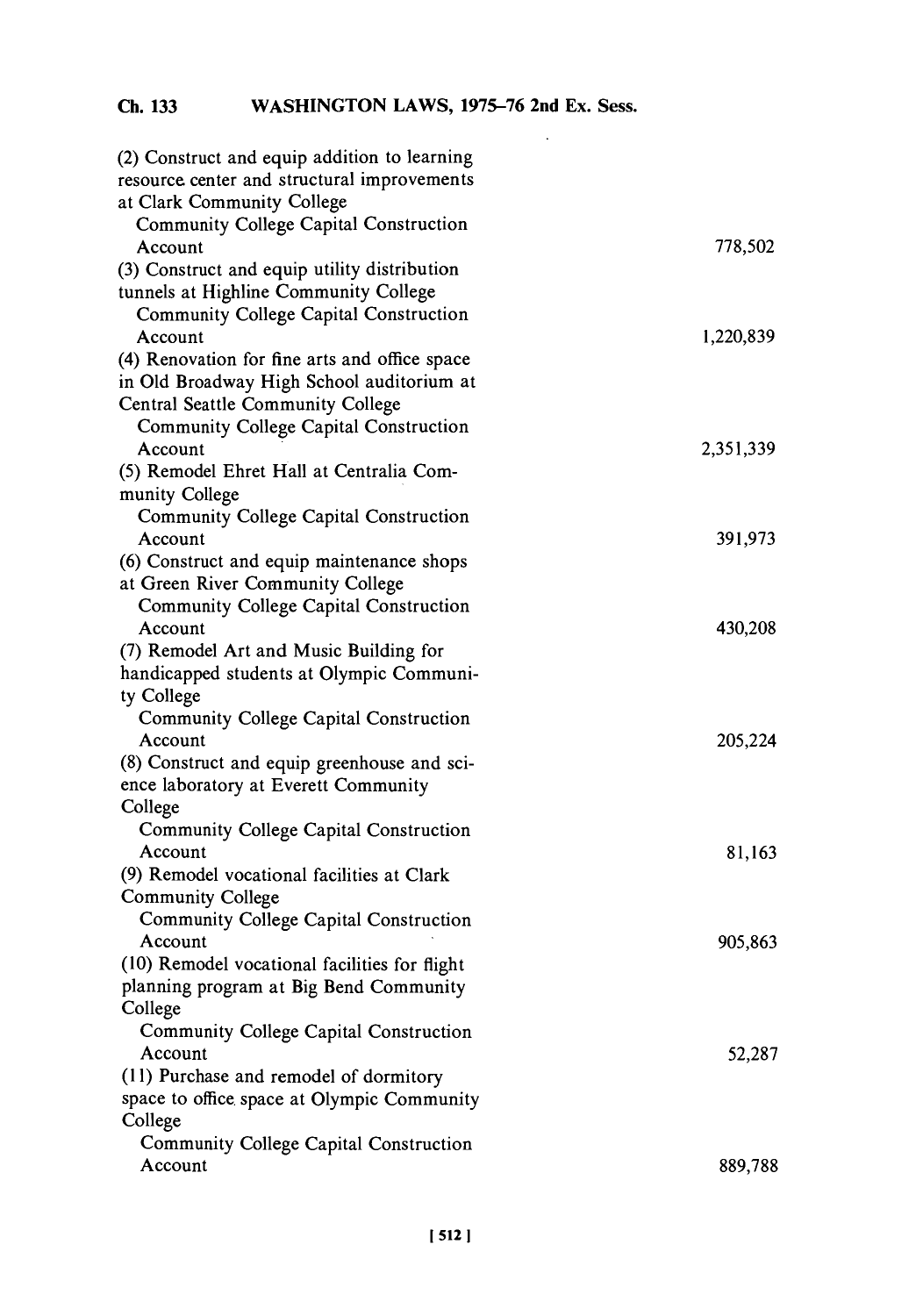| (12) Construct and equip welding lab, and        |           |
|--------------------------------------------------|-----------|
| remodel existing storage facility at Everett     |           |
| <b>Community College</b>                         |           |
| Community College Capital Construction           |           |
| Account                                          | 441,565   |
| (13) Construct and equip science laboratories    |           |
| and fine arts instructional facility and re-     |           |
| model existing space at Edmonds Communi-         |           |
| ty College                                       |           |
| Community College Capital Construction           |           |
| Account                                          | 2,624,299 |
| (14) Construct and equip addition to physi-      |           |
| cal education facility for locker space at Fort  |           |
| Steilacoom Community College                     |           |
| Community College Capital Construction           |           |
| Account                                          | 229,943   |
| (15) Construct and equip a new learning re-      |           |
| source center, central storage facility and re-  |           |
| model existing facilities at Highline            |           |
| <b>Community College</b>                         |           |
| Community College Capital Construction           |           |
| Account                                          | 6,835,718 |
| (16) Construct and equip instructional space     |           |
| for music at Shoreline Community College         |           |
| Community College Capital Construction           |           |
| Account                                          | 1,023,464 |
| (17) Construct and equip learning resource       |           |
| center, vocational, fine arts, and skills lab as |           |
| well as storage and student activity facility at |           |
| South Seattle Community College                  |           |
| Community College Capital Construction           |           |
| Account                                          | 6,023,676 |
| (18) Remodel existing bookstore for geology      |           |
| instruction at Highline Community College        |           |
| Community College Capital Construction           |           |
| Account                                          | 142,521   |
| (19) Construct and equip fine arts and office    |           |
| facility and complete lecture hall space at      |           |
| Fort Steilacoom Community College                |           |
| Community College Capital Construction           |           |
| Account                                          | 1,011,283 |
| The funds appropriated for the projects in       |           |
| subsections (2) through (19) of this section     |           |
| shall be released only after the Department      |           |
| of General Administration and the Office of      |           |
| Program Planning and Fiscal Management           |           |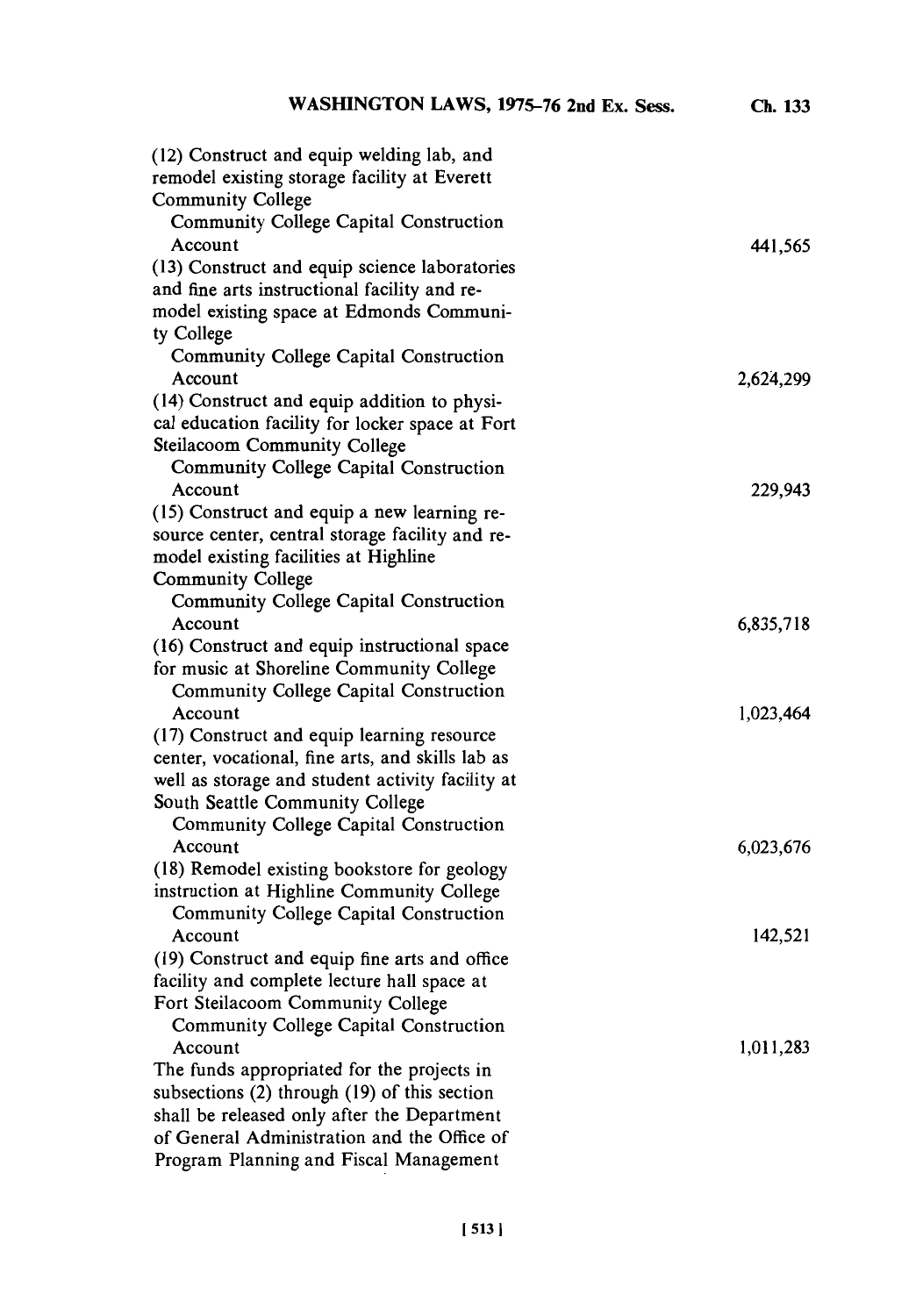have accepted and approved working drawings for the designated projects.

# **NEW SECTION.** Sec. **60.** FOR THE **LIQUOR CONTROL BOARD** Liquor Board Revolving Fund Appropriation **............... \$ 1,000** The Washington State Liquor Control Board is authorized in its discretion to negotiate for and exchange its warehouse site and building, located at 4201 East Marginal Way South, Seattle, for a warehouse site and building which, with this appropriated amount, shall be of equal or greater value to be provided **by** the Port of Seattle at a different location in King County.

Sec. **61.** Section **187,** chapter **269,** Laws of *1975* 1st ex. sess. (uncodified) is amended to read as follows:

In accordance with the provisions of this section the office of program planning and fiscal management shall use the allotment process during the **1975-77** biennium to control the funding of the formula portion of the instruction and departmental research programs of all the four year institutions of higher education and the community colleges. For the purpose of the controls outlined in this section, deviations in the formula entitlements for faculty staffing shall be the controlling factor. For the purpose of this section, the "contract level" is defined as the formula entitlement level upon which the budget is base, and the "base level" is defined as the formula entitlement level corresponding to the prior years' contract or actual enrollment level, whichever is lower( $(-$ Controls)): PROVIDED, That for the initial year of the biennium for community colleges the base for implementing the contract level shall be the budgeted enrollment level as determined **by** the state board for community college education at which each college district was funded for the **1974-75** year. The provisions of contract enrollment shall be applied to each four year institution separately and to the community college education system as a total entity. "Growth funding" is defined as that portion of the appropriation **by** which the contract level exceeds the base level. **All** growth funds shall be reserved at the time of annual allotments. Such reserves shall be released only to the extent that the contract level is achieved, based upon the office of program planning and fiscal management's population studies section projections of full year enrollments from actual enrollments on the tenth day of the fall term. Growth funding not so released shall lapse at the end of a fiscal year. ((In any case where actual formula faculty entitlement, as computed from **full year enrollments in spring, exceeds the contract level by more than one and** one-half percent, appropriated funds equal in amount to the student operating **fees derived from such excess enrollment shall be withhold during the same or** subsequent year and shall revert to the state general fund following the close of the **1975-77** biennium.)

\*AEWj~ *SECTION. Sec. 62. If on the basis of revenue estimates and projections effective May 1, 1976, the Governor determines that general fund expenditures are*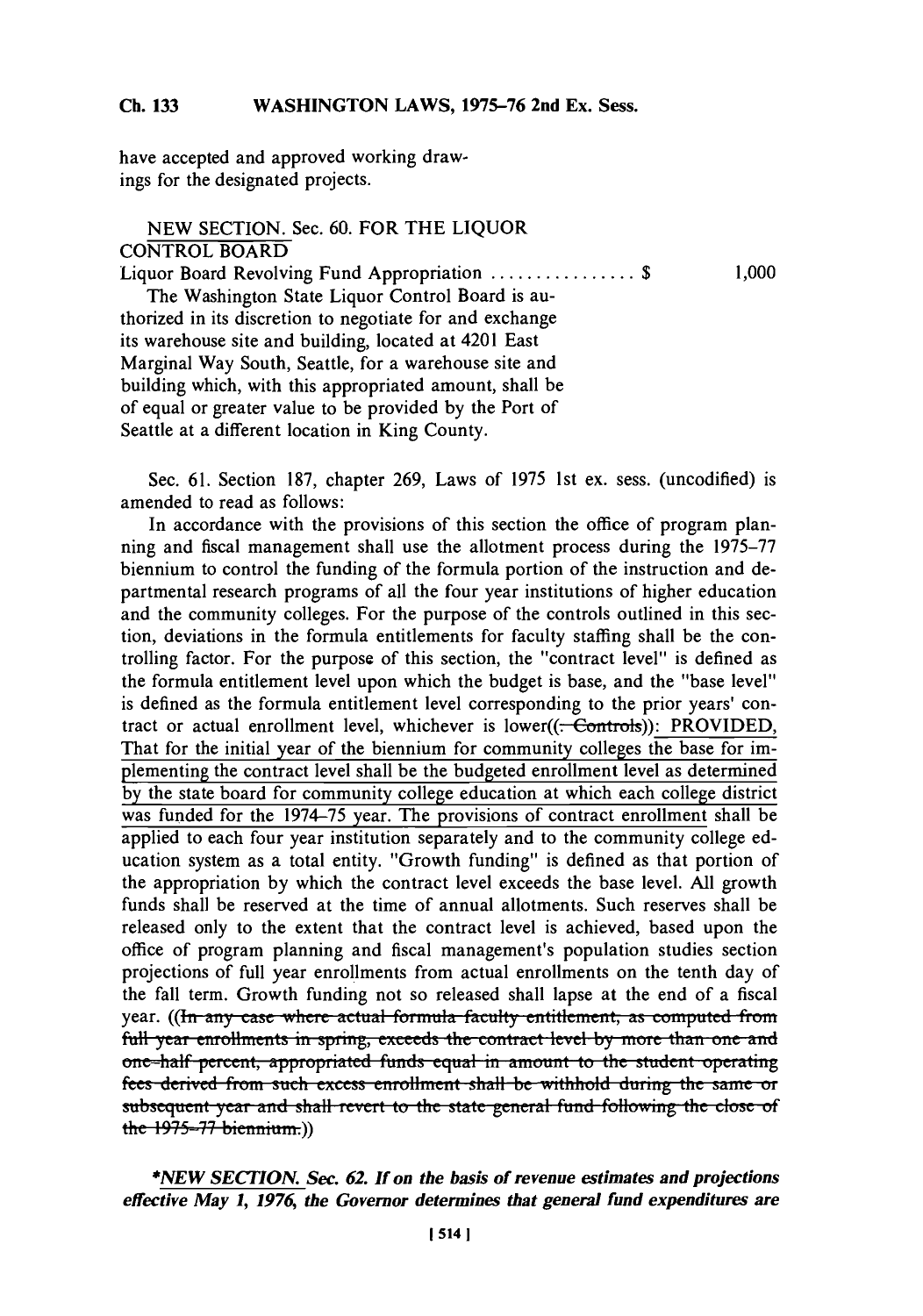**Ch. 133**

*likely to exceed general fund revenues for the current biennium, he shall order reductions in expenditure by agencies in the executive branch, excluding higher education faculty and the state common school system, up to an aggregate amount not to exceed \$20,000,000. For the purposes of this section, the 1975-77 general fund appropriations made to state agencies headed by persons elected or appointed pursuant to Article III of the Washington State Constitution or RCW 48.02.010, including the office budget of the superintendent of public instruction and the appropriation to the educational service districts within the superintendent of public instruction's budget, shall be reduced proportionally to those reductions required of executive agencies by the standing committees on ways and means of the House and Senate under the provision of RCW 43.88.115. The office of program planning and fiscal management, at the direction of the Governor, shall determine the amount of savings by each agency: PROVIDED, That if a reduction in force is required to implement the provisions of this section, such reduction shall be based proportionally among merit system classifications and exempt personnel without prohibiting a higher percentage of reductions among exempt or administrative personnel: PRO-VIDED, That if the claim made by the state to the United States department of health, education and welfare on October 24, 1972, for reimbursement in the amount of \$32,876,903 is sustained or settled in whole or in part, there is hereby appropriated \$20,000,000, or so much thereof as may be necessary, to the general fund from Suspense Fund 705 which may be used in lieu of the reduction in expenditures provided by this section: PROVIDED FURTHER, That the reduction in expenditures provided for in the above must be initiated as of July 1, 1976, and the reimbursement may be used, after receipt thereof and to the extent available, to return the expenditure level to a level no higher than that in existence as of July 1, 1976.*

\*Sec. **62.** was vetoed, see message at end of chapter.

**NEW SECTION.** Sec. **63.** There is hereby appropriated to the general fund the sum of **\$5,508,264** from Suspense Fund *705.*

**NEW SECTION.** Sec. 64. **If** any provision of this **1976** amendatory act, or its application to any person or circumstance is held invalid, the remainder of the act, or the application of the provision to other persons or circumstances is not affected.

**NEW SECTION.** Sec. **65.** This **1976** amendatory act is necessary for the immediate preservation of the public peace, health, and safety, the support of the state government and its existing public institutions, and shall take effect immediately.

Passed the House March **26, 1976.**

Passed the Senate March **26, 1976.**

Approved **by** the Governor April **19, 1976** with the exception of certain sections and items which are vetoed.

Filed in Office of Secretary of State April **19, 1976.**

Note: Governor's explanation of partial veto is as follows:

**"I** am returning herewith without my approval as to certain sections and items House Bill No. 1624 entitled: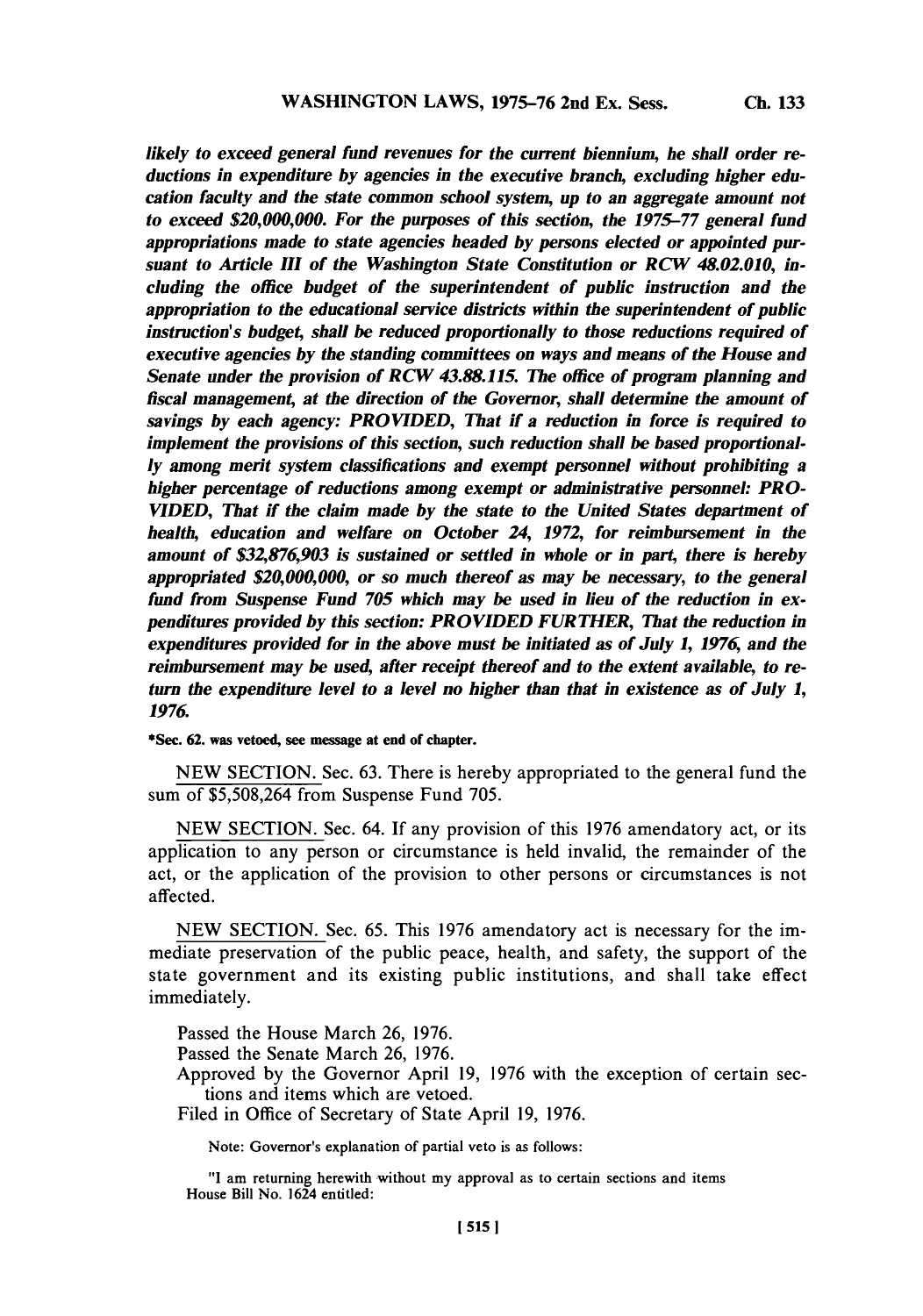**"AN ACT** Relating to expenditures **by** state agencies and offices of the state; making appropriations for the fiscal biennium beginning July **1, 1975** and ending June **30, 1977."**

The specific sections and items which I have vetoed are as follows:

### 1. House of Representatives - property tax study.

On page 2, section 2, 1 have vetoed subsection (2) which provides for implementation of a statewide property tax study.

There comes a time for every problem when action, not further study, is required to resolve the problem. Property taxes in this state have been subjected to the most thorough study in the past few years. The problems with our property tax system have been pinpointed in these studies, and recommendations have been made accordingiy. This administration, with the help of county officials across the state has sought from the Legislature for the past two sessions funding to implement the key recommendations of past studies, including an annual revaluation program. Further study at this time is, in my opinion, unmitigated waste of public funds.

2. Labor & Industries - restriction on building and construction safety program.

On page 21, section 24, **1** have vetoed subsection (4) which limits to **\$19,265** the amount which may be expended for the building and construction safety program for contractor registration.

The apparent intent of this subsection, according to the chairmen of the House and Senate Ways and Means Committees, was to direct the Department of Labor and Industries to expend the sum of **\$19,265** for the hiring of a contract compliance officer within the building and construction safety program. As drafted, however, the language very clearly bars the department from spending any more than that amount on the entire program, which has a total biennial budget in excess of \$400,000.

**3. SPI -** proprietary education clinics.

On page **26,** section **28, 1** have vetoed subsection **(10)** which permits the Superintendent of Public Instruction to contract with proprietary education clinics for alternative education programs for high school dropouts.

The provisions of this subsection are similar to the concept contained in House Bill 1422 and Senate Bill **3166,** neither of which passed in its house of origin. **I** am advised **by** the Superintendent that while the concept of alternative education systems may be worthy of state support, he believes public subsidy of proprietary education clinics should not be instituted without specific legislative direction and guidelines. The action taken in this subsection could well lead to significant financial commitment over the next several years. **I** agree with the Superintendent's concerns, and join in his suggestion that the Legislature consider this issue in depth at its next regular session.

### 4. SPI **-** Common school financial loan program.

On page **27,** I have vetoed section **30** which authorizes school districts to borrow from the state an amount equal to the anticipated second half collections from an approved special levy for use during the proceeding school year.

The funds which would have been used **by** the state to make such loans to school districts were to have come from issuance of general obligation bonds of the state pursuant to an authorization contained in Substitute Senate Bill No. **2967,** which failed to pass the Legislature.

I have said in past weeks, in reiterate at this time, that this scheme constitutes a fiscally irresponsible and wholly inadequate means for the solution of our state's school financing crisis. At its best, it provided an expedient escape for its supporters from having to pass an honest and forthright program which may have required additional taxes. At its worst, it constituted the first and disastrous step toward abusing the credit of the state **by** funding current operational expenses from general obligation bond proceeds. The bitter experience of other states and the consequent burden on their taxpayers for millions of dollars in additional interest costs apparently did not concern the supporters of this scheme. As long as **I** have been associated with state government, I have never seen a more deplorable example of expedience being